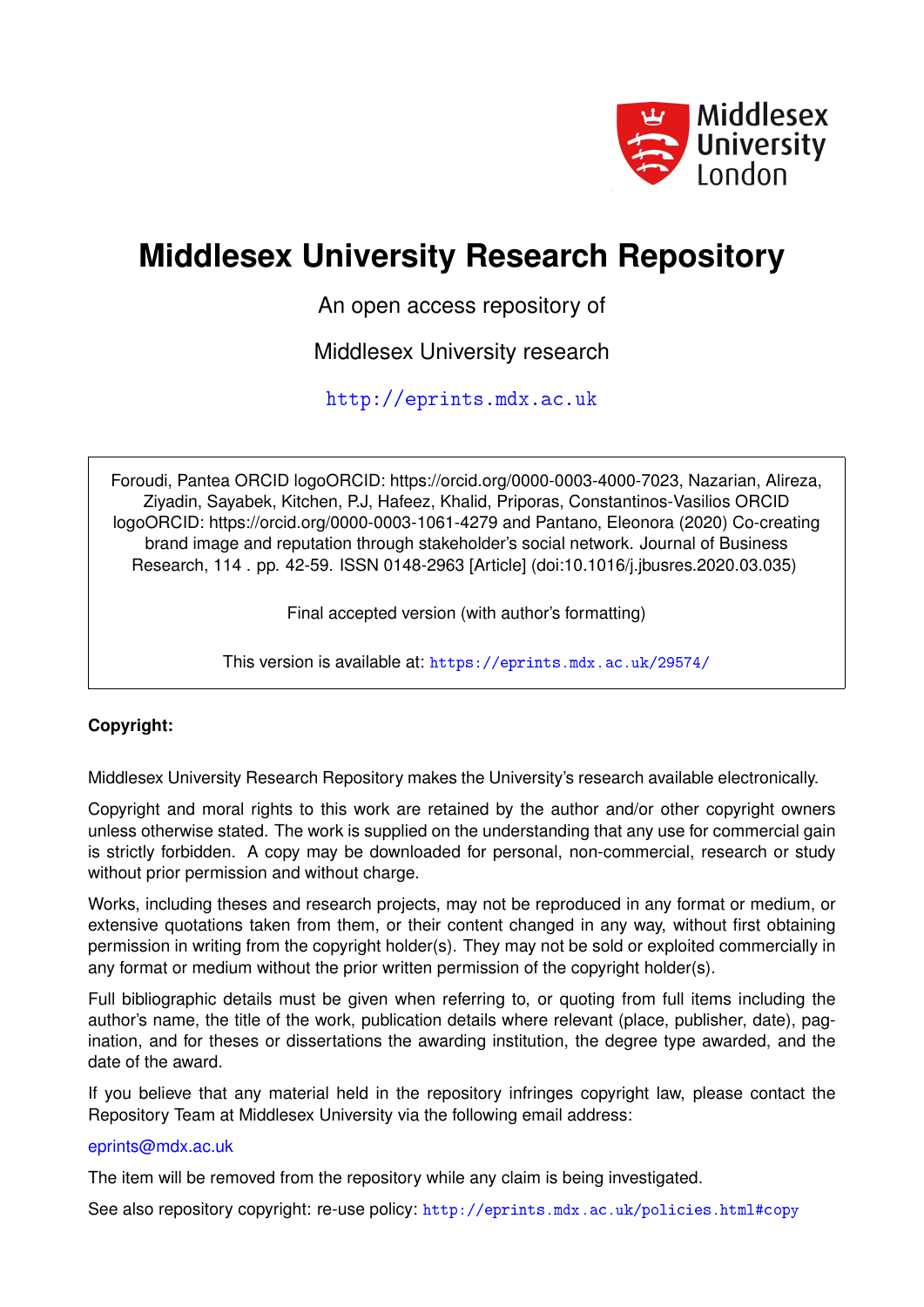# **Co-creating Brand Reputation through Higher Education Employees' and Students' Social Network**

#### **Abstract**

By drawing on social identity and stakeholders' theories, this paper seeks to examine how universities co-create and manage their brand image and brand reputation through tapping into internal-stakeholders' social network. This research utilises explanatory research design at the preliminary stage, and the subsequent model is examined via a positivist survey carried out among higher education internal stakeholders in the UK. The results show that the relationship between navigation design of the website, usability of the website and customization of the website are not significant from students' perspective, whereas all those are significant from employees' perspective. Furthermore, the relationship between logo and co-creation behaviour is not significant from employees' perspective while it is significant from students' perspective. University website is the most important marketing tool to attract students and other stakeholders. Therefore, these findings have significant implications for higher education branding and marketing managers aiming to design appropriate communication tools with a view to actively engage students and employees in a co-creation process to improve their products, services and brand image.

**Keywords –** Co-creation, brand reputation, stakeholder's social network, logo, website.

Foroudi, P., Nazarian, Al. Ziyadin, S., Kitchen, P.J., Hafeez, K., Priporas, C., and Pantano, E. (2020) Co-creating Corporate Visual Identity by Engaging Internal Stakeholders in Designing Brand Logo and Website, *Journal of Business Research*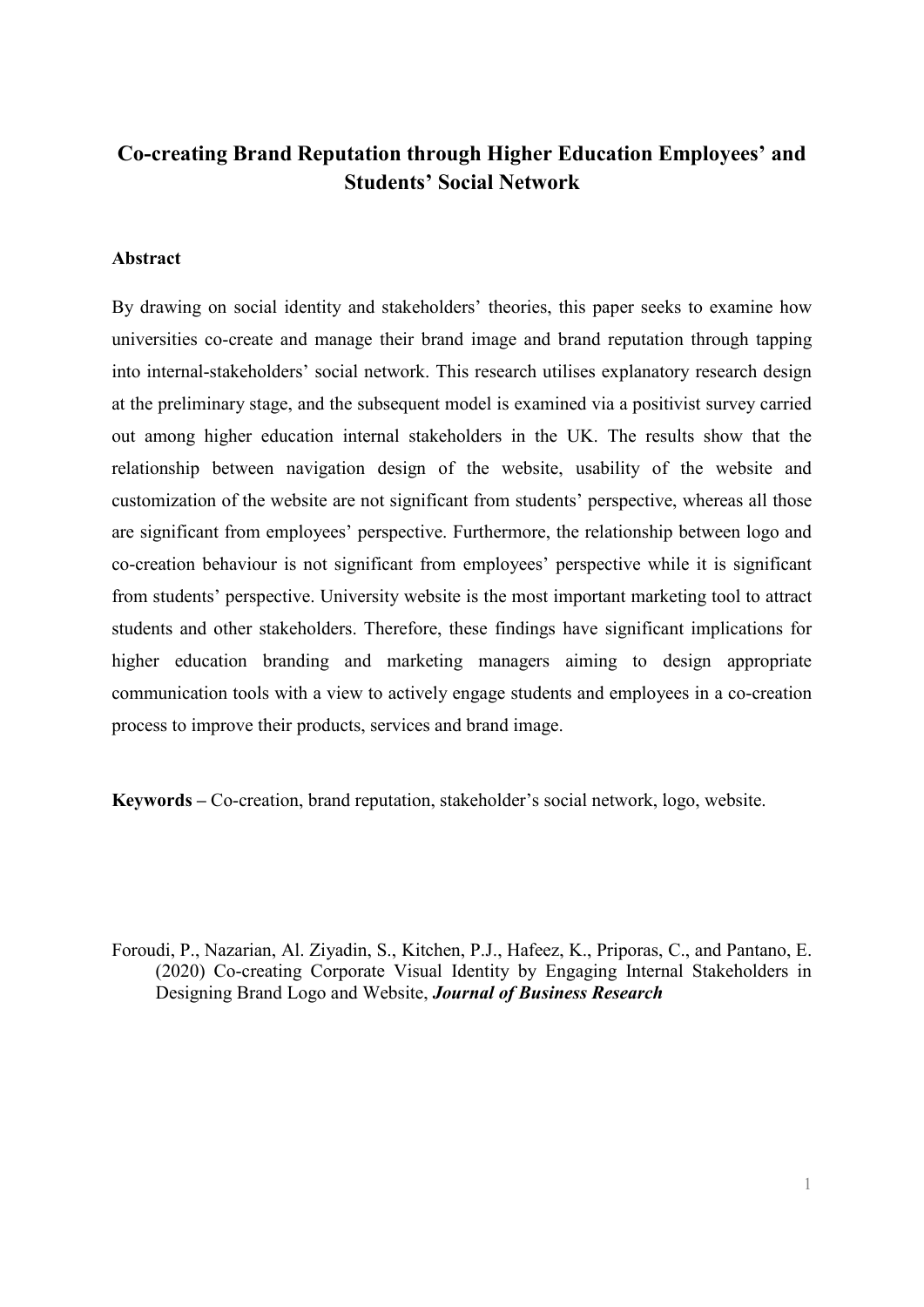## **Co-creating Brand Reputation through Higher Education Employees' and Students' Social Network**

#### **1. Introduction**

'Corporate visual identity', 'co-creation' and 'reputation' constitute the marketing mantras nowadays. In their quest for sustained achievements in a global market, more and more higher education institutions are struggling to build profound, meaningful, and long-standing associations with their stakeholders. Due to the globalisation and marketization of higher education (HE), the UK higher education faces new challenges and especially the need to recruit more international students. Yet, if a company's social media is any indication, only a few companies such as IBM, Lego, Airbnb have realised the definitive promise of such collaborative-development determinations. The consumer, either supporter or champion, who shares ideas can help in developing a new value, concept, solution, product and services together with experts and/or stakeholders and could improve the reputation of the company and university.

What does differentiate the reputation of universities that have struck association-gold from the others? What is the nature of the associations these have with their stakeholders? Why and when are such associations likely to arise? A large body of relevant studies cover areas such as logo (e.g., Foroudi et al., 2014; 2017; 2018), website (e.g., Ageeva et al., 2018; 2019; Foroudi, 2019), co-creation (e.g., Hoyer et al., 2010; Yi & Gong, 2013), and reputation (e.g., Lebeau and Bennion, 2014). However, such associations are elusive for most marketing and communication managers and little attention has been paid to the impact of co-creation on the relationship between website and logo (the key elements of corporate visual identity) with corporate reputation (Foroudi et al., 2019).

Corporate visual identity (CVI) is increasingly significant as a means of differentiation in today's economy that creates a corporate reputation. Undoubtedly, the two key elements that have a considerable impact on a company's corporate reputation are the company's logo and website (Ageeva et al., 2018; 2019; Foroudi, 2019; Van den Bosch et al., 2006). However, having said that, little attention has been paid to the impact of co-creation on the relationship between website and logo with corporate reputation (Foroudi et al., 2019). Grounded on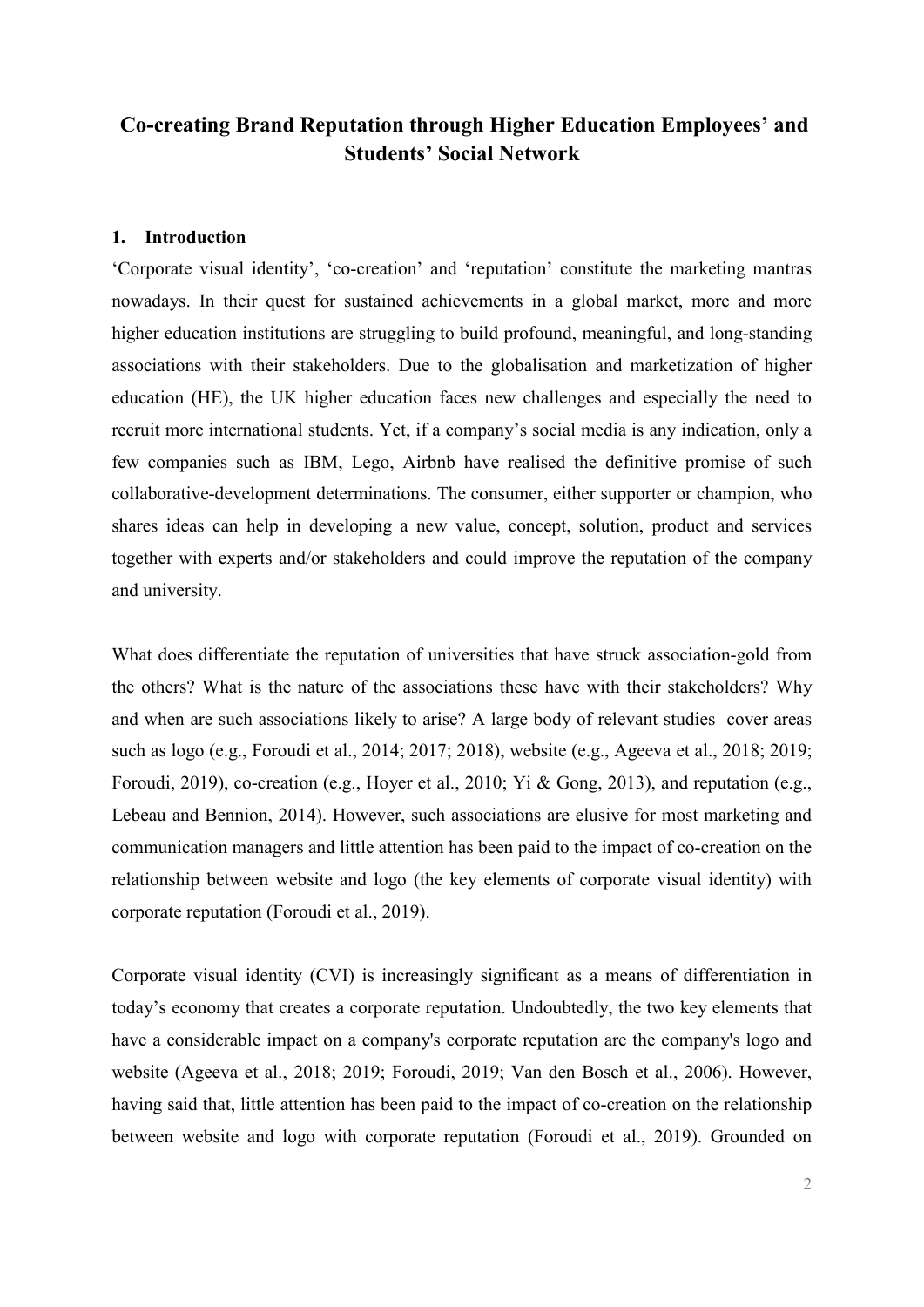social identity and stakeholders' theories, this research aims to investigate the link between logo and corporate reputation through the website and co-creation from employees' and students' perspective.

As students and employees become more market savvy, only organisations able to differentiate themselves from their competitors via the company's visual identity will succeed (Melewar et al., 2018; Van Riel et al., 2001). It is challenging to create and sustain the company's CVI as it creates the first impression for consumers which is difficult to change thereafter. However, this impression can be improved via customers' value co-creative behaviour, which could potentially increase the company's revenues, market coverage, innovativeness, profitability (Fuller et al., 2011), and reputation. We employ the concept of "student as consumer is merely metaphorical and acknowledges that students can perform different roles in higher education" (Wilkins & Huisman, 2015, p.1257).

Due to the globalisation and marketization of higher education (HE), the UK higher education faces new challenges to recruit more international students. UK higher education and universities focus on recruiting more students predominantly due to the globalisation and marketisation of HE (Yu et al., 2016). Furthermore, HE has often witnessed the largest growth in the diversity of students in terms of ethnic backgrounds (Melewar et al., 2018). Due to competitiveness, universities try to encourage student and employee participation and interaction in developing memorable experiences. This interaction has its root in the servicedominant logic, which is a new way of articulating a view of value creation and exchange in the process (Smith et al., 2014). It helps adjusting the educational service to students' particular needs and it, hence, assists in creating for them unique experiences throughout their HE years. Therefore, involving stakeholders (i.e. students) in the creation of university education helps tailor the educational services provided to students and hence assists in creating their unique experiences throughout their HE years (Elsharnouby, 2015).

Due to recent studies on higher education, it is agreed among scholars that involving students as end-customer (Hughes, 2010; Fueller et al., 2011; Cherif & Miled, 2013) could potentially improve higher quality services and customised products (Hafeez & Aburawi, 2013). A university website is the front-gate for students and other stakeholders. Online social platforms, such as Facebook and Twitter, provide a collaborative environment enabling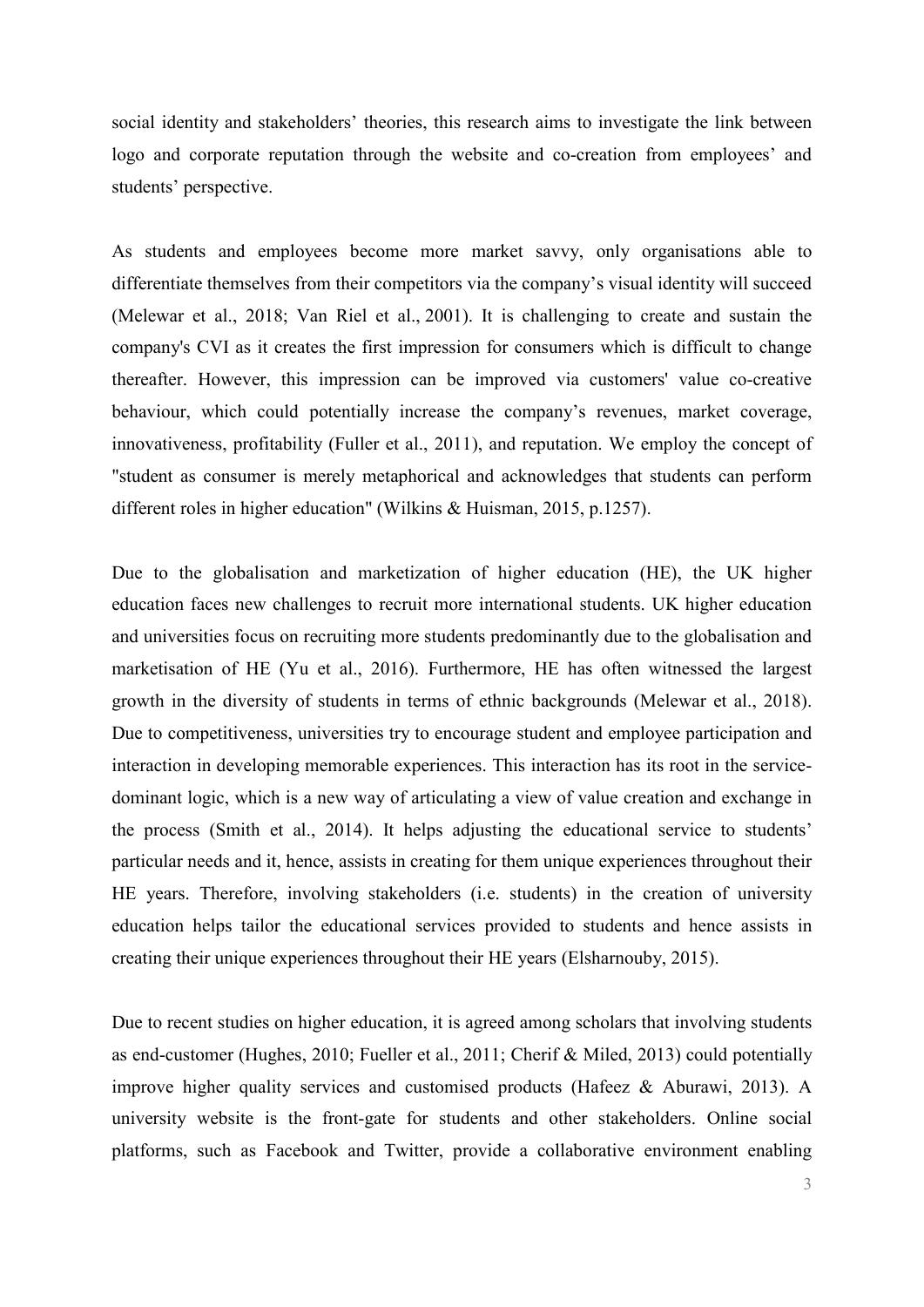stakeholders to acquire and share knowledge. Increasingly, websites are seen as socially interactive processes in stakeholder networks (Bravo et al., 2012; Bravo et al., 2013; Kitchen, 2010; Merz et al., 2009). For instance, logos constitute a distinctive signature of a company among company stakeholders (Foroudi, 2019). Also, based on the communication tools (e.g., social media and reviews) used by the recruitment team, existing and alumni students are sharing their university experiences using online social networks or review sections, which impacts on the community's behaviours and their decision making for their HE selection (Plewa et al., 2015). Advances in web-based technology brought a paradigm shift in the ways companies and higher education institutions communicate with clients (Macharia & Pelser, 2014). In the internet and digital era, websites have become a primary vehicle for CVI (Van den Bosch et al., 2006) as well as in inter and intra-organization information exchange (Tarafdar & Zhang, 2008). According to Wilkins and Huisman (2015), the decision-making process of international students is a complex task that is subject to multiple influences.

Higher education institutions have recognised the importance of branding, corporate communication and reputation as strategic priorities (O'Loughlin et al., 2015; Waeraas & Solbakk, 2008). Corporate/brand logo is the most visible element of external organisational communications. It can thus be a badge of recognition (Omar & Williams, 2006) as it impacts visibility (Van den Bosch et al., 2005). A logo helps people remember an organisation (Van den Bosch et al., 2006). It can enhance the favourable image (Ewing, 2006; Van den Bosch *et al.,* 2005) and underpin reputation. Logos communicate corporate structure to stakeholders. It enables employee identification, (Van den Bosch et al., 2006; Stuart & Muzellec, 2004; Van Riel & Van Hasselt, 2002) and can also communicate organisational goals and directionality (Van den Bosch et al., 2006). In sum, corporate/brand logo is an essential managerial and marketing tool (Van Riel et al., 2001). Despite the importance of the relationship between corporate/brand logo and reputation, all previous studies have not examined this importance relationships empirically. So, there is little systematic research that examines the impact of the university logo and website on the university identity. The present study investigates the relationship of university logo to the university website, which could impact on students' image.

In particular, social co-creation processes through web-based interactions help firms to increase market acceptance while reducing market risk (Hoyer et al., 2010), allowing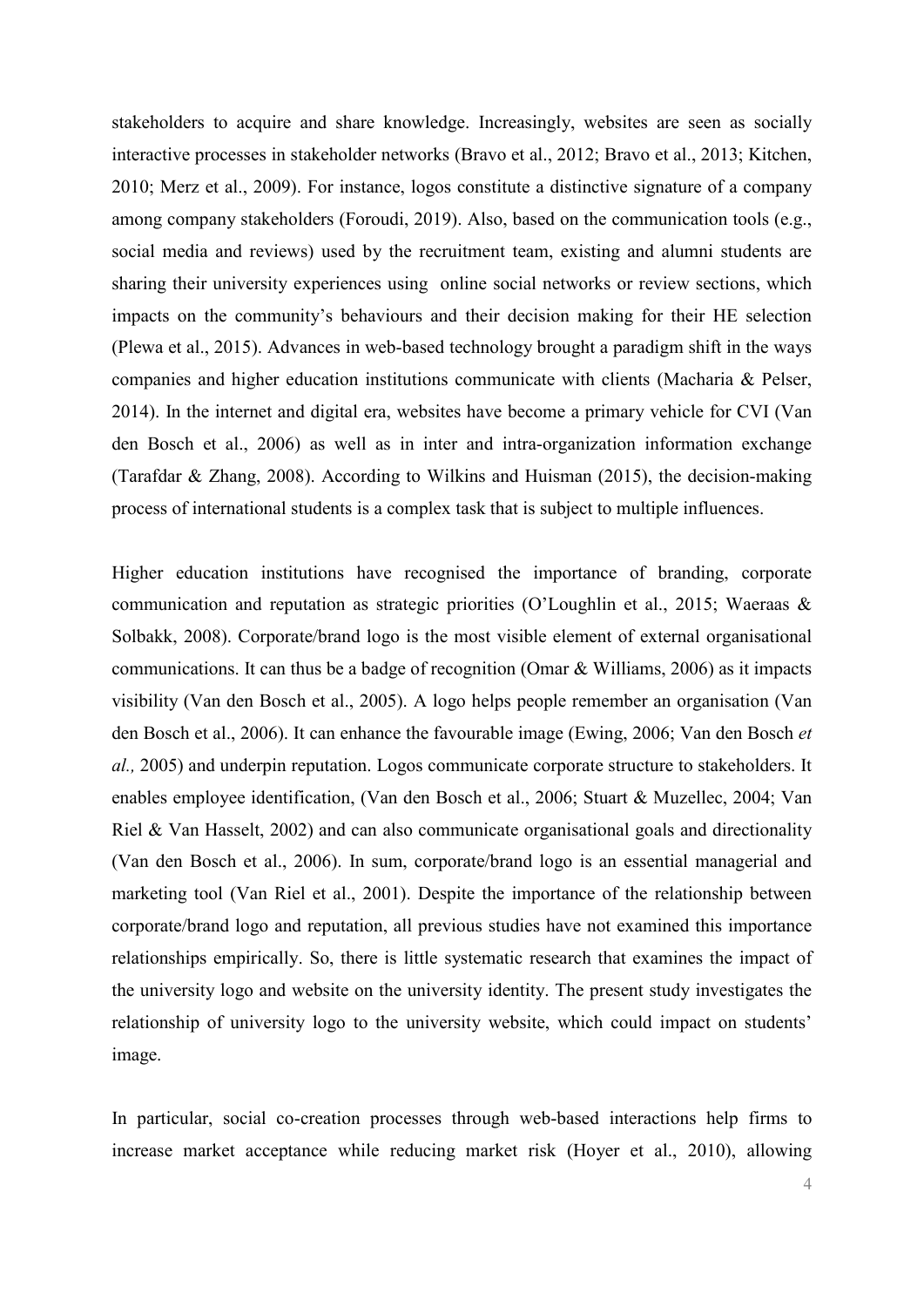consumers to (i) achieve financial, social, technological, and psychological benefits (Hoyer et al., 2010). It is acknowledged that a pleasant and entertaining web environment would attract more consumers (DeNisco & Napolitano, 2006). Literature unveils some interest in seeking to understand the co-creation process through web-based interactions (Hafeez & Alghatas, 2007). This, however, requires multiple perspectives that must involve stakeholders in order to lead to organisational success (Vallaster & von Wallpach, 2013).

One limitation of current research is that studies to date have adopted an almost exclusive consumer perspective and have ignored other internal-stakeholder groups (Hatch and Schultz, 2010; Ind & Coates, 2013). For example, a number of authors (e.g. Lusch & Vargo, 2006; Woodall, 2014) have emphasised the role students and consumers play as value co-creators. Cherif and Miled (2013) posit that consumers may be involved in brand value creation by considering the brand as the result of a relationship between client and firm. Despite these assertions, the view that consumers are the only stakeholders in co-creation is extremely debatable (Ind & Coates, 2013; Hatch & Schultz, 2010) and leads to a more holistic organisational view including consumers and employees that can impact firm behaviour. Also, limited research has been conducted on how university internal-stakeholders' cocreation behaviour affects university reputation from a multi-disciplinary perspective. In this paper, to avoid the repetition, authors use the term internal stakeholder instead of employee and students. Although there is a significant number of studies that have investigated stakeholder co-creation behaviour in marketing and management in higher education (Thatcher et al., 2016), there is a lack of studies which examine the relationships between logo, website, co-creation, and reputation display; it is exactly this gap in higher education that the current paper addresses.

In addition, there is a marked lack of explanatory models and theory-building studies in this area. In this study, we establish a model of antecedents (university's logo and website) and consequences (i.e. university's reputation) of employees and student value co-creation behaviour and then examine it empirically in the HE context in UK. The key role of employees and students' value of co-creation behaviour is to develop a university's reputation and how a university's logo and website could strengthen students' and employees' engagement. In addition, it illustrates how the components of value co-creative behaviour requires more attention in order to enhance a university's reputation.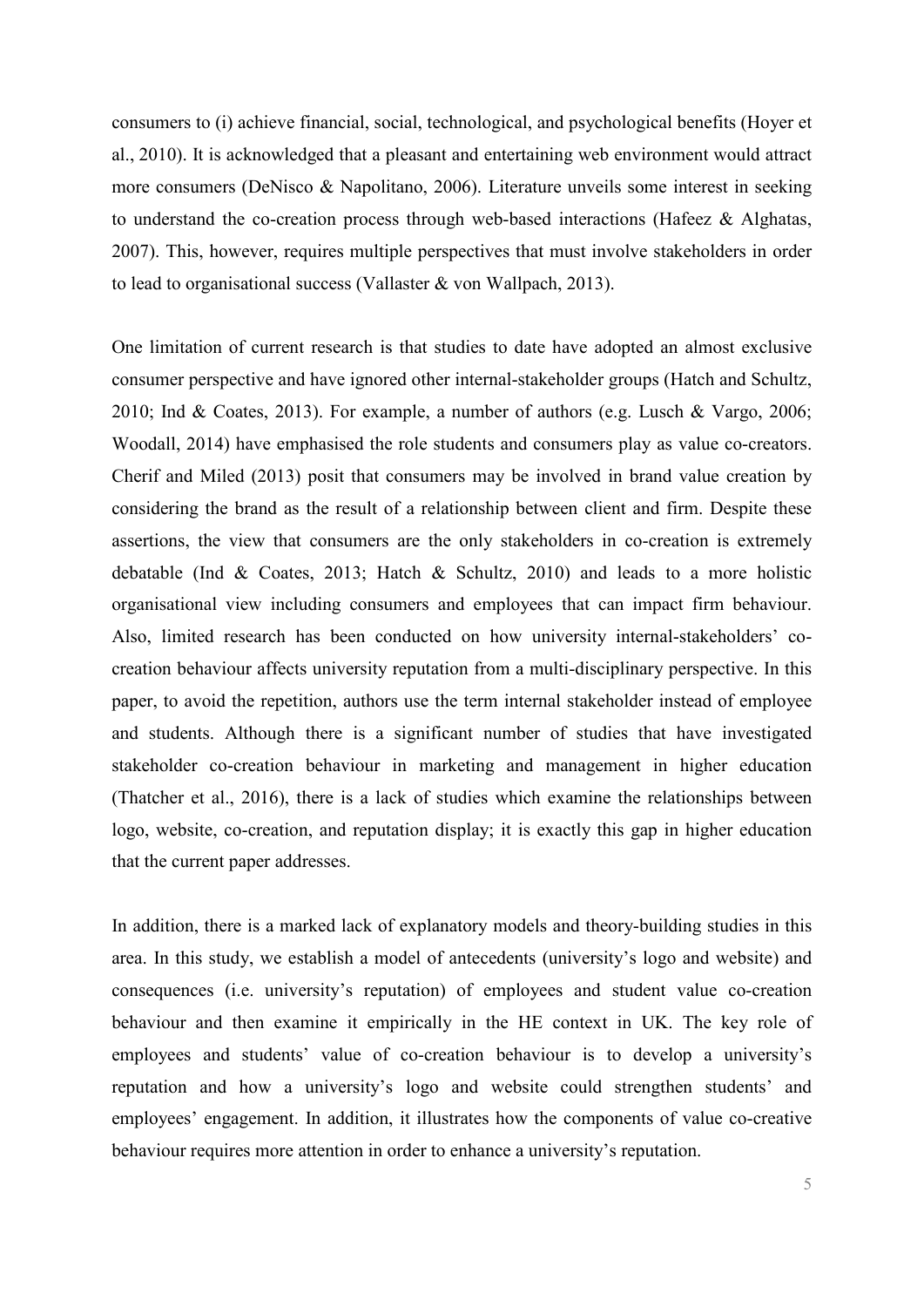As a result, we first review the literature in this domain. The next section outlines the research method and analysis for testing the hypotheses. An emergent model of university brand reputation and university internal-stakeholder co-creation is presented, along with implications for practitioners and researchers provided. We conclude with managerial and theoretical implications, as well as future research directions. In general, in today's higher education, marketisation and competition, university brand building and image play a significant role in attracting students and other stakeholders.

#### **Theoretical background leading to research hypotheses**

#### **Corporate identity**

#### *University brand logo and its elements*

*Logo* is a significant element of corporate visual identity and is crucial in communicating corporate identity (CI) to an audience in order to sustain competitive advantage. Logos play an important role in corporate branding and visual identity strategies (Hagtvedt, 2011; van den Bosch, et al., 2006). Based on the literature (Henderson and Cote, 1998; Van den Bosch et al., 2005; Foroudi et al., 2014), the logo has been defined as the signature of a company with essential communication and distinctiveness, which can reflect the company's image. The theory supports that customers' impressions are based on four elements of logo, namely the name (Foroudi et al., 2014; Henderson et al., 2003; Ohme and Boshoff, 2019), the colour, (Aslam, 2006; Hynes, 2009; Van den Bosch et al., 2005), the typeface (Hagtvedt, 2011; Henderson et al., 2004) and the design (Foroudi, 2019; Van der Lans et al., 2009). These elements are considered vital for every corporation because they can communicate an image, create differentiation, speed company recognition and attract customers (Van den Bosch et al., 2006).

*Colour* is instrumental in attracting consumers' attention towards the logo as it can be associated with various consumer rituals (Foroudi *et al.,* 2014). Colour is a more imperative factor than shape on the grounds that feelings can be related to colours. Colour communicates a message to an audience, and the message might include several meanings depending on other elements. The colour of a logo is significant in terms of recognition which helps a company and/or its brands stand out from the crowd. The second element of corporate logo is *typeface* which is a key communication objective (Hagtvedt, 2011; Henderson *et al.,* 2004); it can communicate through the logo (Chen and Bei, 2019; Henderson *et al.,* 2004), and is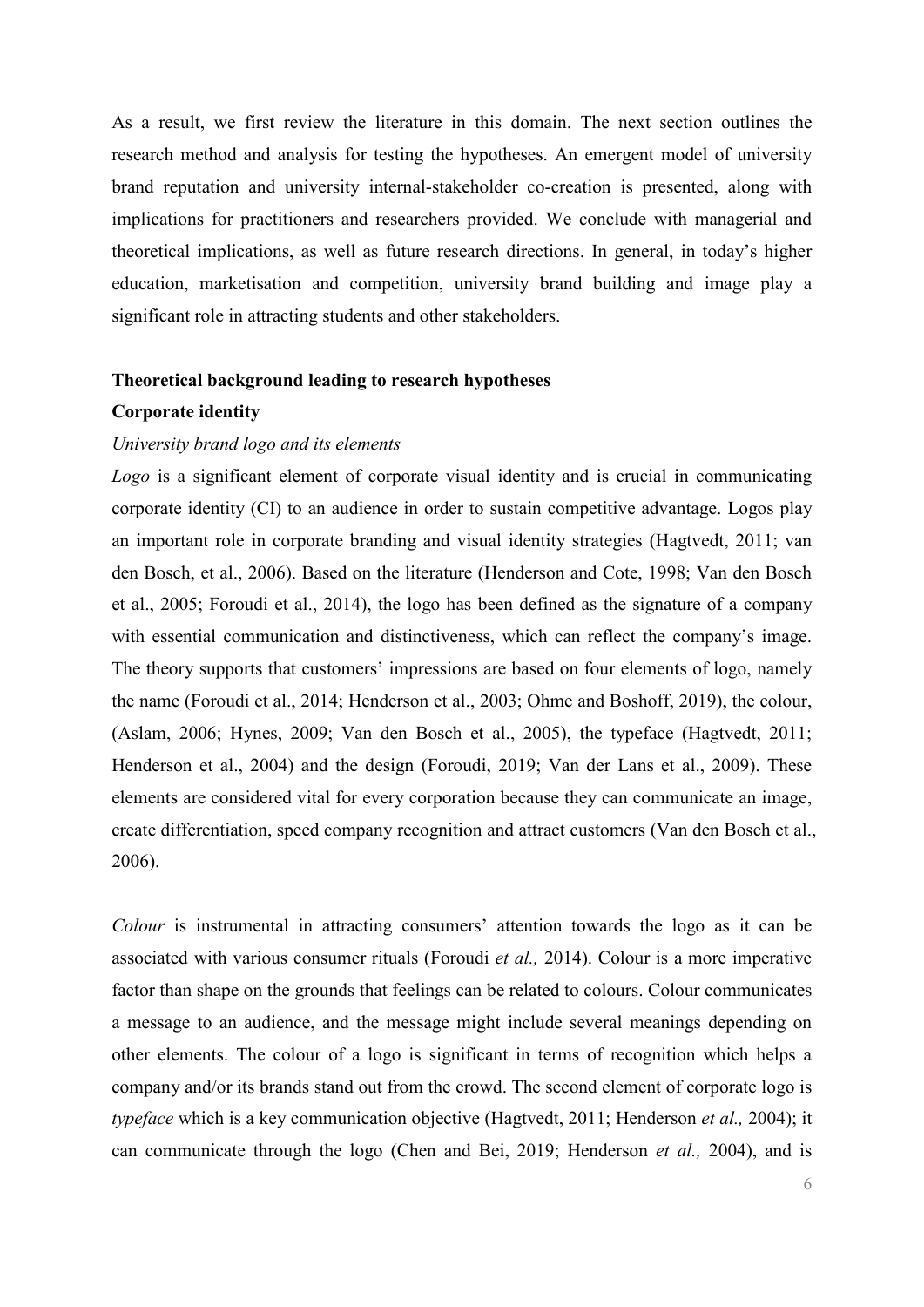endorsed by managers. The company's typeface aids memorability and readability. In addition, typeface can create a significant impression and portray an optimistic image to stakeholders. Another element which expresses a distinct message and relays organizational quality to consumers is *name.* A name can convey a distinct message and make organizational quality evident to consumers. It is the basis for distinguishing one organization from another. Name aids communication between corporations and consumers, and a name change also constitutes an object of communication. The role of the corporate/brand name is to help identify a company through its design in order to increase recognition speed (Foroudi *et al.,* 2014). A well-recognised logo needs to be compatible with the name. The last element of a logo is its *design* which should match corporate objectives and stakeholder perceptions, and which has a strong level of visual equity that can be recognised within an industry (O'Connor, 2011; Pathak et al., 2019). Design interacts with stakeholders. Therefore, it is critical that marketing managers and researchers understand design influence upon an audience (Van der Lans *et al.,* 2009). Appropriateness appears to be generally associated with more meaningful messages and leads to better evaluation. According to Clow and Baack (2010), the logo design needs to be compatible with the logo name. Therefore, our first hypotheses are:

*H1: The favourable perception of employees and students towards (a) the colour, (b) the brand typeface, (c) the brand's name, and (d) the design used in the university's logo has a positive impact on their attitude toward the acceptance of brand logo.*

*Websites*, on the other hand, serve an important communication function (Kim and Stoel, 2004) and previous studies (Lowry *et al.,* 2014; Robins and Holmes, 2008) show that the impression a user gets in the first few seconds is crucial to a website and business success (Lowry *et al.,* 2014) and may impact online trust (Bart *et al.,* 2005). The importance of customer trust has recognised by scholars (Shankar *et al.,* 2003). Developing an effective emarketing strategy requires an understanding of the way consumer trust is developed and how trust influences on online consumer behaviour (Bart *et al.,* 2005). In an online setting, the notion of trust is the confidence about a website able to deliver according to the expectation, which is based on the prior experience (Gefen, 2000; Yoon, 2002). Website is considered to be a firms' virtual storefront (Argyriou *et al.,* 2006) and provides general audience information about the firm and its products/services and promotes a positive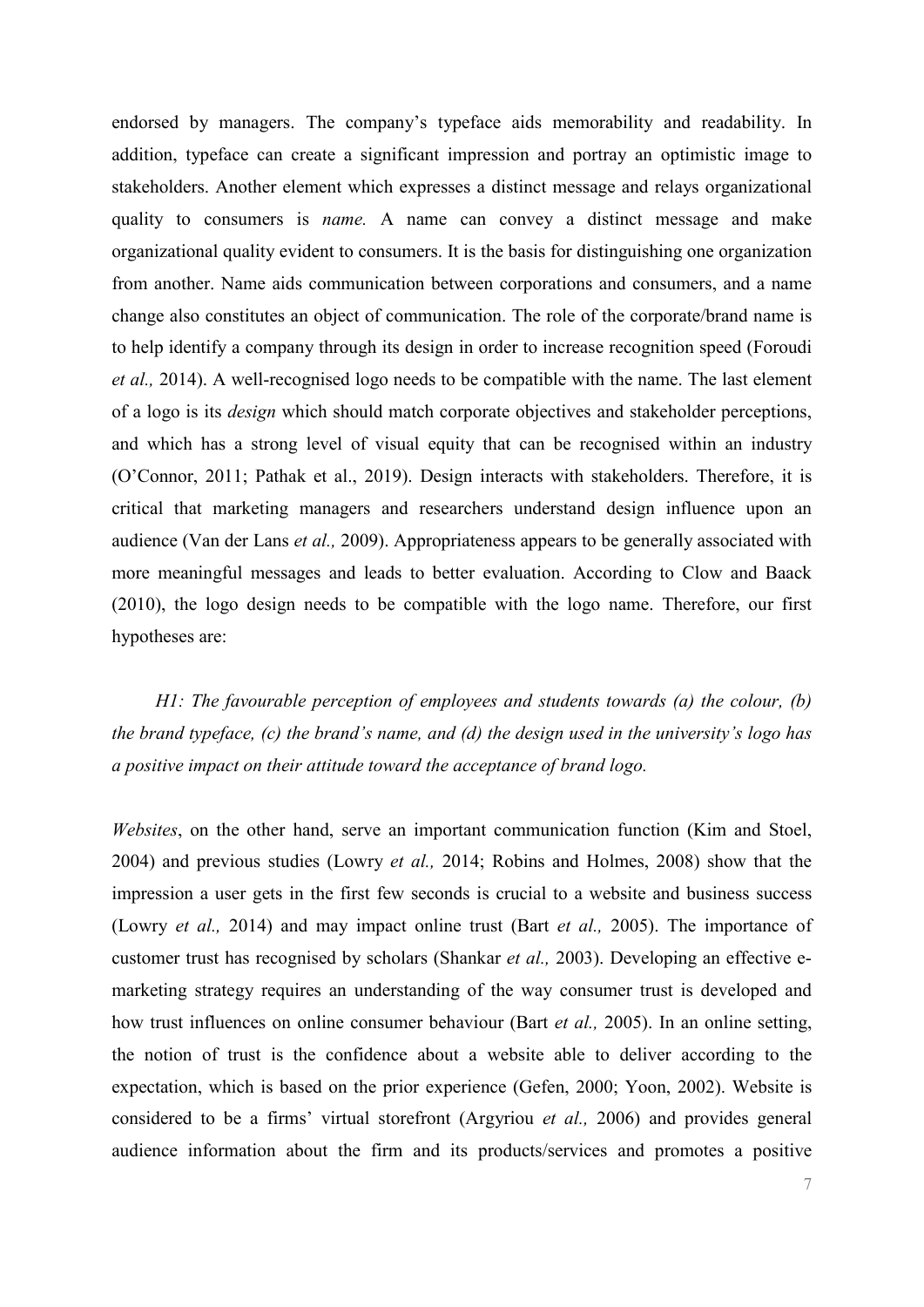corporate and product/brand image. Previous studies students use the university website to get access to information and literature (Sojkin *et al.,* 2012; Simoes & Soares, 2010; Wilkins & Huisman, 2015).

A unique corporate/brand website design is considered an important tool to gain competitive advantage, improve communication strategies, contribute to improving customer relationships, enable innovation, project corporate identities of the company (Bravo *et al.,* 2012; Bravo *et al.,* 2013), facilitate reputation (Campbell & Beck, 2004), reporting (Marston, 2003) increase loyalty (Srinivasan *et al.,* 2002), and enable satisfaction (Mahmoud & Hafeez, 2013; Casalo *et al.,* 2008). Based on these studies (Beldad *et al.,* 2010; Flanagin *et al.,* 2014), stakeholders' perceptions towards corporate/brand websites are: navigation design, visual identity/design, information, usability, customisation, security, and availability.

*Navigation design* is essential for website success (Bart *et al.,* 2005). Navigation design is the navigation scheme that aids access to different parts of a website (Gefen *et al.,* 2000). According to Tarafdar and Zhang (2008), this encompasses layout, including hyperlinks and tabs, as well as the ways in which these elements are arranged. Navigation design is one of the key elements of website design and is central in influencing customers. Another important element of the website which can play a role in building consumer trust is *visual identity/design* (Bart *et al.,* 2005; Urban et al., 2000). Components of visual design include shape, colour, photographs and font types. Other elements, such as logo, typeface, slogan and name, are mentioned by authors as CVI components (Van den Bosch *et al.,* 2006). As one would expect, visual identity aids visibility and recognisability by supplying people with signs that can help them remember an organization (Van den Bosch *et al.,* 2006). Moreover, components of visual identity are connected to the uniformity of the website and its emotional appeal.

Another element of website is *information* design which deals with website features that provide correct information about services or products to customers (Cyr, 2008). Information is also defined as an essential step to user's satisfaction (Flavián *et al.,* 2006). In fact, the information range available has increased markedly over the past two decades and should be organised in a way that satisfies users (Mahmoud & Hafeez, 2013). Nielsen (2000) explained *usability* as the ease with which a website can be accessed and used. This is associated with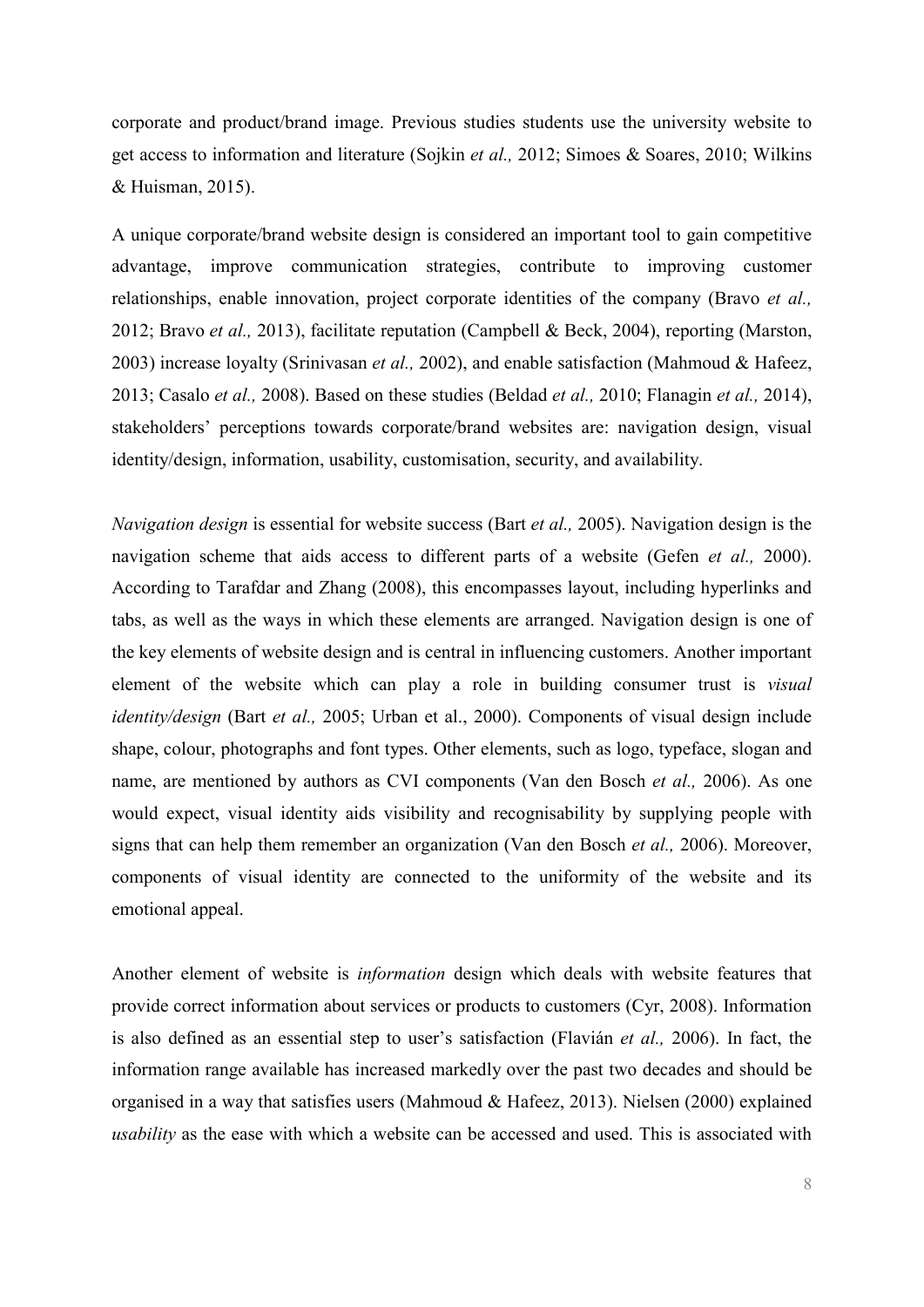ease to use, challenging character, whether it is visually appealing and fun, and whether it incorporates effective use of multimedia. Usability basically means that the website is natural and allows users to find what they are looking for rapidly and with a minimum effort (Lin, 2013). Moreover, usability can help users to successfully reach their purpose associated with accessing that website (Agarwal & Venkatesh, 2002).

Various authors (Raman *et al.,* 2008; Tarafdar & Zhang, 2008) have acknowledged c*ustomisation* as an element in the construction of websites; this is the ability of a company to personalise services and products for its customers (Srinivasan *et al.,* 2002). It is noted that common features, such as customisation, can impact favourably customer reputation and eloyalty. Another vital website element is *security* (Angelakopoulos & Mihiotis, 2011; Bart *et al.,* 2005); "[a] majority of studies highlight the fact that 'security' is the biggest single concern for customers when faced with the decision to use internet banking" (Sayar & Wolfe, 2007 p.125). Belanger et al. (2002) found that consumers were more concerned with the security features of the website rather than any statements of privacy. Security is applied by providing users with verifiable and safe transactions. The crucial element which is seen as the correct technical functioning of a site is *availability* (Alwi & Ismail, 2013). Website accessibility or availability are important for sustained use of the website by browsers. The above leads to the following hypotheses:

*H2: The favourable perception of employees and students towards (a) the navigation design, (b) visual identity/design, (c) information design/content, (d) usability, (e) customisation, (f) security, (g) availability has positive impact on their attitude toward the acceptance of brand website.*

*University's brand logo and websites* creation*–* can be an arduous task as it results in first impressions students and stakeholders form about the university, its image and/or reputation; it is a tool for managing stakeholder perceptions. A logo serves as a platform for innovative marketing and can help a university be distinctive. A website projects CI (Abdullah *et al.,* 2013; Booth & Matic, 2011; Iftach & Shapira-Lishchinsky, 2019) as "the visual manifestation of the company's reality" (Argenti, 2007, p.66) revealed through organizational logo, name, colour, design, and other tangible issues. Individuals react attitudinally to CVI (Lichtle, 2007), which must communicate a consistent image to stakeholders. Standardising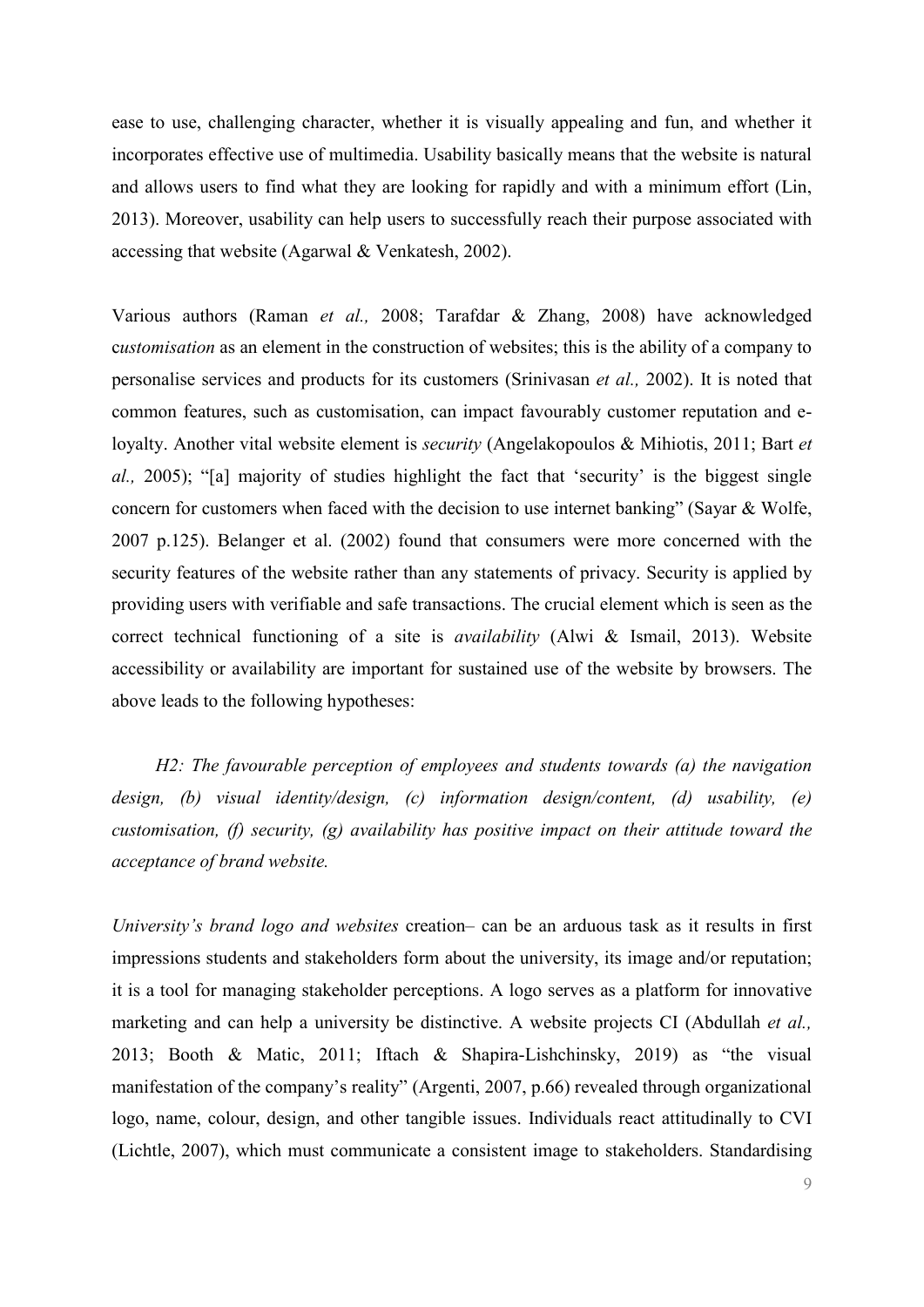logo as a salient feature of CVI is presumed to have a positive effect on consumers' awareness (Van den Bosch *et al.,* 2006) and enhances students' familiarity with the university.

Furthermore, logos and trademarks are important characteristics of websites and/or for products presented there. Lowry *et al.* (2014) found that credible logos increase the tendency of site visitors to interact with a website. However, the assumption that a logo is a key element of CI that influences websites has yet to be tested (Foroudi *et al.,* 2014). Higher education management should communicate with the internal and external stakeholders and a well-designed logo on the website can strongly convey meaning between sender and receivers. However, studies exploring logo elements and associated websites are limited. Based on the above, we postulate the following:

*H3: The favourable perception of employees and students towards the brand logo has a positive impact on their attitude toward the acceptance of a brand website.*

*Logo and co-creation –* The logo as a graphic image is the first crucial step in building CVI (Hagtvedt, 2011; Foroudi, 2019), while it also communicates corporate identity. As part of corporate identity management, managers should try to project their companies' logos in order to create or maintain a favourable reputation and value co-creation. People may have different perceptions of a company's identity due to their personal feelings, emotions, and beliefs (Foroudi et al., 2014). Foroudi et al. (2019) stated that a corporate visual identity has a direct positive impact on stakeholders' co-creation behaviour. It has been also highlighted that people's perceptions of a company should match the organisational identity and represent the shared beliefs of what is enduring, distinctive, and central about this organisation (Dutton et al., 1994). A well-designed corporate logo may evoke an emotional response and transfer a positive reaction, motivating and evaluating organisations more favourably. The creation of a logo and CVI is costly and challenging. This is why universities harmonise both internal and external communications to generate favourable images of the company for target audiences. According to the stakeholder theory:

"Managers determine those stakeholders as salient that possess one or more of three relational attributes - power, legitimacy, and urgency. However, the danger is that by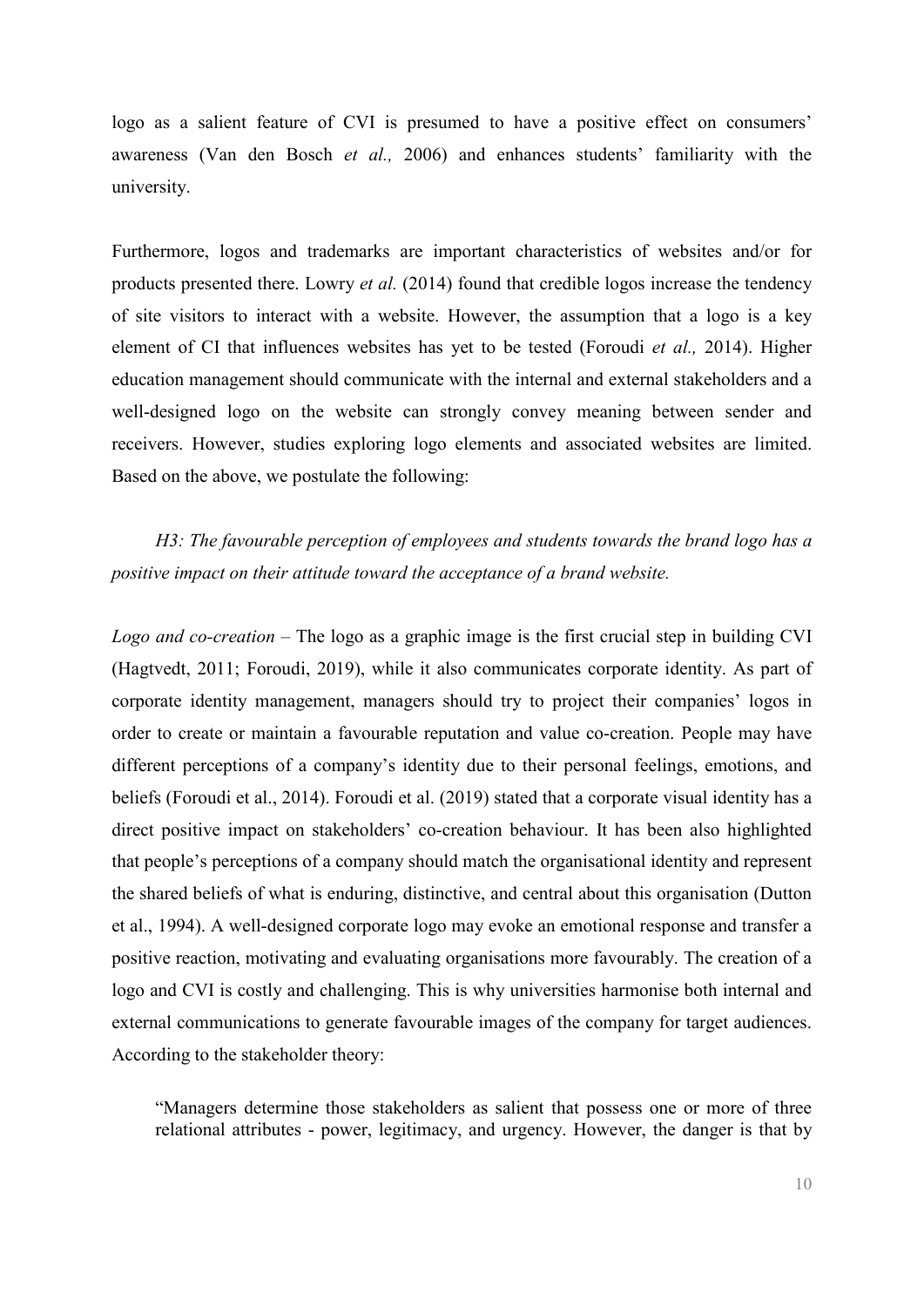focusing exclusively on these criteria, management may overlook other relevant brand meaning co-creators" (Vallaster & von Wallpach, 2003, p.1506).

Co-creation can be defined as joint innovation of value and/or experiences of distinctive value through the participation of customers and internal-stakeholders, where the process focuses on continuous innovation and learning (Hatch and Schultz, 2010; Ind and Coates, 2013; Payne et al., 2009; Thatcher et al., 2016) in order to establish their reputation in an attractive field for prospective students (Lebeau & Bennion, 2014). From the CI perspective, stakeholders include any individual or group that shows an interest in a company, product, and services or brand. Senior management should view consumers as a vital part of the corporation which is or can be instrumental in 'co-creating' more sophisticated products and services (Hatch & Schultz, 2010, p.603). Organizations need to develop a social network of know-how by bringing together key stakeholders (such as customers, managers, and employees) in identity/brand redevelopment and potentially generating new brands (Ind & Coates, 2013, p.5). Coupland (2005) notes that the main players involved in co-creation are brand managers and stakeholders. As already identified, stakeholder theory underscores the importance of managing relationships with multiple stakeholders, that is, "groups or individuals who can affect or are affected by the achievement of organizational objectives" (Vallaster & Von Wallpach, 2013, p.1506). Value co-creation behavior by the employees and students through university logo embraces solicited and unsolicited information, which may help the HE organisations to advance service in the long-term. Drawing on this discussion, it can be claimed that employees' and students' attitudes towards a logo of an organisation exhibits how they evaluate the firm. Therefore, based on previous literature, it has been asserted that the corporate logo has a significant effect on value creation behaviour. Based on this, the following hypothesis has been derived:

*H4: The favourable perception of employees and students towards the brand logo has a positive impact on their attitude toward value creation behaviour.*

*University website and co-creation –* A website is an essential tool for organizational communication and interactions between firms and their customers, stakeholders and media (Ramaswamy and Gouillart, 2010). A corporate website is a communication channel that companies employ to reveal identity, manage external impressions (Abdullah et al., 2013; Bravo et al., 2012), reflect corporate image, signal uniqueness (AbuGhazaleh et al., 2012;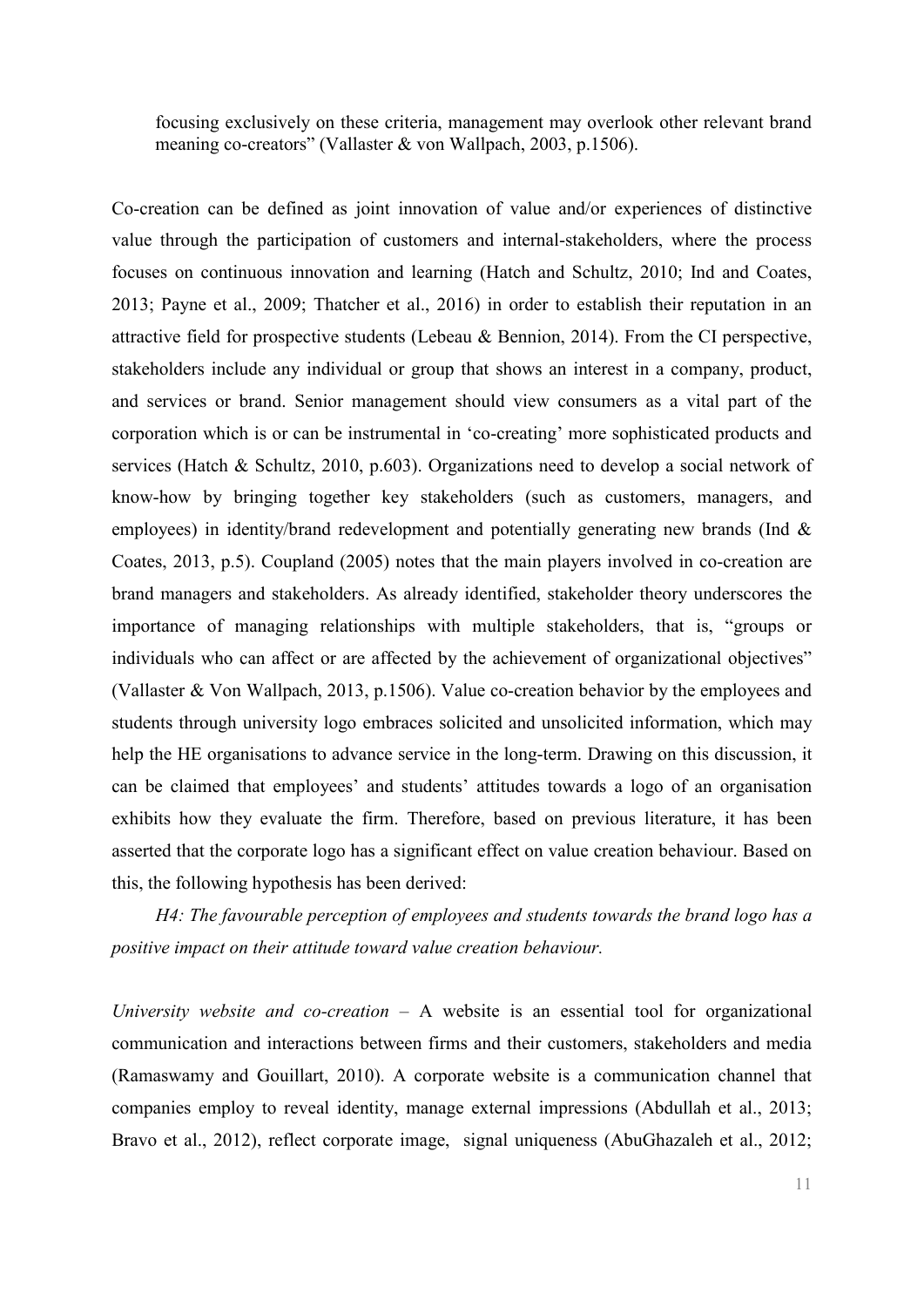Tarafdar & Zhang, 2008), indicate reputation (Argyriou et al., 2006), enable brand loyalty (Kabadayi & Gupta, 2011), brings confidence to the users, and, underpin identification. Website images and their visual design are closely interwoven with subsequent satisfaction (Vance et al., 2008). Co-creation can be realised via websites and at social events (Ind et al., 2013, p.5), where stakeholders' interactions can take place. Muniz and O'Guinn (2001) define the concept of a brand community as "a specialized, non-geographically bound community" (p.412)*,* established on a systematized collection of social interactions amid brand followers. Stakeholders participate in co-creation as a natural result of interest in a brand and/or belonging to a brand or corporate community (Schau et al., 2009), while engaging in dialogue and collaboration (Hafeez and Alghatas, 2007; Hatch and Schultz, 2010, p.592).

Corporate/brand communities offer broad social benefits to its members in an online manner, similar to mutual communication. These multiple collaborative interaction processes can cocreate value (Yngfalk, 2013). According to Foroudi et al. (2019) and Yi and Gong (2013), stakeholders act as value co-creators by interacting during a service encounter and outlining their likes, dislikes, preferences and expectations. A university website and the associated social media are mechanisms for interaction and can co-create value with companies. In summary, the website is seen as an essential tool to be innovative and co-create value. Therefore, we assume that:

*H5: The favourable perception of employees and students towards the brand website has a positive impact on their attitude toward the value creation behaviour.*

*University co-creation and reputation –* The notion of co-creation as a central tenet of service-dominant marketing has been addressed in various studies (Lusch & Vargo, 2006). The literature trends toward the development of new and more efficient platforms for soliciting consumers' participation in branding and brand reputation (Fueller et al., 2011; Poetz & Schreier, 2012).

Value co-creation can be referred to "as a joint innovation of distinctive value and/or experiences through the participation of customers and other stakeholders" (Foroudi et al., 2019, p. 221). It is related to the continuous connections among the company and its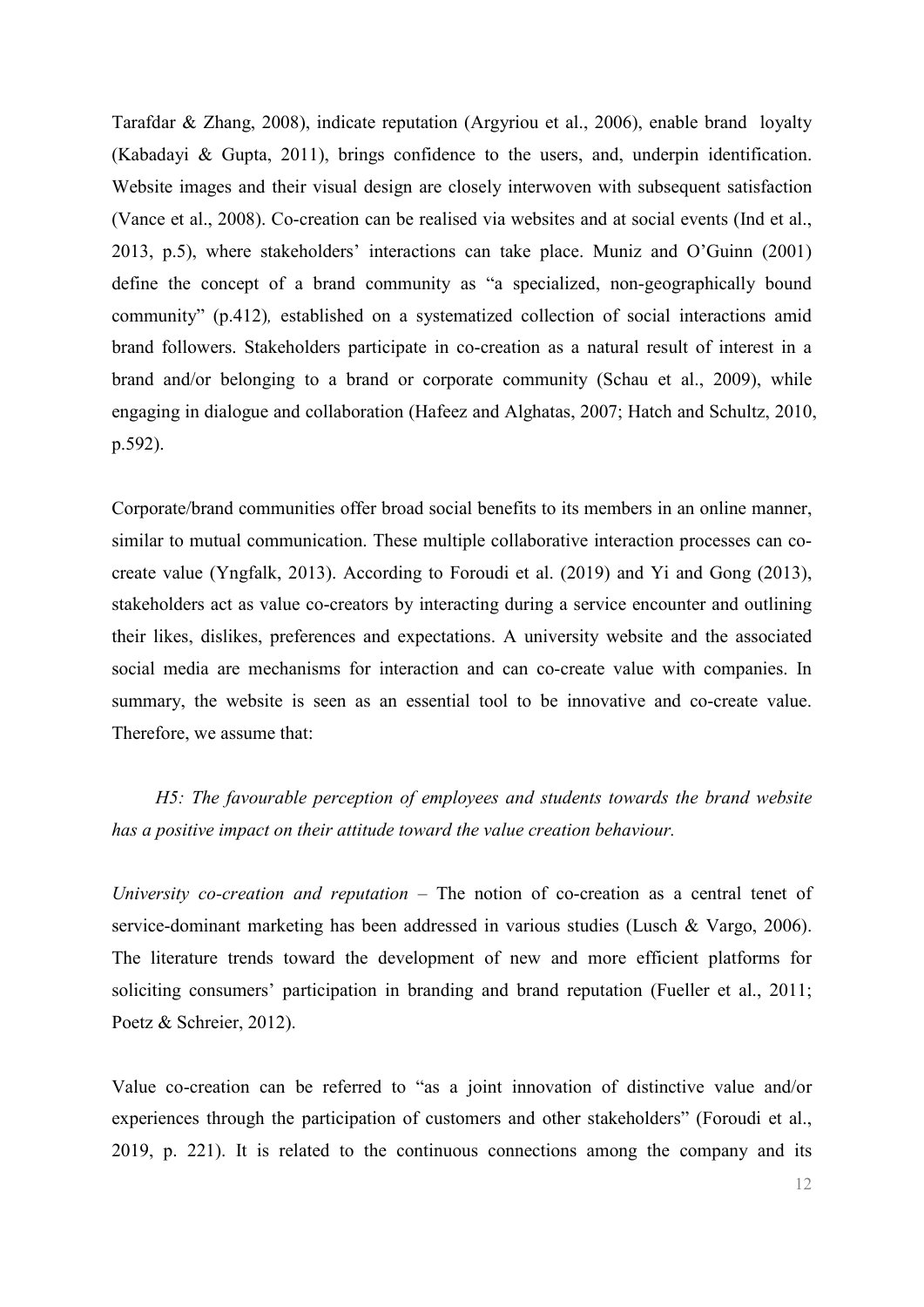stakeholders, which create value by their participation. Also, it helps the company move the business forward and cultivate a strong reputation (Lebeau &Bennion, 2014). Consumers' participation in creating value can also influence other stakeholders' perceptions of the company (Ind & Coates, 2013).

The conceptualisation of brand reputation has been debated for decades. Still, though, the terms 'brand image' and 'brand reputation' are used interchangeably, and researchers have adopted different, sometimes even contrary definitions of both concepts. The corporate identity aims to create and develop a positive reputation among organizational stakeholders. The image has an evident external role-specific in higher education. Marketing studies consider image and reputation to indicate that the latter is perceived as dynamic, which takes time to build and manage (Gotsi & Wilson, 2001). It can be easily damaged, and image affects on-and off-line reputation, which affects consumer trust (Yoon, 2002). An enduring brand image ensures a favourable reputation and infuses stakeholders with positive attitudes toward an organization. A study by Wilkins and Huisman (2015) illustrates that the image of universities formed by prospective students' influences their choices. "As universities have become more exposed to competitive market forces, marketing has become more important in contributing to the creation of favourable institutional images that will help attract students, staff and resources" (Wilkins & Huisman, 2015, pp.1256-1257). Given this research, it is likely that, if stakeholders have a positive image of a university, a university's reputation will be maintained or improved (Walsh et al., 2009). According to previous studies (Black & Veloutsou, 2016; Flores & Vasquez-Parraga, 2015), the well-organized and innovative website can inspire customers' participation actions in branding reputation building.

In fact, marketing and innovation management literature underpin the role of consumers in service/product co-creation (Kohler et al.*,* 2011; Hoyer et al., 2010; Tanev et al., 2011) within the new service-dominant logic (Merz et al., 2009). Co-creation is a collaborative process where consumers participate in creating value (Ind and Coates, 2013), which influences other stakeholders' perceptions. According to social identity theory, Brand reputation is how an organization's managers want stakeholders to perceive an organization. Co-creation can be seen as a core company competence (Hafeez et al., 2002) that requires interaction between a firm and its consumers, where both parties combine and integrate (to some degree) resources to help move the business forward. Feedback via s higher education website includes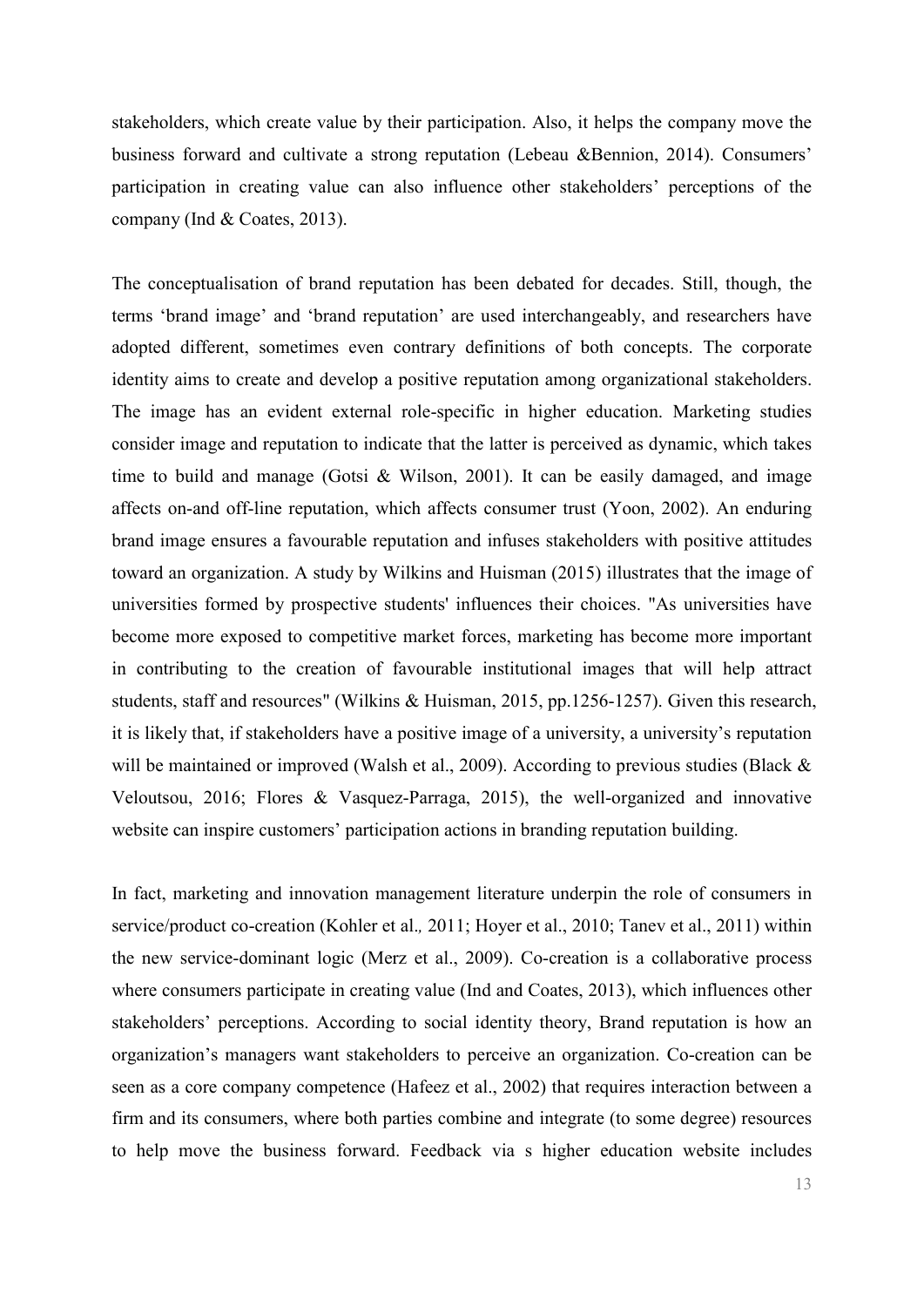solicited and unsolicited information that customers (students and stakeholders) provide, which may aid employees, students and the university to improve service in the long term. To investigate this, we hypothesise that:

*H6: The favourable perception of employees and students towards the value cocreation has a positive impact on their attitude toward the brand reputation.*

#### **Methods**

#### *Data collection*

Data were collected employing different methods of collection among employees and students of UK universities, as the higher education (HE) sector has enjoyed significant growth for over a decade. The majority of HE provision is delivered by HEI's in receipt of public funding from government councils. Over the last five years, approximately 93% of HE provision has been delivered. Yet recent changes in policy may lead to a shift in the balance between HE and FE. Moreover, the government has recently signalled its intention to support the entry of new providers in the market (see educationuk.org, 2018; Foroudi et al., 2019; Thatcher et al., 2016; Wilson, 2012). Along with the expansion in terms of student numbers, growth has mainly come from a significant increase in international student numbers studying at UK universities, which can be considered a further highly complex and multidimensional task for HE (Zlatkin et al.*,* 2015).

The UK has become a popular destination for international students, as it is considerably well established in the history of higher education and international reputation (Ayoubi & Massoud, 2007). According to various scholars (Jacob & Hellström, 2014; Taha and Cox, 2016, etc.), internationalisation is an important element of the marketing strategy of these institutions. Following Bolsmann and Miller (2008), HE has been identified by UK Government ministers as a strategic sector towards attracting international students. Also, UK aims to attract 600,000 international students by 2030, and to greatly increase the value of its education exports. In addition, the success of this strategy may hinge on further immigration reforms (assets.publishing.service.gov.uk, 2020; monitor.icef.com, 2020).

English language itself is an essential competitive advantage and, thus, one of the main providers and exporters of HE services. In addition, despite the recession, not only is there an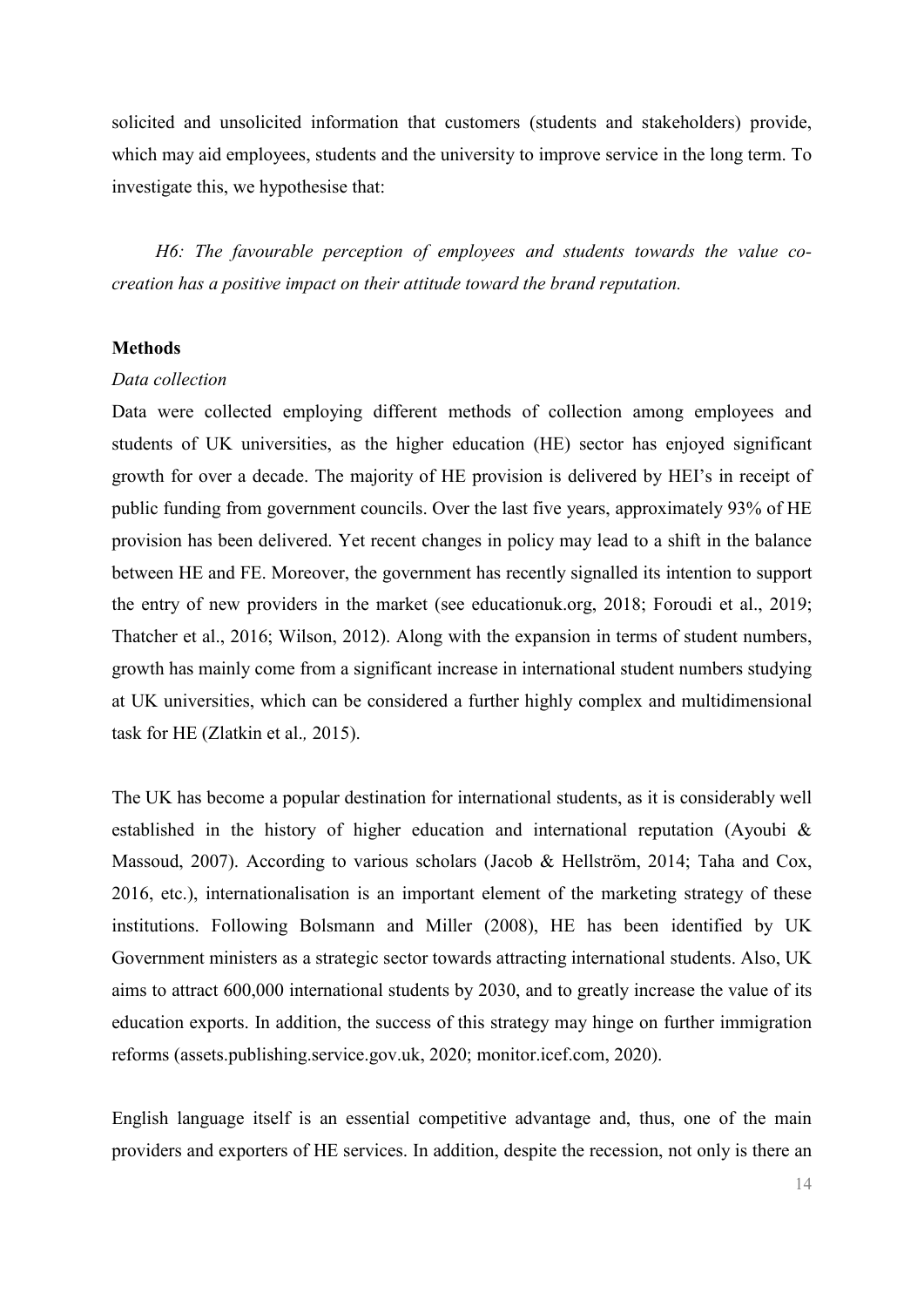increasing proportion of the UK population that holds a higher education qualification, but also the percentage of the UK labor force aged 30-34 with a higher education qualification has increased (Patterns and Trends in UK HE, 2015). Overall, these market factors have facilitated HE institutional competition in the UK (Adcroft et al., 2010).

In this study, 650 questionnaires were printed by authors and research assistants. A total of 620 questionnaires were returned; 28 questionnaires were removed because of missing data or incomplete responses with missing values. Finally, 592 questionnaires were filled out (taking between 20 min to 25 min to be completed) in face-to-face meetings with employees and students. According to Churchill (1999), the face-to-face survey is the most frequently employed sampling method in large scale questionnaire studies, ensuring that the survey is completed by the target respondents. Based on previous studies' recommendations (Andriopoulos & Lewis, 2009; Bryman & Bell, 2015; Denzin & Lincoln, 1994) the current work used a non-probability 'snowballing' as the main distribution method, by inviting informants to propose others who might be able to offer additional insights in an attempt to improve the sample size and ensure that the sample involved the most well-informed participants. At the end of this process, 163 employees' and 429 students' usable completed surveys were received and examined.

Prior to administering the survey, qualitative studies took place in the form of in-depth interviews and focus groups. In particular, interviews were conducted with the participation of eight UK marketing and communication university managers and experts, as well as four focus group (total of 27 participants) discussions of employees, doctoral researchers and MBA students from a UK Business School. The details of the interviewees and focus group interviewees are provided in Table I.

Following the structural equation modelling approach, the qualitative research allowed data triangulation to increase the validity of findings and enhance data richness (Saunders *et al.,*  2007). Out of the usable responses, 63% were provided by women between 18 and 51 years old who were employees at the universities, while 79% of them held a PhD degree. On the other hand, 57% of students were male participants between 18 and 47 years old, with 68% of them studying in undergraduate programmes.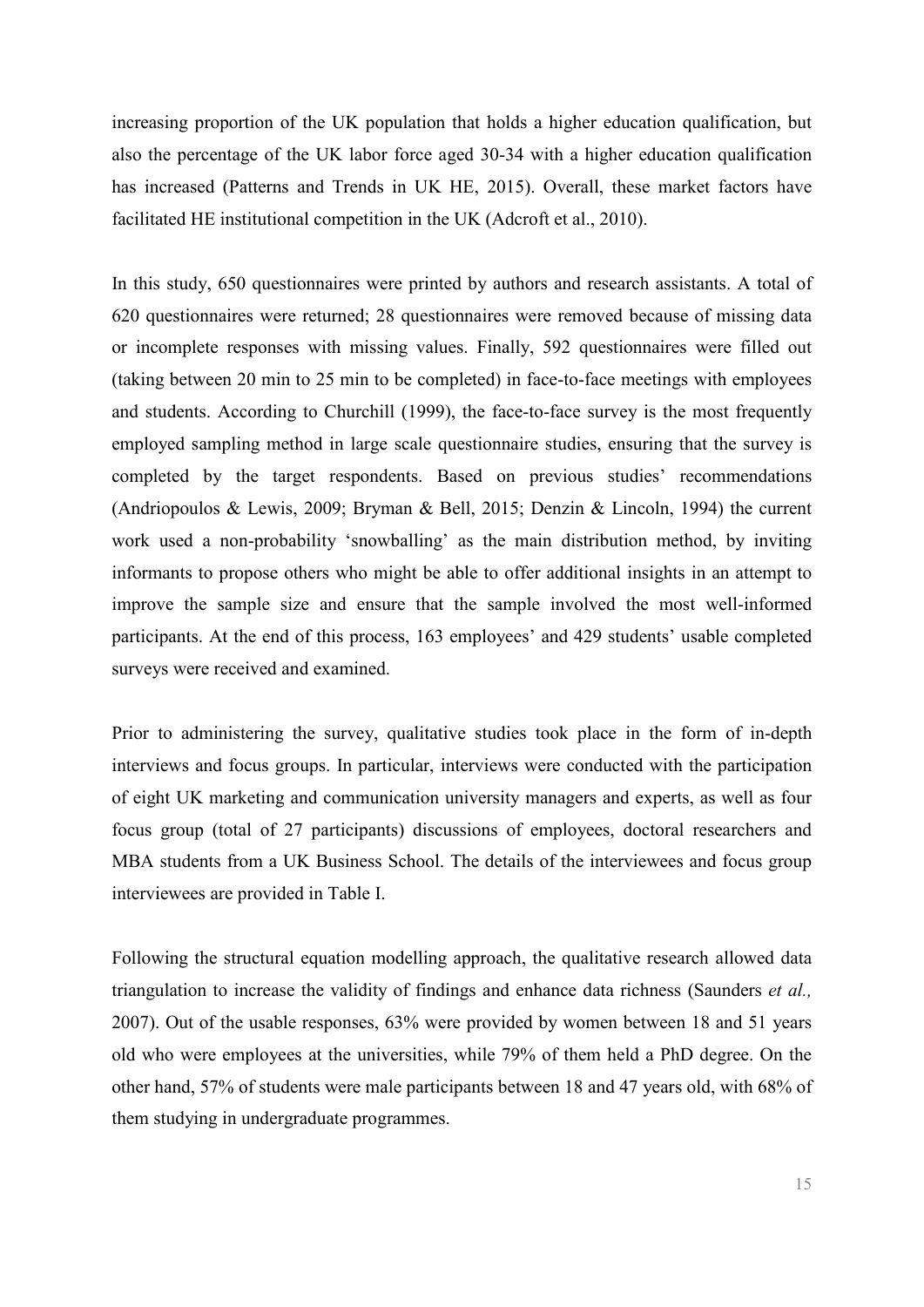#### **"INSERT TABLE I HERE"**

#### **Measures**

The questionnaire used recognized and applied scales from previous research: i.e. the measures of brand logo and typeface (Foroudi et al., 2014), design (Foroudi et al., 2014; Henderson and Cote, 1998), colour (Aslam, 2006; Tavassoli, 2001), and brand name (Klink, 2003). The measurement of the brand website was based on previous studies (Alwi, 2009; Argyriou et al., 2006; Halliburton & Ziegfeld, 2009). Previous studies recognised antecedents of website design utilised here; these include navigation, visual identify; information; usability; customization; security; and availability.

The co-creation behaviour is a multidimensional third-order construct which was measured through customer participation behaviour (information seeking, information sharing, responsible behaviour, personal interaction) and customer citizenship behaviour (feedback, advocacy, tolerance, and helping) (Foroudi et al., 2019; Yi & Gong, 2013). In addition, image (Foroudi et al., 2014; Sen & Bhattacharya, 2001; Williams & Moffitt, 1997) and reputation (Chun, 2005; Fombrun et al., 2000; Foroudi et al., 2014; Helm, 2007) were also obtained from existing scales. The items employed in this study are presented in Appendix 1. According to Singh *et al.*'s (1990) recommendations, all items were measured using a sevenpoint Likert scale (1 = Strongly disagree,  $7 =$  Strongly agree).

#### **Analysis and results**

The initial research measurement items underwent a series of factor and reliability analyses as an initial examination of their performance within the entire sample. This study employed a two-step approach based on Anderson and Gerbing (1988). In the first stage of analysis, exploratory factor analysis was ran as a fundamental and useful technique towards reducing the numbers of observed variables (indicator) to a smaller and more controllable set (Hair *et al.,* 2006) aiming to attain the theoretically expected factor solutions; 23 (students) and 24 (employees) out of 167 items in total were excluded for multiple loadings on two factors, and the total correlation was less than 0.50 (Hair et al., 2006).

All a priori scales demonstrated acceptable reliability (Cronbach's alpha <.79) (Nunnally, 1978). KMO's measure of sampling adequacy (employees: 0.831>0.6; students: 0.937>0.6)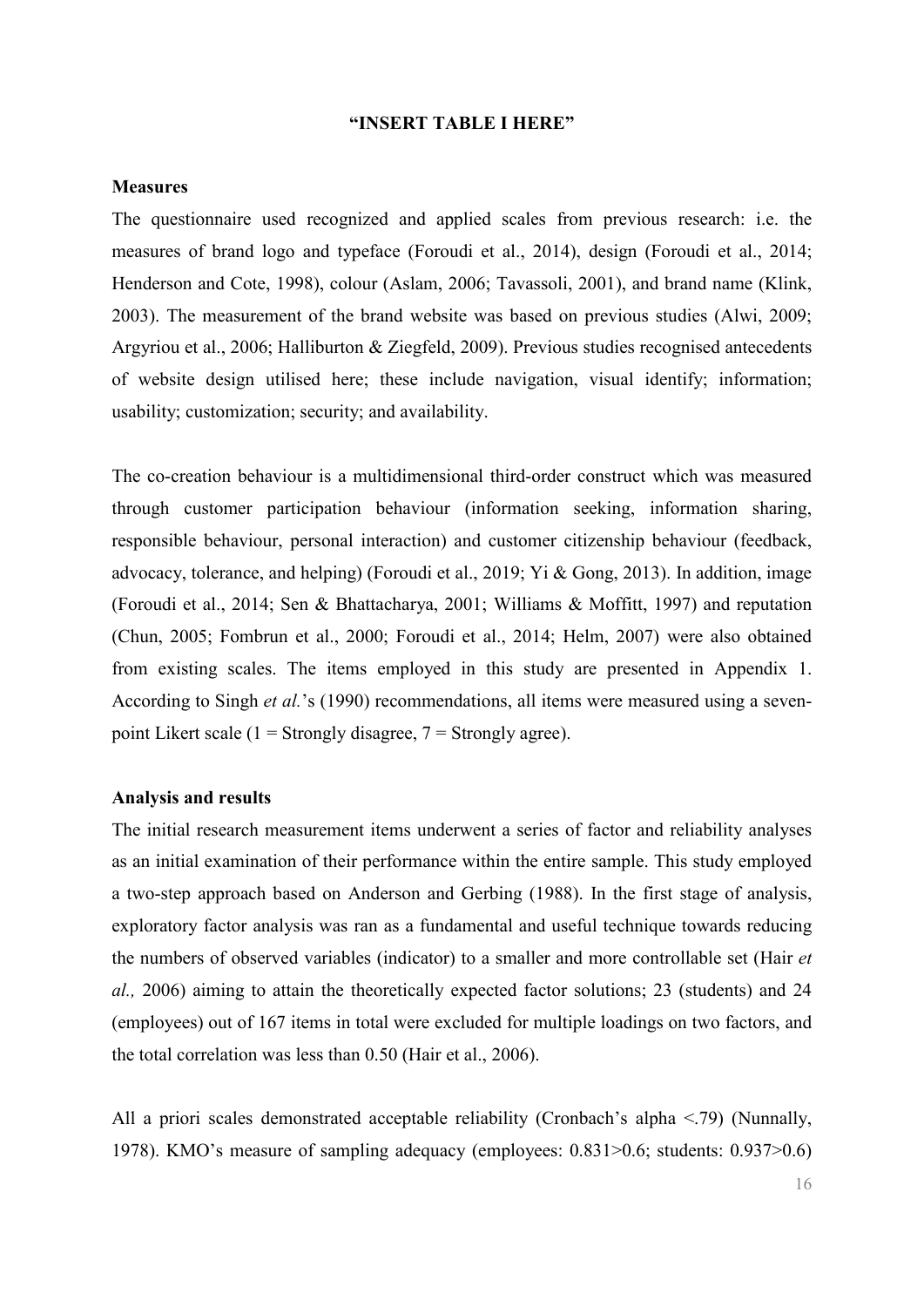suggests suitability for EFA; moreover, the relationships between the items are statistically significant for both data sets and provide a parsimonious set of factors (Tabachnick & Fidell, 2007). In addition, Bartlett's test of Sphericity illustrates the relationship between the measurement items which is higher than 0.3 and is also appropriate for EFA (Hair *et al.,* 2006). The response rate obtained confirmed the requirements of the data analysis techniques (structural equation modeling, SEM) and illustrates an insignificant difference in nonresponse bias examination (i.e. using the Mann-Whitney-U-test). However, random selections of the participants and the response rate needs caution when interpreting the research results. According to the proportion of survey questionnaires which were returned, the first 50 observations were taken as early responses and the last 50 were taken as late responses. The findings reveal that significance value in any variable is not less than or equal to 0.5 probability value (i.e. insignificant); therefore, there is no statistically significant difference between early and late respondents. Consequently, non-response bias does not form a concern in the present study. In the second stage, we ran CFA (confirmatory factor analysis) which was carried out to evaluate the measurement properties of the present scales' validity (Hair et al., 2006).

In the second stage of analysis, confirmatory factor analysis (CFA) was employed through Amos to assess the construct uni-dimensionality; the examination of each subset of items was internally consistent and validated the constructs on the basis of the measurement models (Gerbing & Anderson, 1988). Furthermore, convergent validity and discriminant validity were examined based on construct reliabilities (Anderson & Gerbing, 1988). Cronbach's alpha of all measures was higher than 0.860 (employees) and 0.909 (students), which shows adequate internal consistency (Bagozzi & Yi, 1988). Testing discriminant validity indicated that correlations among factors were lower than the recommended value of .92 (Kline, 2005). The homogeneity of the construct was also tested for convergent validity. The average variance extracted (AVE) for each construct ranged from 0.773 to 0.972 for students, and from 0.766 to 0.967 for employees. A good rule of thumb is that an AVE of .5 or higher indicates adequate convergent validity (Table II).

#### **"INSERT TABLE II HERE"**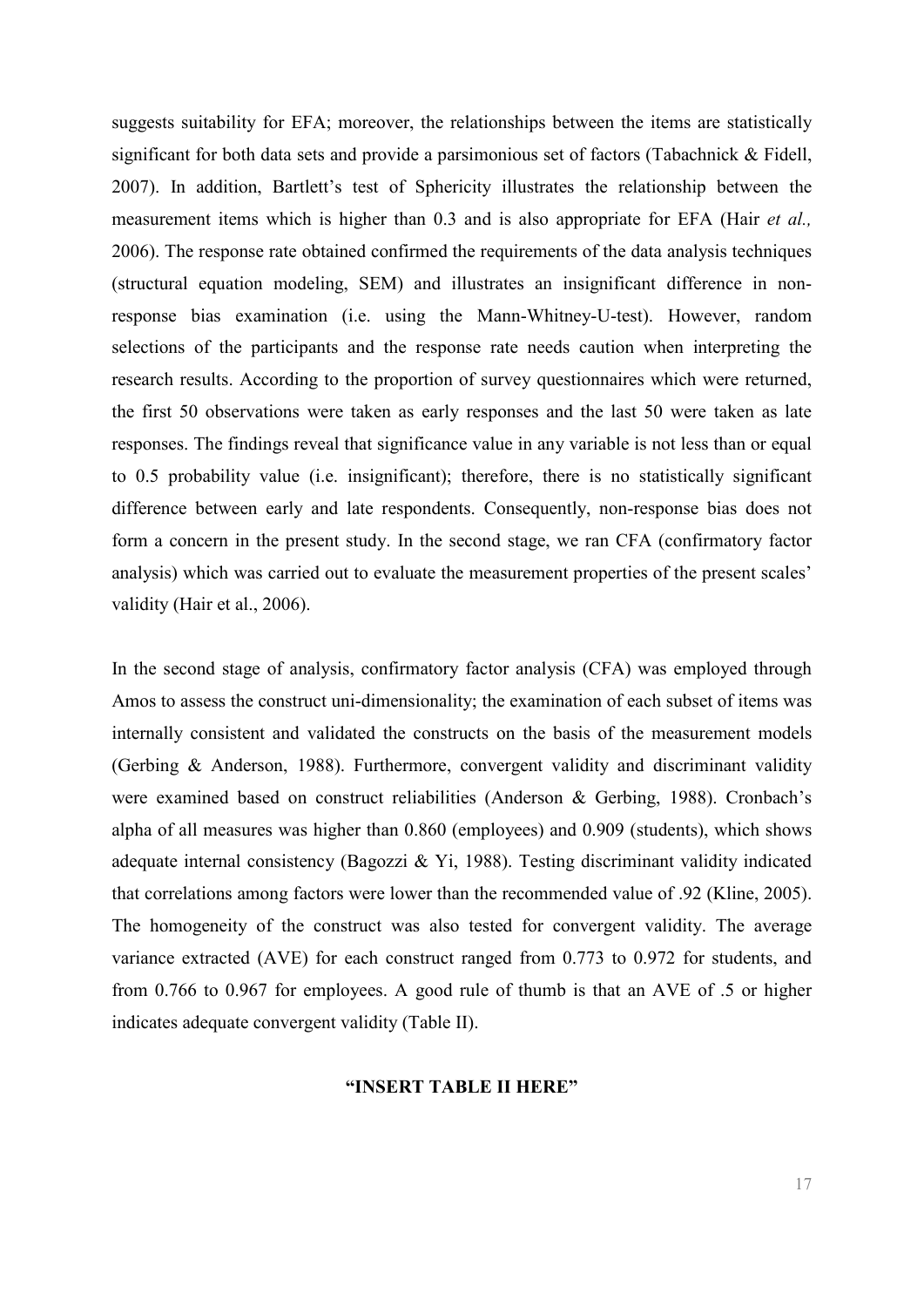In this stage, the structural model fit was examined through goodness-of-fit indices  $X^2$ –Chisquare; Df–degree of freedom (2.226); RMSEA–Root mean square error of approximation (students: 0.62; employees: 0.061); CFI–Comparative fit index (students: 0.909; employees: 0.913); IFI–Incremental Fit Index (students: 0.909; employees: 0.913); and TLI–Tucker-Lewis index (students: 0.905; employees: 0.909) the 'favourable' fit values provides a satisfactory fit to the data and therefore supports the uni-dimensionality of the measures (Anderson & Gerbing, 1988). Then, by employing hierarchical linear regression the research hypotheses were tested (Table III). To address multi-collinearity, this research established procedures to mean centre related variables before generating proposed interaction terms to assess the hypotheses.

#### **"INSERT TABLE III HERE"**

The results included in Table IV provide support for H1, i.e. that there exist relationships between colour and logo (H1a - students: *β*=0.137, *t=*2.644; employees: *β*=1.203, *t=*2.933), typeface and logo (H1b - students: *β*=0.106, *t=*2.48; employees: *β*=.646, *t=*7.471), name and logo (H1c - students: *β*=0.337, *t=*8.009; employees: *β*=.474, *t=*4.724), and design and logo (H1d - students:  $\beta$ =0.215,  $t=3.906$ ; employees:  $\beta$ =.416,  $t=4.947$ ). In the hypothesized model testing the effect of navigation design (H2a), the results reveal that employees believe the more favourably the navigation design is perceived by employees and students, the more favourable attitude they have towards the brand website (*β*=.377, *t=*6.825); however, students results did not support this relationship (*β*=0.091, *t=*1.499, p 0.134). H2b and H2c address the impact of visual identity/design and information on website (H2b - students: *β*=0.313, *t=*5.98; employees: *β*=.197, *t=*3.477; H2c: students: *β*=0.115, *t=*2.224; employees: *β*=.308, *t=*4.746, respectively) and the significant relationships were confirmed. In the hypothesized model, the effect of usability (H2d), customization (H2e), and website (employees: H2d - *β*=.307, *t=*5.224; H2e - *β*=.159, *t=*2.735) were significant from employees' perception. However, students felt that the brand websites are not usable and customized (Students: H2d -  $\beta$ =0.089, *t=*1.794 *p* 0.073; H2e - *β*=0.064, *t=*1.06 *p* 0.289). As a result, it can be a challenge for universities to design a favourable website which can influence students' attitude towards the HE institutions. Therefore, hypothesis H2d and H2e were rejected because the results were not statistically significant. Results also demonstrated that the more favourably availability is perceived by the employees and students (H2f - students: *β*=0.102, *t=*2.252; employees: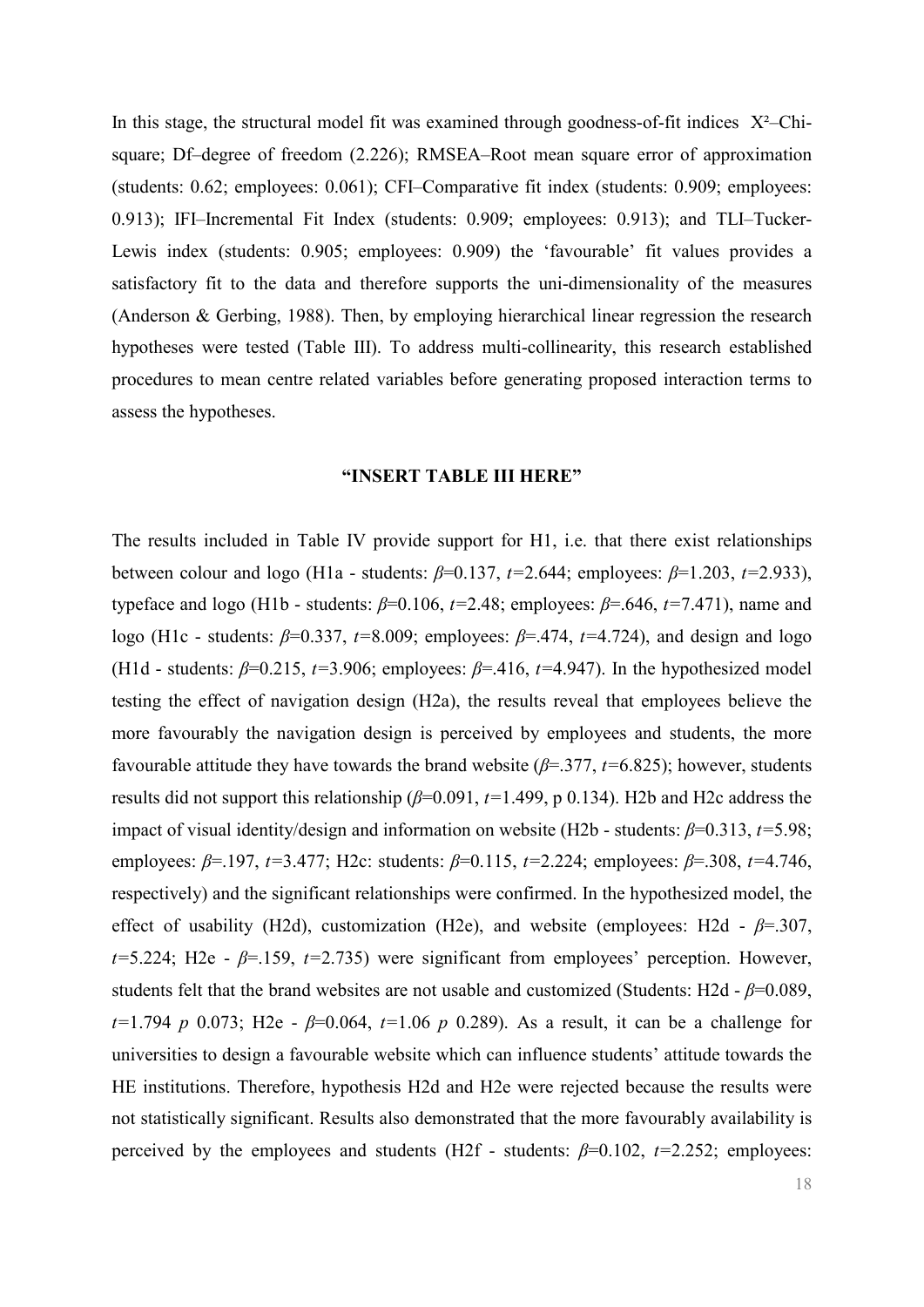*β*=.389, *t=*5.998) security and (H2g - students: *β*=0.103, *t=*2.343; employees: *β*=.272, *t=*4.216), the more favourable their attitude towards the brand website.

In the hypothesized model, the effect of logo and website (H3 - students: *β*=0.186, *t=*2.702; employees: *β*=.718, *t=*8.586) were significant from both samples. We found that the more favourably the brand logo is perceived by students, the more favourable the students' value creation behaviour is (H4 - students: *β*=1.657, *t=*2.421). Surprisingly, employees were not concerned about the logo of the universities (H4 - employees:  $\beta$ =.059,  $t$ =.998,  $p$  0.318). The standardized regression path between higher education employees' and students' perception towards the website and value co-creation behaviour (H5) is statistically significant (students: *β*=0.603, *t=*2.417; employees: *β*=.099, *t=*2.605). Hypothesis 6, which explains the relationship between co-creation behaviour and reputation, proved to be significant in the hypothesized direction (students: *β*=.153, *t=*4.226; employees: *β*=.561, *t=*3.564).

#### **"INSERT TABLE IV HERE"**

#### *Discussion*

Based on the research aims, we investigated the association of logo with corporate reputation through website and co-creation from employees' and students' perspective based on social identity and stakeholders' theories. This investigation, therefore, confirms the position that a logo is an element of university corporate identity which can communicate the personality and values of a university to its employees and students. The empirical results demonstrate that colour, typeface, name, and design have been found to influence the corporate logo. These findings are relevant to the context of the current study. The above factors were estimated and exhibited a good fit of indices in the measurement model. These constructs were depicted as latent exogenous variables in the structural model and have been found to impact strongly on favourable corporate logo and contribute to enhancing the internalstakeholders' perception. The following is an example retrieved from a focus group participant's answer:

"…there is a stronger relationship between our logo and image than between logo and reputation. Our logo fully mediates the relationship between logo and reputation. When you see the logo you perceive the image first and then [it]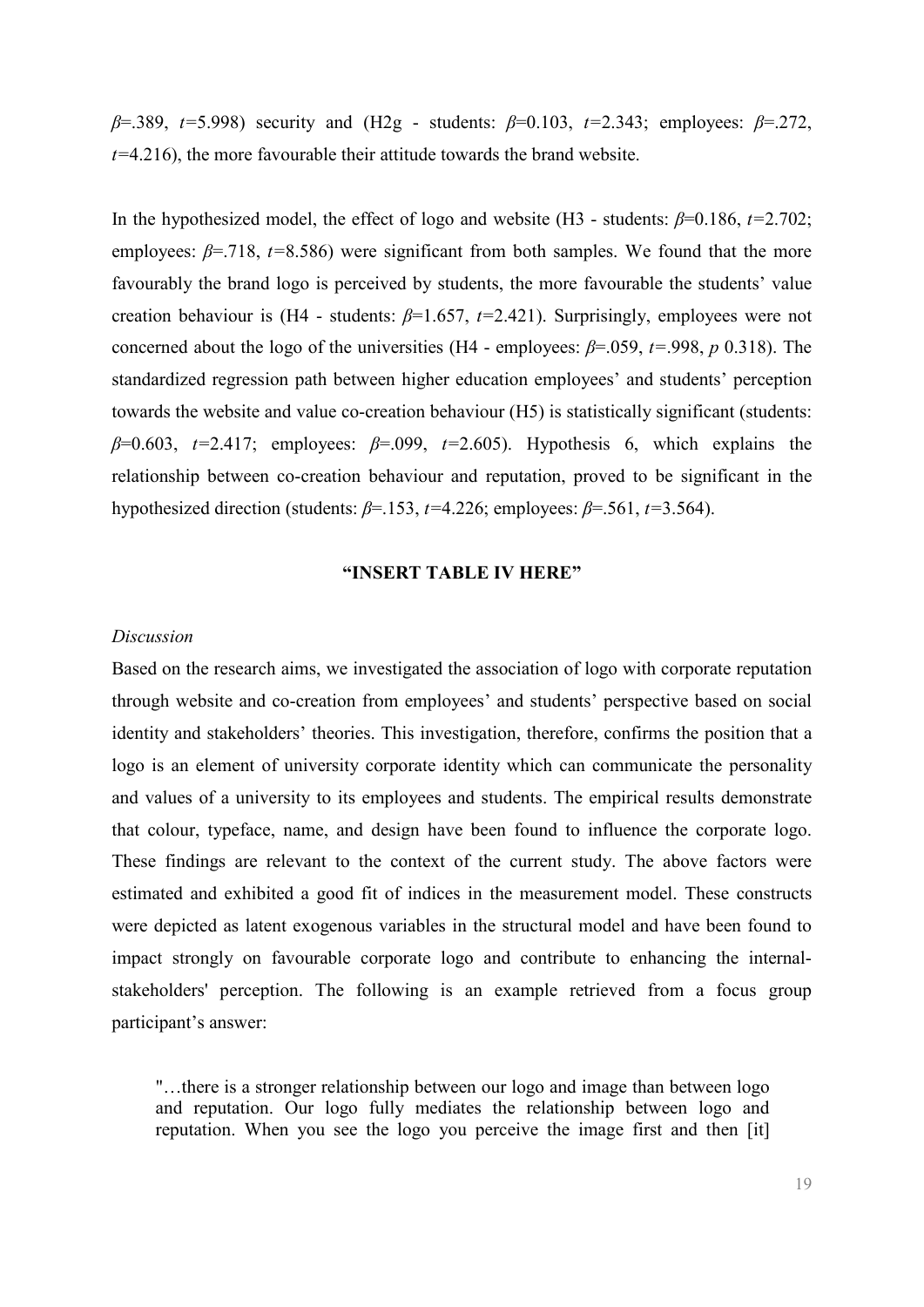remind[s] you of the reputation because the image is short term; reputation is built up, takes time to build up and takes time to fade; [an] image is more direct".

However, this research does not support students' point of view towards the navigation design. These findings confirm that some elements such as navigation design, usability, and customisation can bear positive or negative effects on attitudes toward the website (Beldad *et al.,* 2010; Flanagin *et al.,* 2014).

The research findings retrieved provide evidence for the discussion on relationships between CVI, image and reputation at a higher education internal stakeholder level marketing as introduced by marketing scholars and practitioners. In general, findings illustrated that, according to the research model adopted, logo consists of all four elements— typeface, name, design and colour. However, compared to Foroudi et al.'s (2014; 2018) study, stakeholders hold a more favourable perception of colour as used in the university's logo. A participant stated that,

"[The] logo is like [what] clothes are to a person. You can easily change your suit; however, it's extremely difficult to change your personality … If the logo is used to deliver the personality and characteristics of a company, it will be persuasive to the customers and employees, such as our logo; everywhere it is the same".

The online experience that customers have impacts behaviour towards a website (Novak *et al.,* 2000) and can lead to greater online trust (Burt et al., 2005). The result of this study is consistent with the findings of Tarafdar and Zhang (2008), who supported that the first visit is not influenced significantly by customization features; it becomes apparent only when repeated visits are made to a website. Perhaps the respondents' previous experiences with the university play a primary role in these perceptions. The following quotes reflect this idea also confirmed through the focus group:

"…after a couple of months [of] being a student, still I face some issues to find the right page and right information; I feel it is very confusing and time-consuming… I cannot find all the materials I need for my studies".

"To my experience, the university website is not functioning well, and I don't think it is customized as well… In addition, the layout of the website is not consistent, and uploading or downloading a file take[s] longer than usual".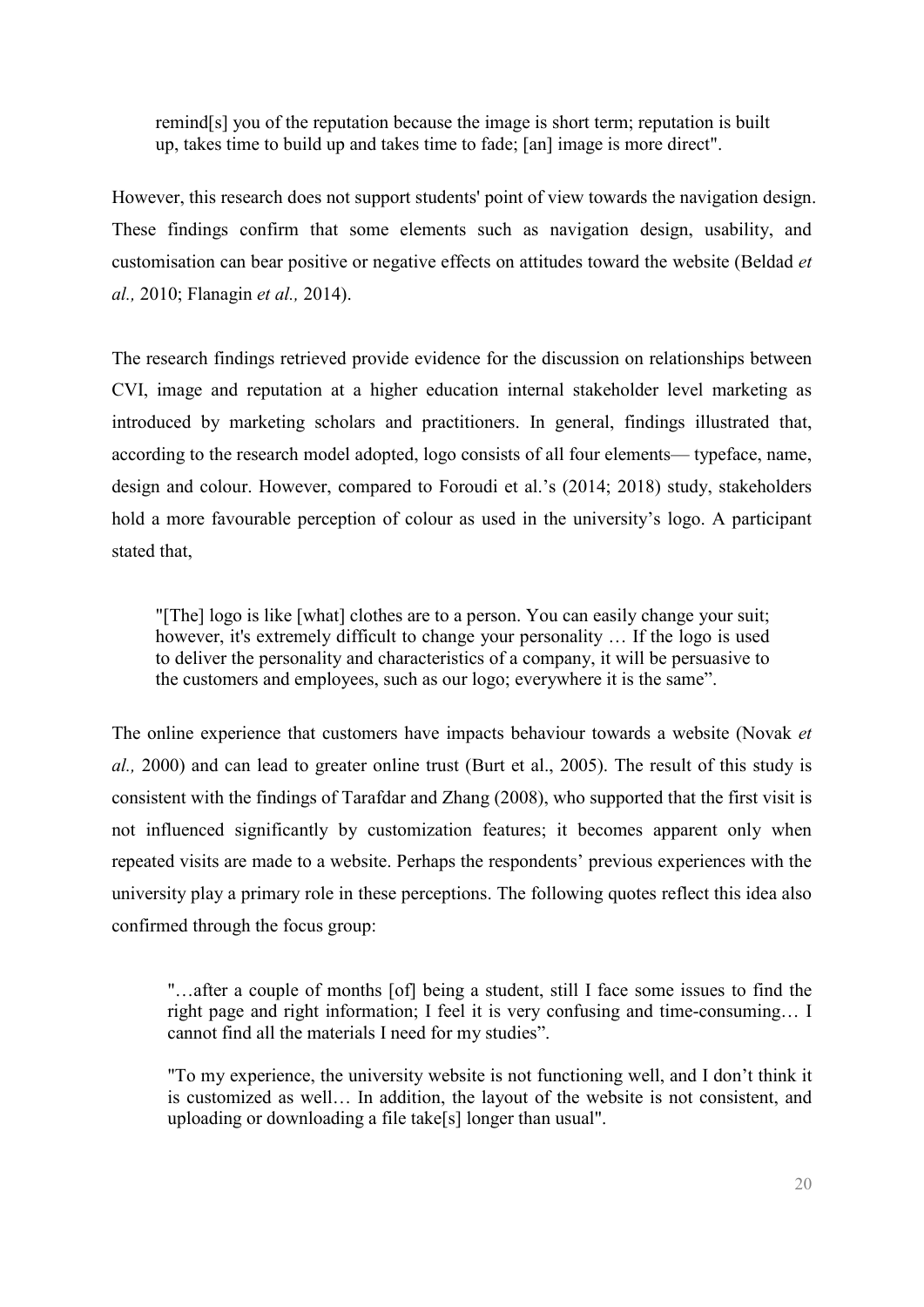In accordance with findings from previous studies (Lowry et al., 2014), the logo contributes significantly to the impact of the website. Besides some positive views considering the website an element of corporate identity, limited systematic research has examined to date the effect of the logo and its components on the website. This study provides a new outlook in conceptualizing logo and its relation to the relevant website. The analytical findings are supported by our qualitative data. Results show that the more favourably the logo and website are perceived by employees and students, the more students and employees get engaged in the value creation process. The findings are supported by the qualitative research as illustrated by the following excerpt from a brand manager's answer:

"As a university brand manager, I am responsible for our brand and how it can best communicate with our national and international audience. These days, we are trying to open ourselves and collaborate and co-create solutions with our consumers to deliver better value for our brand in this competitive market. We have community forums to engage with our students and employees, and we are sharing our courses and information through the website".

#### In addition, another focus group participant added that

"the site provides just the right amount of text and is easy to navigate; good use of colours, not boring but neutral; but some information is difficult to find and not always easily accessible".

As our study is the first scholarly work to examine the impact of a logo on co-creation, we found out students have different perception compared to employees. Interestingly enough, employees claim that the brand logo has no effect on their attitude towards the value creation behaviour and the regression path unexpectedly illustrated a significant negative relationship between these two variables. Furthermore, the adopted scales of measurement from the qualitative study and existing literature may create the unforeseen insignificant relationship between logo and co-creation behaviour. For a more critical consideration of the emerging insignificant relationship, the literature and the qualitative data were revisited. The structural model evaluation supported the discriminant validity of the constructs and confirmed that the measures of the constructs are truly distinct. The estimated correlations of discriminant validity were statistically significant, and the estimated correlations among factors were less than the recommended value of 0.92 (Kline, 2005).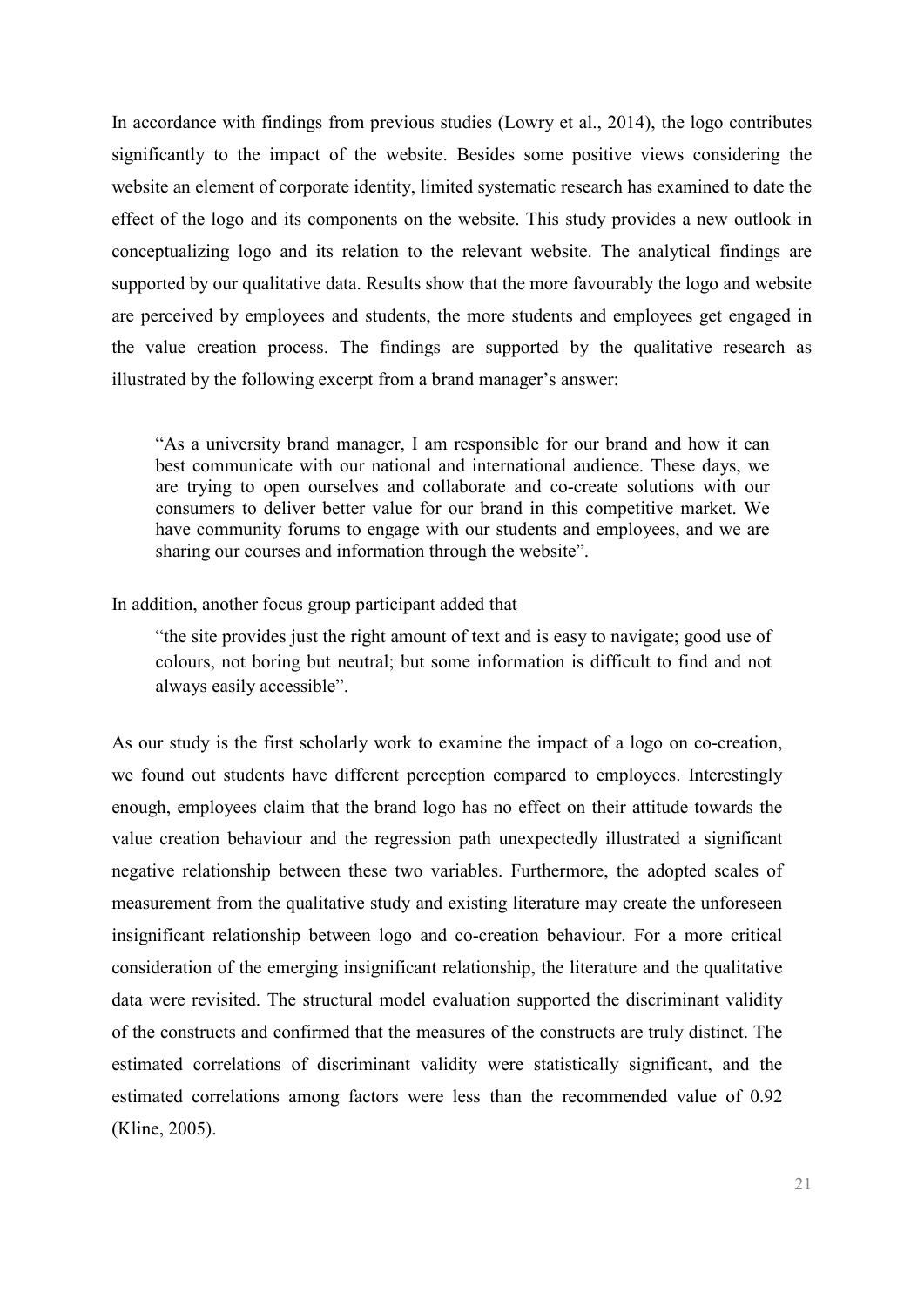The results confirmed the favourable perception employees and students hold towards the brand website, which has a positive impact on their attitude toward value creation behaviour. Co-creation value by the employees and students is an emergent phenomenon (Hatch & Schultz, 2010) and is linked to brand reputation. Our findings support these relationships. A focus group participant stated that "I feel more engaged with the university brand now, and this has given me self-fulfilment and more trust about the university". Also, another employee mentioned that "I am more aware of the corporate branding for the university now and can explain [it] to external stakeholders". Furthermore, a marketing consultant commented that "co-creation has improved the website. I can see the impact on this on the university image on the short to medium term".

Brand reputation is considered to be the most important factor for sustainable competitive advantage (Firestein, 2006); therefore, the role of the employees is vital in the co-creation process (Yngfalk, 2013), a relationship also supported by our qualitative study**.** In consistency with prior studies (Chun, 2005; Helm, 2007; Fombrun et al., 2000) we found that a favourable perception of employees and students towards the value co-creation has a positive impact on their attitude toward the brand reputation.

#### *Implications for Marketing Theory*

Based on social identity and stakeholders' theories, the present findings build upon research related to co-creating universities' reputation through their employees' and students' social network in a higher education setting. The literature review (for instance, Henderson & Cote, 1998; Foroudi et al., 2014; Van der Lans et al., 2009) indicates that no theoretical models have described the adoption and evaluation of a favourable logo and website as key elements of co-creating CVI concerning brand reputation. The model developed to evaluate and assess the research constructs is a novel contribution attributed to this research. In addition, the model of co-creation can be appropriately extended and employed in other service sectors as well.

By investigating the proposed model of the relationship between the research constructs in the context of a UK-based University, this study provides a validated framework that discusses the relationship between logo, website, internal-stakeholders' co-creation behaviour,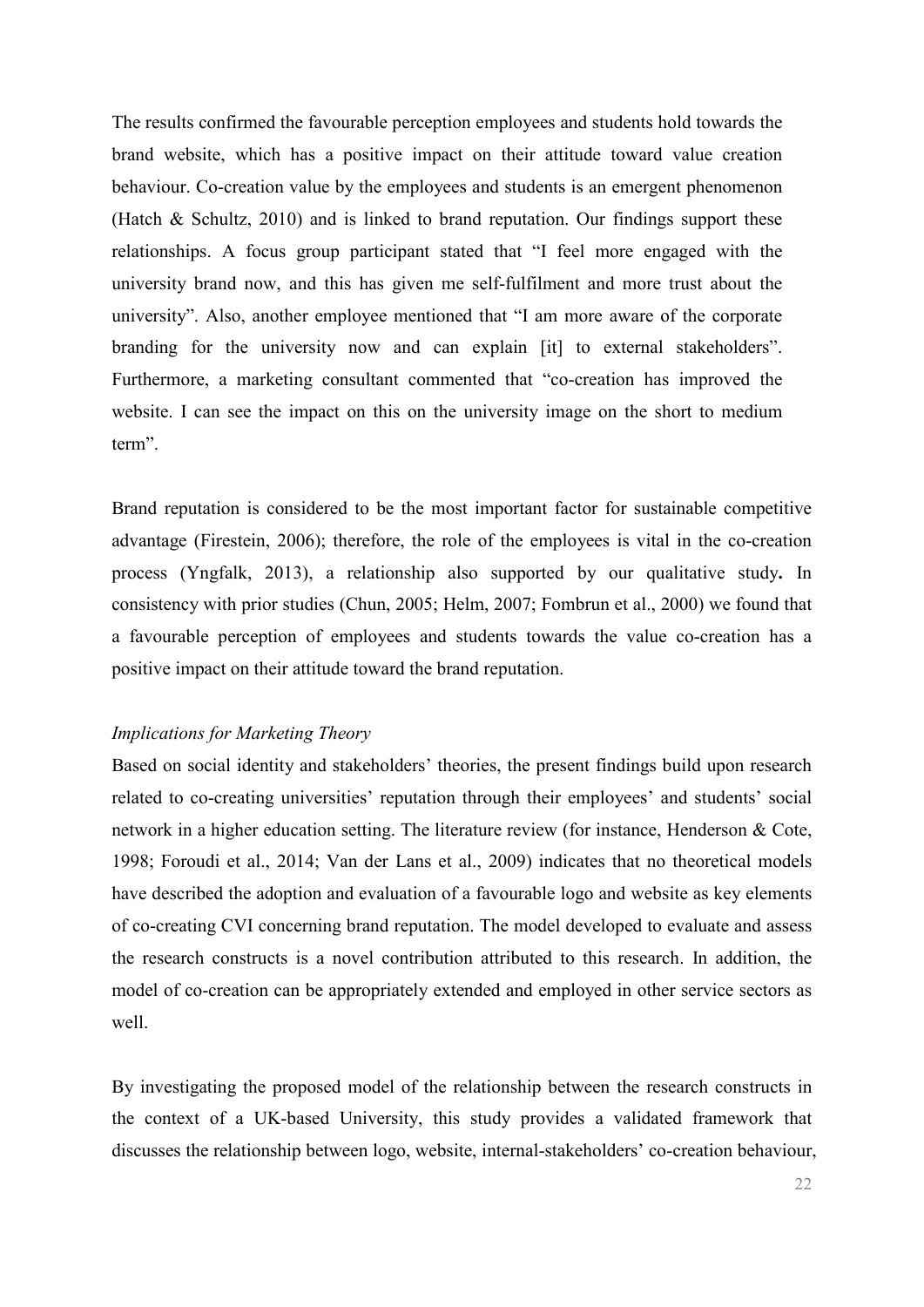and reputation from the perspective of internal-stakeholders. In addition, we extend knowledge in the area by examining the employees' and students' evaluations of the effect of logos and website on consumers within a HE setting (Foroudi et al., 2014; Van der Lans et al., 2009). Because UK HE consumers may have distinctive characteristics which impact the results of this study, the results cannot be generalized across the sector. However, the model can be subject to further examination within the fields of reputation and co-creation in HE or other sectors. This study also carries implications for marketing theory. By engaging in CVI activities, organizations can communicate more favourably to internal stakeholders the essential characteristics of the company's corporate identity. Contrary to extant branding research, the emphasis of this work is not placed on brand identity resulting from managerial efforts to build up an intended internal or external image and reputation (Keller, 2003), but on the active role stakeholders can play in co-creating image and in enhancing its reputation (Hatch & Schultz, 2010).

This research also offers managerial contributions for decision-makers, brand managers, graphic and web designers who wish to explore in more depth the relationship between a logo and its antecedent factors (i.e. name, typeface, design, and colour); website and its associated antecedents (navigation and visual identity/design, information, usability, customisation, security, availability) from employees' and students' perspective. Also, co-creation behaviour was measured through the sub-constructs of stakeholder participation behaviour and stakeholder citizenship behaviour (Foroudi et al., 2018; Gronroos, 2011; Hatch & Schultz, 2010; Payne et al., 2009) and its impact on brand reputation.

Through our qualitative study we have explored how co-creation is present in the management of institutional reputation in a HE context. Based on the conceptual model already described, it is shown that brand experience has significant effects on co-creation and reputation, and that perceived quality significantly affects reputation. In addition, via the mixed method approach we have compared the differing views of employees and students in relation to a HE institution.

#### *Managerial implications*

By engaging with CVI activities, organizations communicate more favourably towards employees and students regarding important characteristics of the company's corporate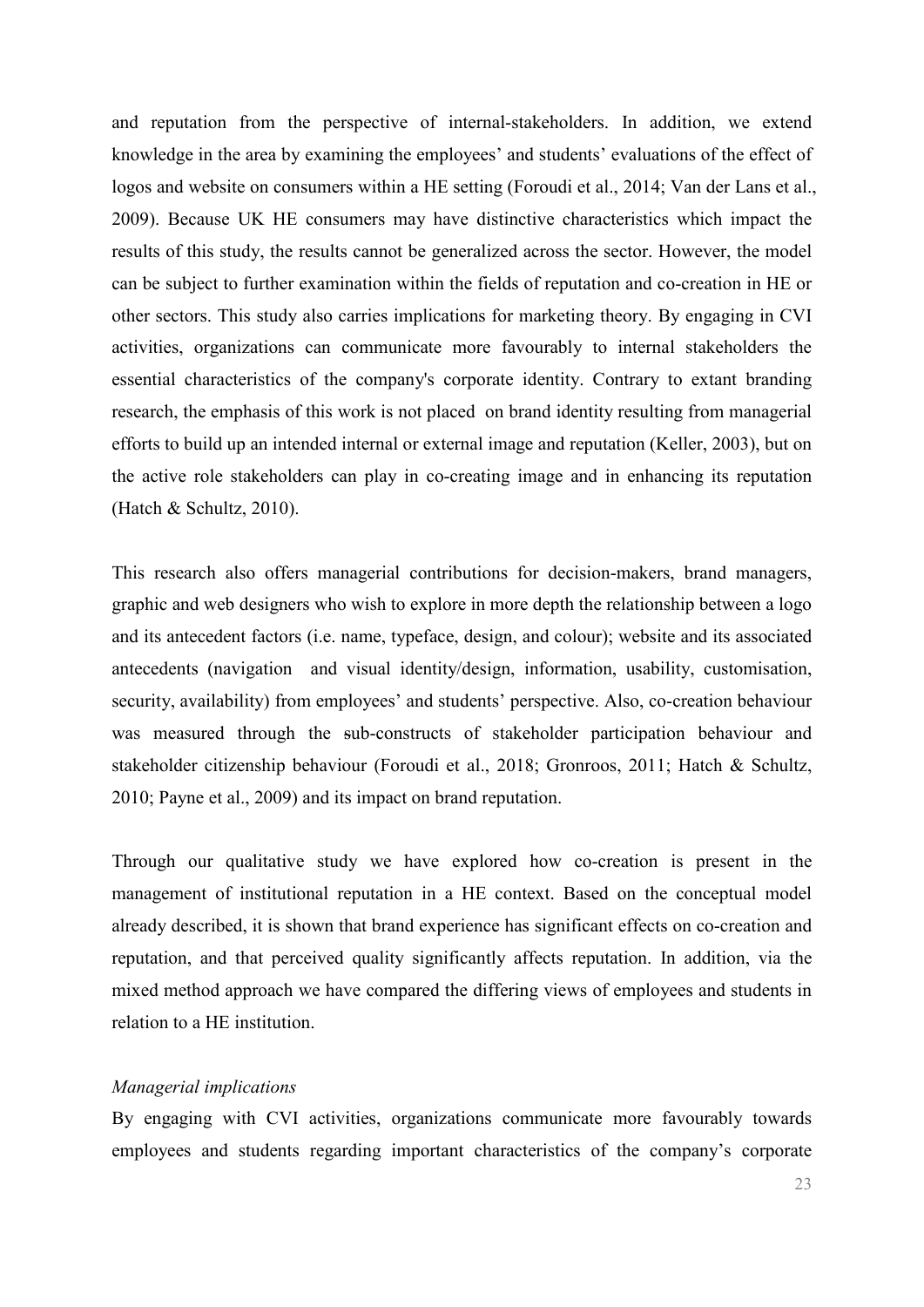identity. Logo and website are positioned at the centre of the UK universities' effort to build a favourable reputation through co-creation. The more favourably the company's stakeholders are engaged in value co-creation with the company, the more favourable attitude employees and students have towards the brand reputation. Even though organizational management may claim that interactions among stakeholders are beyond their control, the present study exemplifies that managers need to invent appropriate strategies and tools to involve themselves in co-creation processes and ultimately improve their products and services offered.

Furthermore, this research contributes an integrated and detailed perspective which has been conceptualised to advance knowledge of the multidimensionality of the brand logo and website within the context of a higher education institution in the UK. The findings may be of value to HEI managers wishing to ensure they have a logo reliable enough to strengthen brand reputation. The result shows that respondents have different expectations regarding websites (Jones, 2005). This research contributes to the current belief among scholars that "anything a company does it expresses its characteristics" (Van den Bosch *et al.,* 2005). The qualitative evidence reveals that there is a relationship between a university logo and CVI, as well as university image and reputation.

Their logo is the *"heart and soul of a company"* (Chajet & Shachtman (1991, p.28). A brand logo is inexorably intertwined with corporate identity. Researchers (e.g. Melewar & Akel, 2005; Van den Bosch et al., 2006) assert that the logo is used at the root of corporate identity, affecting people's judgements and behaviour. Given that students trust perceived institutional reputation (Wilkins & Huisman, 2015), it appears that institutions need to carefully manage their reputation and communications with all stakeholders, mainly those who influence directly students, parents and teachers. The institution's website is the key to communicate the institution's beliefs, ideas, feelings and impressions to stakeholders, and, in particular, it constitutes the best platform to transmit the institution services to potential international students.

According to Nguyen and LeBlanc (2001), in higher education being perceived as a service industry, it is challenging to recognize the relationship among institutional image and reputation and a company's offering because of the intangible nature of the service. From this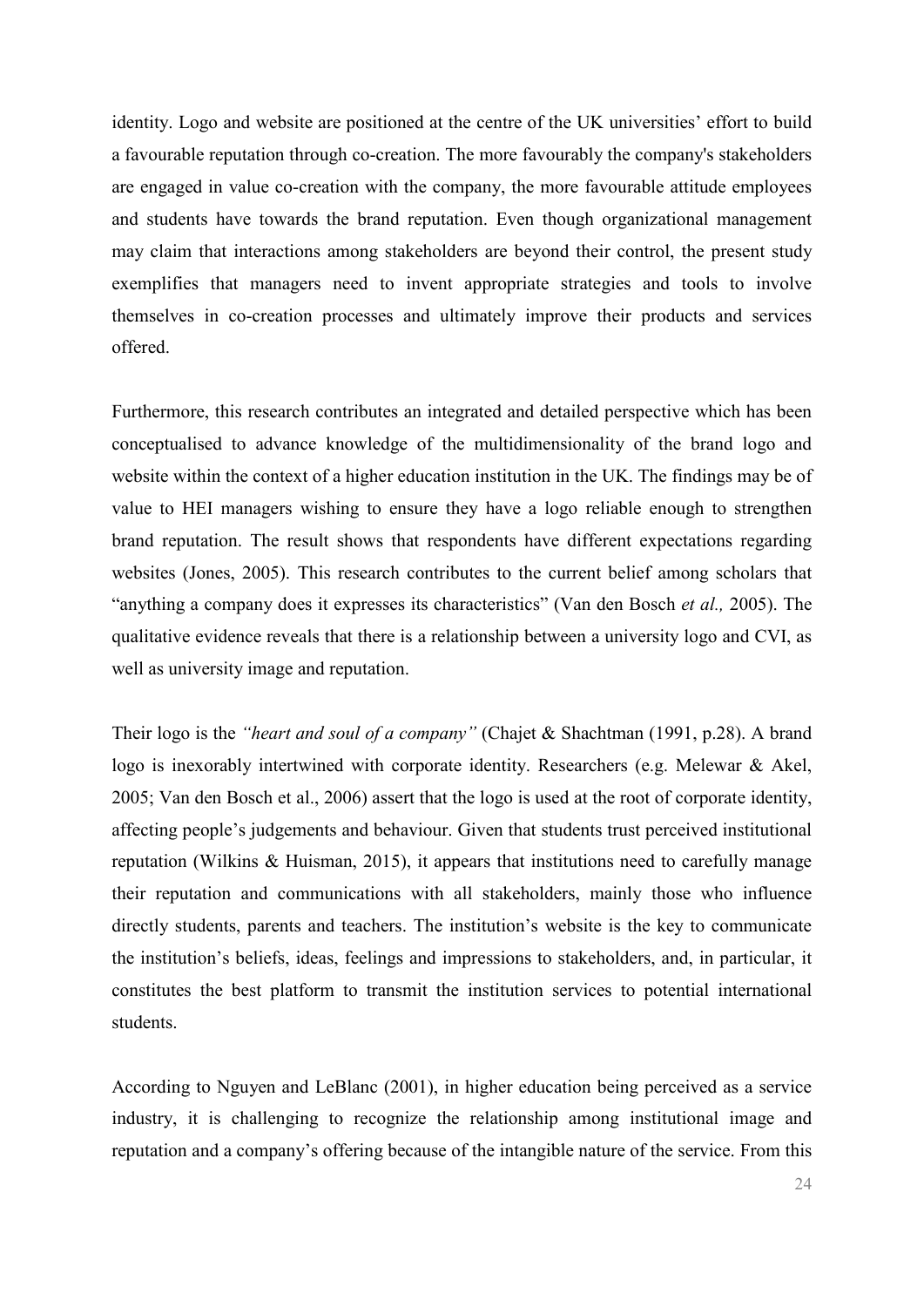viewpoint, this study can be beneficial for the HE management to make the institutional image more discernible and easily perceived. In addition, this study can assist future researchers in higher education in better comprehending the meaning of institutional reputation from the consumers' perception; that way, they could recognize realistic and appropriate dimensions contributing to elaborate measurement scales for the constructs used in this study.

In today's higher education marketisation, universities are overtly conscious about branding and image building. University logos and websites are increasingly playing a significant role in recruiting students and attracting other stakeholders. The findings from this study can help university policymakers, IT directors and marketing directors to regard website co-creation as a crucial part of their brand-building and reputation enhancing strategy.

#### **Limitations and future research directions**

This study represents an initial attempt to conceptualize co-creating brand image and reputation through an internal stakeholder's social network in a UK-based university context. However, the findings retrieved have some limitations that may relate to future research. The research pertains to a single HEI in the UK and it thus needs to be more widely spread. Though the research item measurements were adopted from previous studies and different settings, the distinctive characteristics of a UK-based University could have affected, to a greater or lesser degree, some aspects of the concepts examined. Hence, future studies could replicate this study in other contexts or countries in order to test the outcome generalizability.

Another limitation of the present study is associated with the type of logo and website employed by the university, which may lead to reservations concerning the generalizability of the research findings; as a result, future empirical research should be conducted to repeat this study in diverse settings. Although this study employed a mixed methods analysis, a more comprehensive study would help increase knowledge of the relationships between the constructs. Preferably, a probability sampling method should be opted for in future to allow researchers to evaluate the amount of sampling error present and eliminate any potential bias in terms of validity and generalizability of the scales.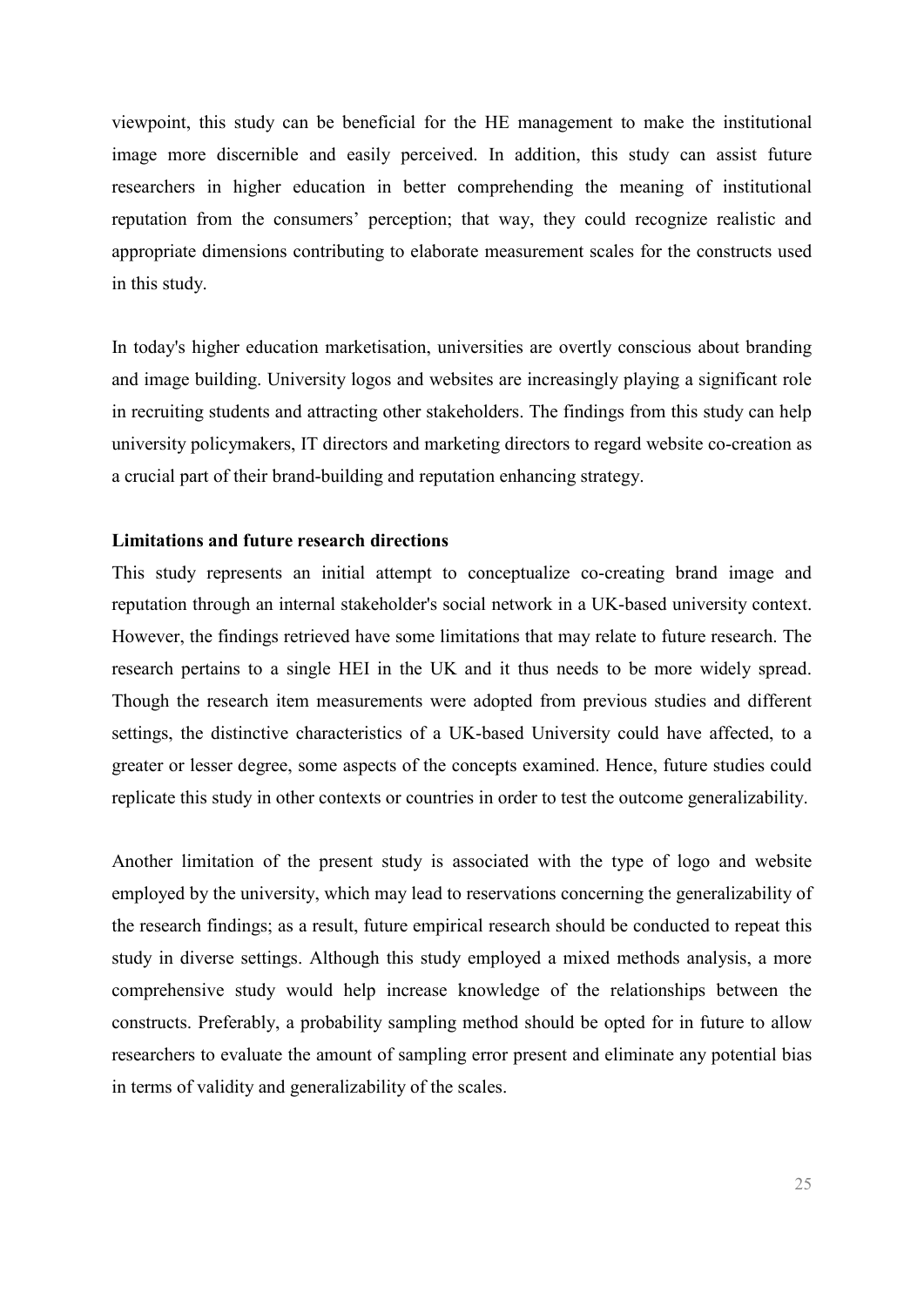Given that some of the results of this study were not anticipated, e.g. the direct effect of information, usability, and customisation on website, and they could relate to the type of business that the case company belongs to, future studies might usefully repeat this research in another sector or country in order to confirm the generalisability of the findings.

This research conceptualised co-creating brand reputation through internal stakeholder's social network in a UK-based university context. A future study may yield different findings from the same research scales and constructs. The increasing globalization of HEI and stakeholder markets provides a compelling reason for exploring the influence of culture on stakeholders' value co-creation behaviour. In addition, in this study researchers collected data from students and employees in higher education; it can also be recommended to collect data from other parties involved such as suppliers, owners, communities, government and other groups that can impact firm behaviour. In summary, this study focuses on value co-creation behaviour from internal-stakeholders' point of view as value creation is a collaborative work between students and employees.

#### **References:**

- Abdullah, Z., Nordin, S. M. & Aziz, Y. A. (2013). Building a unique online corporate identity. *Marketing Intelligence and Planning,* 31(5), 451-471.
- AbuGhazaleh, N. M., Qasim, A. & Roberts, C. (2012). The determinants of web-based investor relations activities by companies operating in emerging economies: The case of Jordan. *Journal of Applied Business Research (JABR),* 28(7), 209-226.
- Adcroft, A., Teckman, J., & Willis, J. (2010). Is higher education in the UK becoming more competitive? *International Journal of Public Sector Management,* 23(6), 578-588.
- Agarwal, R., & Venkatesh, V. (2002). Assessing a firm's web presence: a heuristic evaluation procedure for the measurement of usability. *Information Systems Research,* 13(2), 168- 186.
- Ageeva, E., Melewar, T. C., Foroudi, P., & Dennis, C. (2019). Evaluating the factors of corporate website favorability: a case of UK and Russia. *Qualitative Market Research: An International Journal* (Just published).
- Ageeva, E., Melewar, T. C., Foroudi, P., Dennis, C., & Jin, Z. (2018). Examining the influence of corporate website favorability on corporate image and corporate reputation: Findings from fsQCA. *Journal of Business Research*, *89(Aug)*, 287-304.
- Alwi, S. (2009). Online corporate brand images and consumer loyalty. *International Journal of Business and Society,* 10(2), 1-19.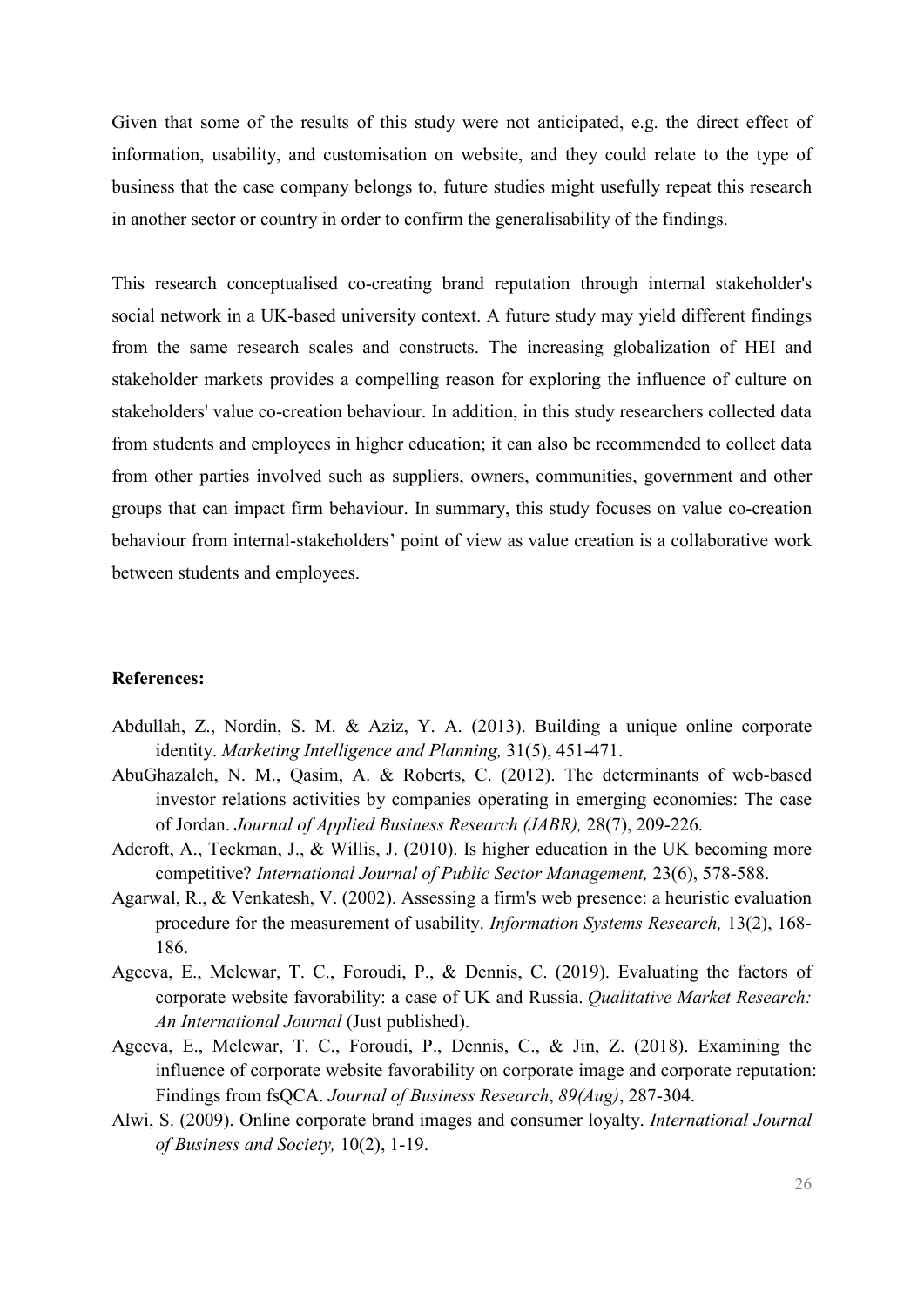- Alwi, S., & Ismail, S. A. (2013). A framework to attain brand promise in an online setting. *Marketing Intelligence and Planning,* 31(5), 557-578.
- Anderson, J. C. & Gerbing, D.W. (1988). Structural equation modelling in practice: a review and recommended two-step approach. *Psychological Bulletin,* 103(3), 411-423.
- Andriopoulos, C., & Lewis, M. W. (2009). Exploitation-exploration tensions and organizational ambidexterity: Managing paradoxes of innovation. Organization Science, 20(4), 696-717.
- Iftach, G., & Shapira-Lishchinsky, O. (2019). Principals' perceptions of school identity: logo, vision and practice. *International Journal of Educational Management*, 33(6), 1170- 1184
- Ohme, R., & Boshoff, C. (2019). The role of implicit learning in logo substitution. *Journal of Consumer Marketing*, 36(5), 610–619.
- Angelakopoulos, G., & Mihiotis, A. (2011). E-banking: challenges and opportunities in the Greek banking sector. *Electronic Commerce Research,* 11(3), 297-319.
- Argenti, P.A. (2007). *Corporate communication.* New York: McGraw-Hill Higher Education.
- Argyriou, E., Kitchen, P. J., & Melewar, T. C. (2006). The relationship between corporate websites and brand equity-A conceptual framework and research agenda, *International Journal of Market Research,* 48(5), 575-599.
- Aslam, M. (2006) Are You Selling the Right Colour? A Cross-cultural Review of Colour as a Marketing Cue, *Journal of Marketing Communications,* 12(1), 15-30.
- assets.publishing.service.gov.uk. (2020)[.https://assets.publishing.service.gov.uk/ government/](https://assets.publishing.service.gov.uk/%20government/%20uploads/system/uploads/attachment_data/file/799349/International_Education_Strategy%20%20_%20%20Accessible.pdf)  [uploads/system/uploads/attachment\\_data/file/799349/International\\_Education\\_Strategy](https://assets.publishing.service.gov.uk/%20government/%20uploads/system/uploads/attachment_data/file/799349/International_Education_Strategy%20%20_%20%20Accessible.pdf)  Accessible.pdf (Assessed by 10 Feb 2020)
- Ayoubi, R.M., and Massoud, H.K. (2007). The strategy of internationalization in universities: A quantitative evaluation of the intent and implementation in UK universities. *International Journal of Educational Management,* 21(4), 329-349.
- Bagozzi, R. P., & Yi, Y. (1988). On the evaluation of structural equation models. *Journal of the Academy of Marketing Science,* 16(1), 74-94.
- Bart, Y., Shankar, V., Sultan, F., & Urban, G. L. (2005). Are the drivers and role of online trust the same for all web sites and consumers? A large-scale exploratory empirical study. *Journal of Marketing*, 69(4), 133-152.
- Belanger, F., Hiller, J. S., & Smith, W. J. (2002). Trustworthiness in electronic commerce: the role of privacy, security, and site attributes. *The Journal of Strategic Information Systems*, 11(3), 245-270.
- Beldad, A., De Jong, M., & Steehouder, M. (2010). How shall I trust the faceless and the intangible? A literature review on the antecedents of online trust. *Computers in Human Behaviour,* 26(5), 857- 869
- Black, I., & Veloutsou, C. (2017). Working consumers: Co-creation of brand identity, consumer identity and brand community identity. *Journal of Business Research*, *70*, 416-429.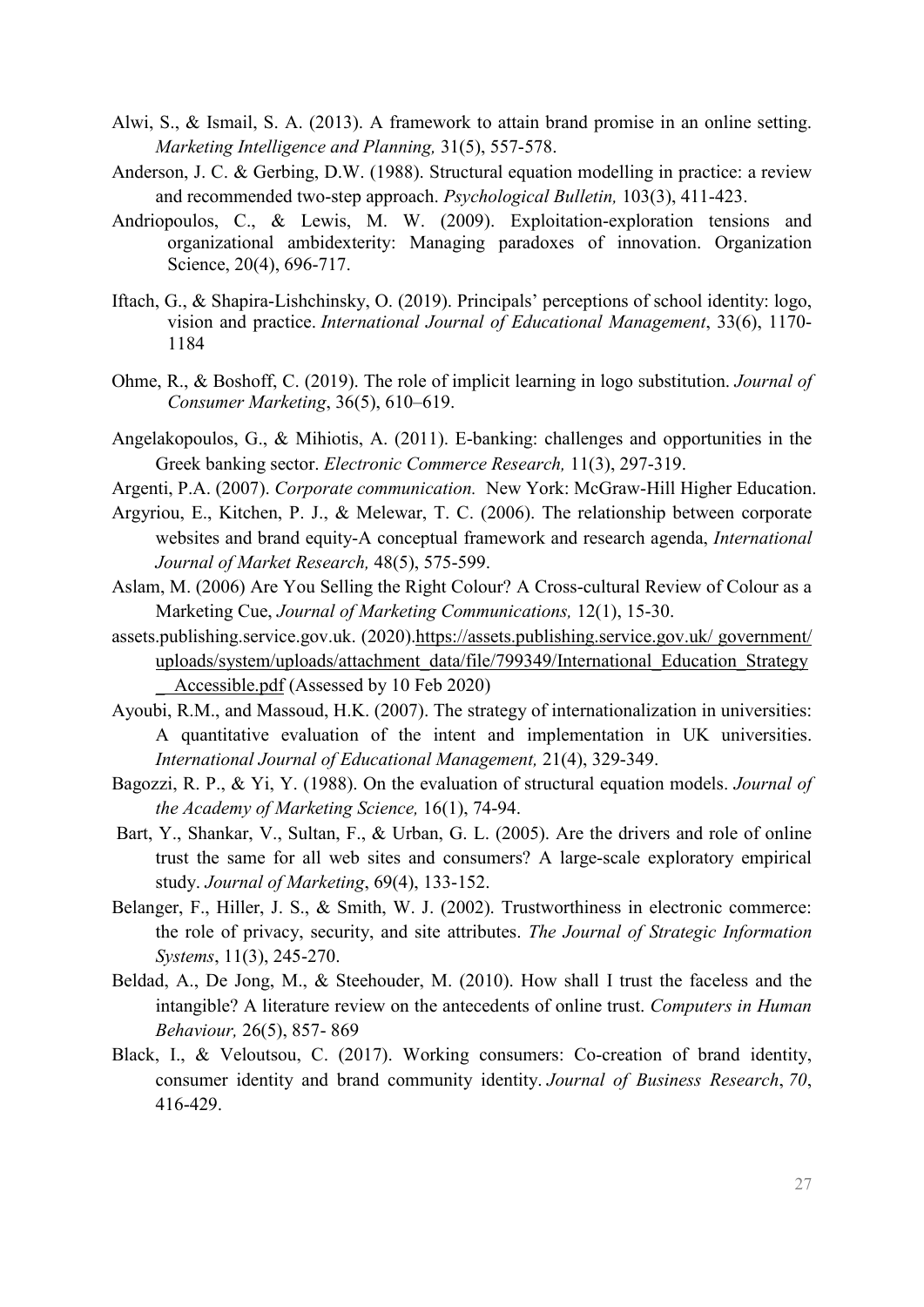- Bolsmann, C., & Miller, H. (2008). International student recruitment to universities in England: discourse, rationales and globalisation. *Globalisation*, *Societies and Education,* 6(1), 75-88.
- Booth, N., & Matic, J. A. (2011). Mapping and leveraging influencers in social media to shape corporate brand perceptions. *Corporate Communications: An International Journal,* 16(3), 184-191.
- Bravo, R., DeChernatony, L., Matute, J., & Pina, J. M. (2013). Projecting banks' identities through corporate websites: A comparative analysis of Spain and the United Kingdom, *Journal of Brand Management,* 20(7), 533-557.
- Bravo, R., Matute, J., & Pina, J. M. (2012). Corporate social responsibility as a vehicle to reveal the corporate identity: a study focused on the websites of Spanish financial entities, *Journal of Business Ethics,* 107(2), 129-146.
- Bryman, A. & Bell, E. (2015). Business research methods. Oxford University Press.
- Bunzel, D. L. (2007). Universities sell their brands. *Journal of Product & Brand Management*, 16(2), 152-153.
- Campbell, D., & Beck, A. (2004). Answering allegations: The use of the corporate website for restorative ethical and social disclosure. *Business Ethics,* 13(2/3), 100-116.
- Casaló, L.V., Flavián, C., & Guinalíu, M. (2008). Promoting consumer's participation in virtual brand communities: A new paradigm in branding strategy. *Journal of Marketing Communications,* 14(1), 19-36.
- Chajet, C., & Shachtman, T. (1991). *Image by design: From corporate vision to business reality.* Boston: McGraw-Hill.
- Chen, Y. S. A., & Bei, L. T. (2019). Free the brand: How a logo frame influences the potentiality of brand extensions. *Journal of Brand Management*, *26*(4), 349-364.
- Cherif, H., & Miled, B. (2013). Are brand communities influencing brands through cocreation? A cross-national example of the brand AXE: In France and in Tunisia. *International Business Research,* 6(9), 14-29.
- Cheung, C. M., & Lee, M. K. (2006). Understanding consumer trust in Internet shopping: A multidisciplinary approach. *Journal of the American Society for Information Science and Technology*, 57(4), 479-492.
- Chun, R. (2005). Corporate reputation: meaning and measurement. *International Journal of Management Reviews,* 7(2), 91-109.
- Clow, K. & Baack, D. (2010). *Integrated advertising, promotion, and marketing communications.* Upper Saddle River: Pearson Prentice Hall.
- Coupland, J. (2005). Invisible brands: An ethnography of households and the brands in their kitchen pantries. *Journal of Consumer Research,* 32(1), 106-118.
- Cyr, D. (2008). Modeling web site design across cultures: relationships to trust, satisfaction and e-loyalty. *Journal of Management Information Systems,* 24(4), 47-72.
- Delgado-Márquez, B. L., Hurtado-Torres, N. E., & Aragón-Correa, J. A. (2013). On the measurement of interpersonal trust transfer: Proposal of indexes. *Social Indicators Research*, 113(1), 433-449.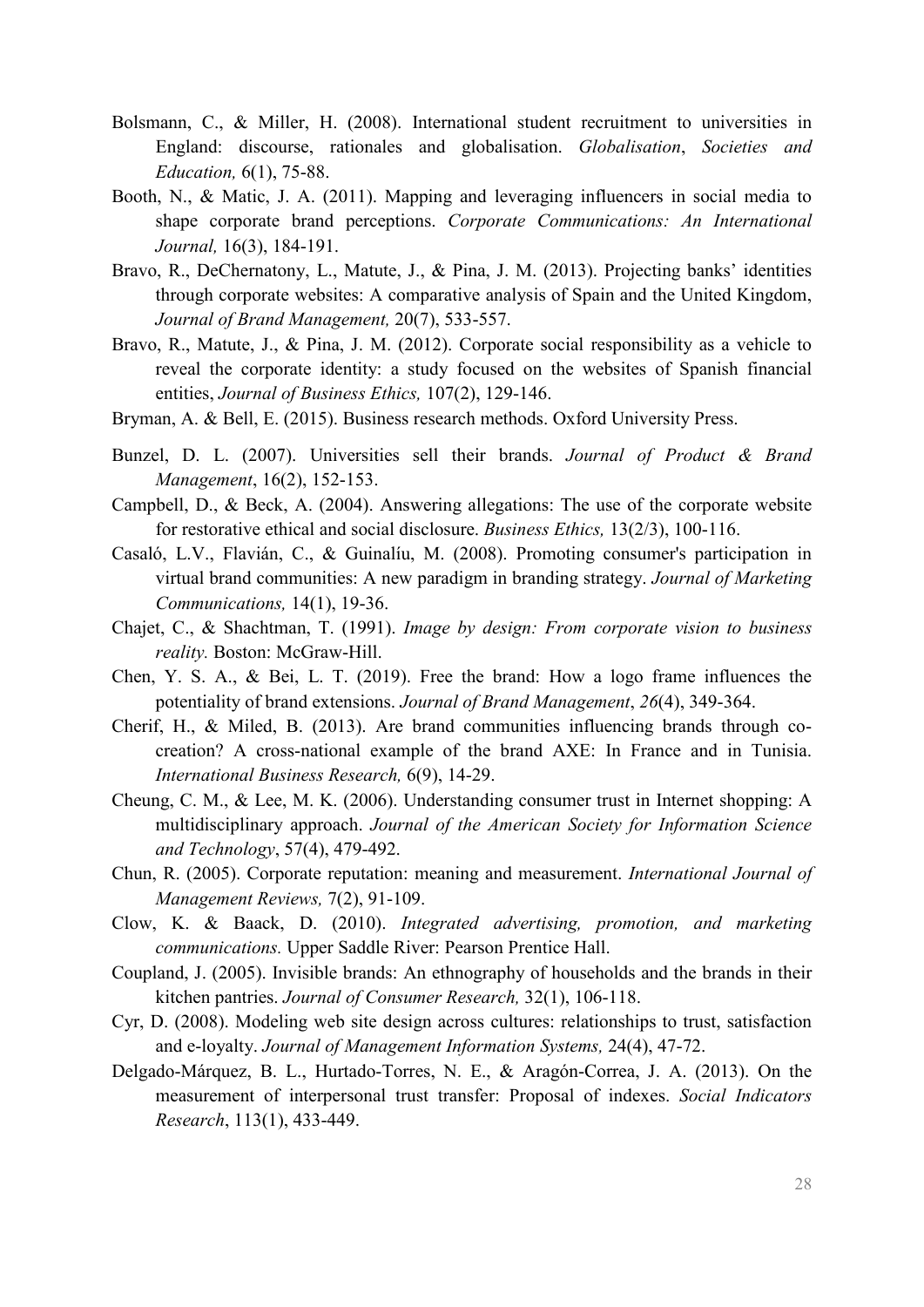- Delgado-Márquez, B. L., Hurtado-Torres, N. E., & Aragón-Correa, J.A. (2012). The dynamic nature of trust transfer: Measurement and the influence of reciprocity. *Decision Support Systems*, 54(1), 226-234.
- DeNisco, A., & Napolitano, M. R. (2006). Entertainment orientation of Italian shopping centres: antecedents and performance. *Managing Service Quality,* 16, 145-166.
- Denzin, N. K. & Lincoln, Y. S. (1994). Handbook of qualitative research. Sage Publications, Inc.
- Ewing, T. M. (2006). Brands, artifacts and design theory: a call to action. *Journal of Product and Brand Management,* 15(4), 255-256.
- Firestein, P. J. (2006). Building and protecting corporate reputation. *Strategy and Leadership,* 34 (4), 25-31.
- Flanagin, A.J., Metzger, M.J., Pure, R., Markov, A. and Hartsell, E. (2014). Mitigating risk in e-commerce transactions: perceptions of information credibility and the role of usergenerated ratings in product quality and purchase intention. *Electronic Commerce Research,* 14(1), 1-23.
- Flavian, C., Guinaliu, M., & Gurrea, R. (2006). The role played by perceived usability, satisfaction and consumer trust on website loyalty. *Information and Management,* 43(1), 1-14.
- Flores, J. and Vasquez-Parraga, A. Z. (2015). The impact of choice on co-produced customer value creation and satisfaction. *Journal of Consumer Marketing*, *32*(1), 15-25.
- Fombrun, C. J., Gardberg, N. A. & Sever, J. M. (2000). The reputation quotient: A multistake- holder measure of corporate reputation. *The Journal of Brand Management,* 7(4), 241-255.
- Foroudi, P. (2019). Influence of brand signature, brand awareness, brand attitude, brand reputation on hotel industry's brand performance. *International journal of hospitality management*, *76(Jan)*, 271-285.
- Foroudi, P., Melewar, T.C., & Gupta, S. (2014). Linking corporate logo, corporate image, and reputation: An examination of consumer perceptions in the financial setting. *Journal of Business Research,* 67(11), 2269-2281.
- Foroudi, P., Yu, Q., Gupta, S., & Foroudi, M. M. (2019). Enhancing university brand image and reputation through customer value co-creation behaviour. *Technological Forecasting and Social Change*, *138(Jan)*, 218-227.
- Fuller, J., Hutter, K., & Faullant, R. (2011). Why co-creation experience matters? Creative experience and its impact on the quantity and quality of creative contributions. *R&D Management*, 41(3), 259-273.
- Füller, J., Matzler, K., & Hoppe, M. (2008). Brand community members as a source of innovation. *Journal of Product Innovation Management*, *25*(6), 608-619.
- Gefen, D. (2000). E-commerce: the role of familiarity and trust, *OMEGA*, 28(6), 725-737.
- Gefen, D., Straub, D. W. & Boudreau, M. C. (2000). Structural equation modeling and regression: guidelines for research practice. *Communications of the Association for Information Systems*, 4(7), 1–78.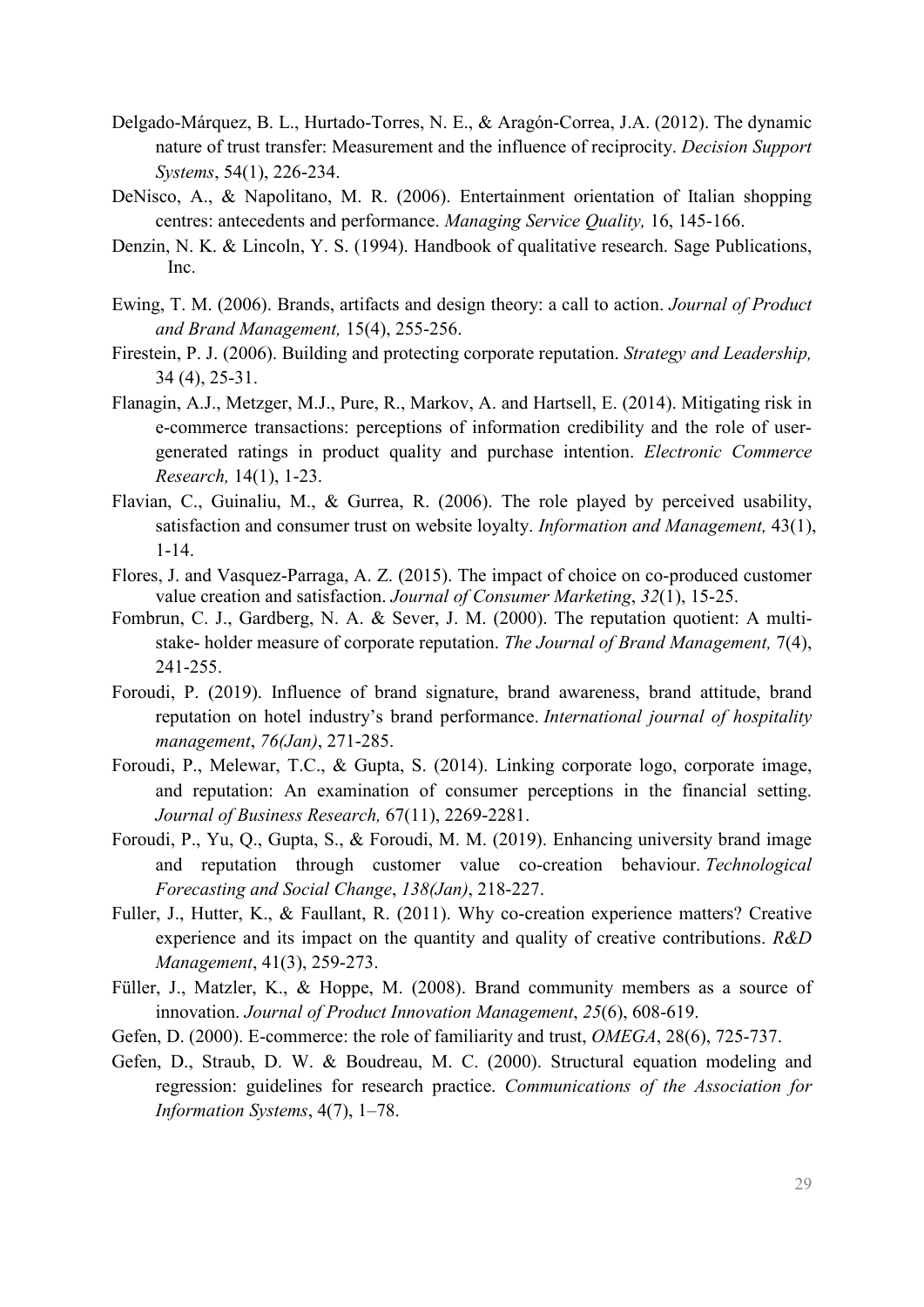- Gerbing, D. W. & Anderson, J. C. (1988). An updated paradigm for scale development incorporating unidimensionality and its assessment. *Journal of Marketing Research,* 25(2), 186-192.
- Gotsi, M., & Wilson, A. M. (2001). Corporate Reputation: Seeking a Definition, *Corporate Communications: An International Journal,* 6(1), 24-30.
- Gronroos, C. (2011). Value co-creation in service logic: A critical analysis. *Marketing Theory,* 11(3), 279-301.
- Ha, J., & Jang, S.S. (2010). Perceived values, satisfaction, and behavioural intentions: The role of familiarity in Korean restaurants. *International Journal of Hospitality Management*, 29(1), 2-13.
- Hafeez, K., & Aburawi, I. (2013). Optimizing human resource requirements to meet target customer service levels. *International Journal of Quality and Service Sciences,* 5(2), 230-252.
- Hafeez, K., & Alghatas, F. (2007). Knowledge management in a virtual community of practice using discourse analysis. *Electronic Journal of Knowledge Management*, 5(1), 29-42.
- Hafeez, K., Zhang, Y., & Malak, N. (2002). Identifying core competence. *Potentials*, 21(2), 2-8.
- Hagtvedt, H. (2011). The impact of incomplete typeface logos on perceptions of the firm. *Journal of Marketing*, 75(4), 86-93.
- Hair, J.F., William C.B., Barry B., Rolph, J., Anderson, E., & Tatham, R. L. (2006). *Multivariate data analysis.* Upper Saddle River, NJ: Pearson.
- Halliburton, C., & Ziegfeld, A. (2009). How do major European companies communicate their corporate identity across countries?-An empirical investigation of corporate internet communications. *Journal of Marketing Management,* 25(9/10), 909-925.
- Hatch, M. J., & Schultz, M. (2010). Toward a theory of brand co-creation with implications for brand governance. *Journal of Brand Management,* 17(8), 590-604.
- Helm, S. (2007). The role of corporate reputation in determining investor satisfaction and loyalty. *Corporate Reputation Review,* 10(1), 22-37.
- Henderson, P. W., & Cote, J. A. (1998). Guidelines for selecting or modifying logos. *Journal of Marketing,* 62(2), 14-30.
- Henderson, P. W., Cote, J. A., Meng, L. S., & Schmitt, B. (2003). Building strong brands in Asia: selecting the visual components of image to maximize brand strength. *International Journal of Research in Marketing*, 20(4), 297-313.
- Henderson, P. W., Giese, J., & Cote, J. A. (2004). Impression management using typeface design. *Journal of Marketing,* 68(4), 60-83.
- Hoyer, W. D., Chandy, R., Dorotic, M., Frafft, M., & Singh, S. S. (2010). Consumer cocreation in new product development. *Journal of Service Research,* 13(3), 283-296.
- Hughes, J. K. (2010). Supplying web 2.0: an empirical investigation of the drivers of consumer transmutation of culture-oriented digital information goods. *Electronic Commerce Research and Applications,* 9(5), 418-434.
- Hynes, N. (2009). Colour and meaning in corporate logos: An empirical study, *Journal of Brand Management,* 16(8), 545-555.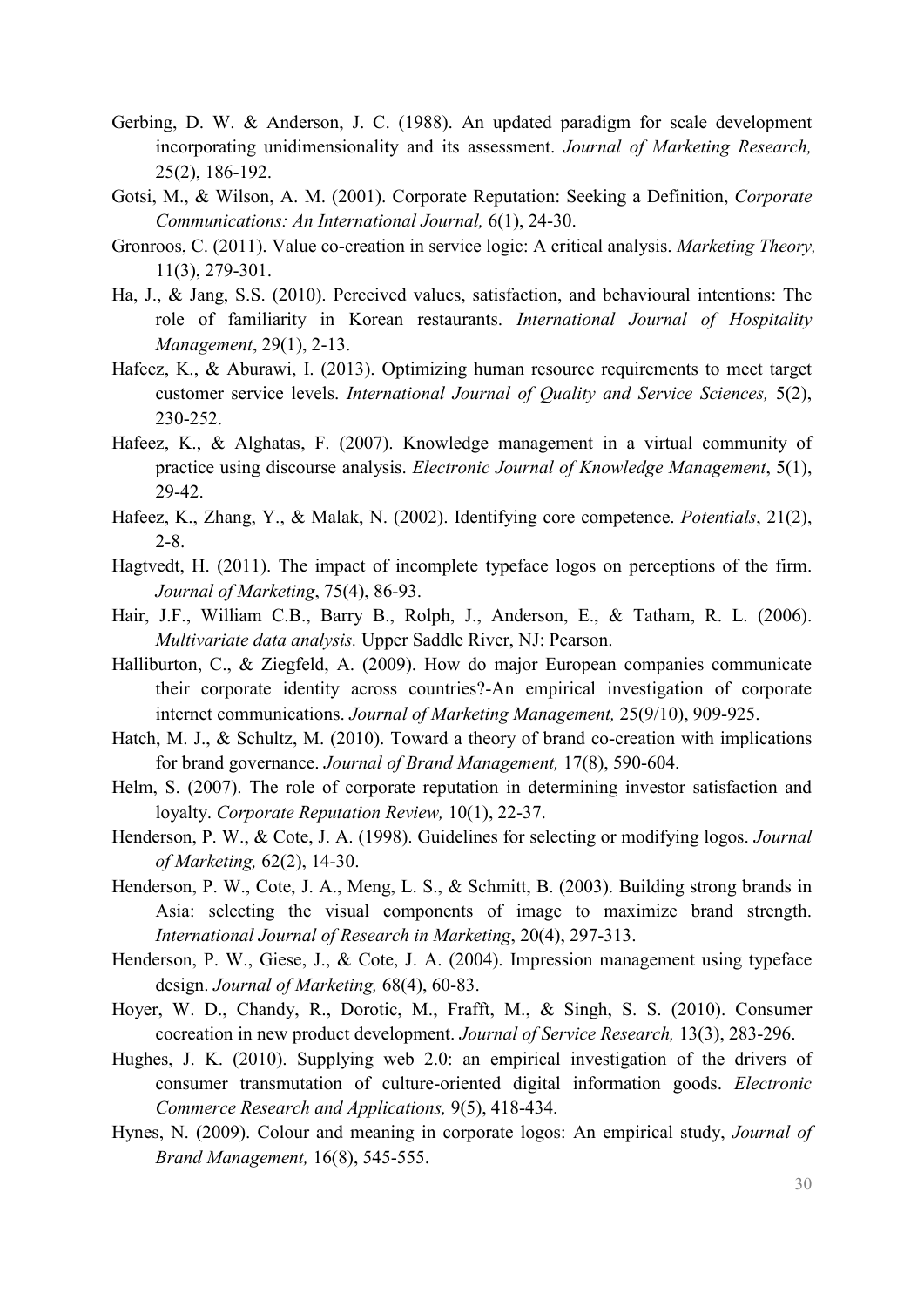- Ind, N., & Coates, N. (2013). The meanings of co-creation. *European Business Review,* 25(1), 86-95.
- Ind, N., Iglesias, O., & Schultz, M. (2013). Building brands together. *California Management Review,* 55(3), 5-26.
- Jacob, M., and Hellström, T. (2014). Opportunity from crisis: a common agenda for higher education and science, technology and innovation policy research. *Studies in Higher Education*, 39(8), 1321-1331.
- Jones, R. (2005). Finding sources of brand value: Developing a stakeholder model of brand equity. *Journal of Brand Management,* 13(1), 10-32.
- Kabadayi, S., & Gupta, R. (2011). Managing motives and design to influence web site revisits. *Journal of Research in Interactive Marketing,* 5(2/3), 153-169.
- Keller, K.L. (2003). *Strategic brand management: Building, measuring, and managing brand equity.* Upper Saddle River, NJ: Prentice-Hall.
- Kharouf, H., Sekhon, H., & Roy, S. K. (2015). The components of trustworthiness for higher education: a transnational perspective. *Studies in Higher Education*, 40(7), 1239-1255.
- Kim, S., & Stoel, L. (2004). Apparel retailers: website quality, dimensions and satisfaction, *Journal of Retailing and Consumer Services,* 11(2), 109-117.
- Kitchen, P.J. (2010). *Integrated brand marketing and measuring returns.* Basingstoke: Palgrave-Macmillan,
- Kline, R.B. (2005). *Principles and practice of structural equation modelling.* New York: Guilford.
- Klink, R.R. (2003). Creating meaningful new brand names: The relationship between brand name and brand mark, *Marketing Letters,* 14(3), 143-157.
- Kohler, T., Fuller, J., Matzler, K., & Stieger, D. (2011). Co-creation in virtual worlds: the design of the user experience. *MIS Quarterly,* 35, 773-788.
- Lebeau, Y., & Bennion, A. (2014). Forms of embeddedness and discourses of engagement: a case study of universities in their local environment. *Studies in Higher Education*, 39(2), 278-293.
- Lichtlé, M. C. (2007). The effect of an advertisement's colour on emotions evoked by attitude towards the ad: The moderating role of the optimal stimulation level. *International Journal of Advertising*, 26(1), 37-62.
- Lin, Y. C., Yeh, C. H., & Wei, C. C. (2013). How will the use of graphics affect visual aesthetics? A user-centered approach for web page design. *International Journal of Human-Computer Studies*, 71(3), 217-227.
- Lowry, P.B., Wilson, D. W., & Haig, W. L. (2014). A picture is worth a thousand words: source credibility theory applied to logo and website design for heightened credibility and consumer trust. *International Journal of Human-Computer Interaction*, 30(1), 63- 93.
- Lusch, R. F., & Vargo, S. L. (2006). Service-dominant logic: reactions, reflections and refinements. *Marketing Theory,* 6(3), 281-288.
- Macharia, J. K., & Pelser, T. G. (2014). Key factors that influence the diffusion and infusion of information and communication technologies in Kenyan higher education, *Studies in Higher Education*, 39(4), 695-709.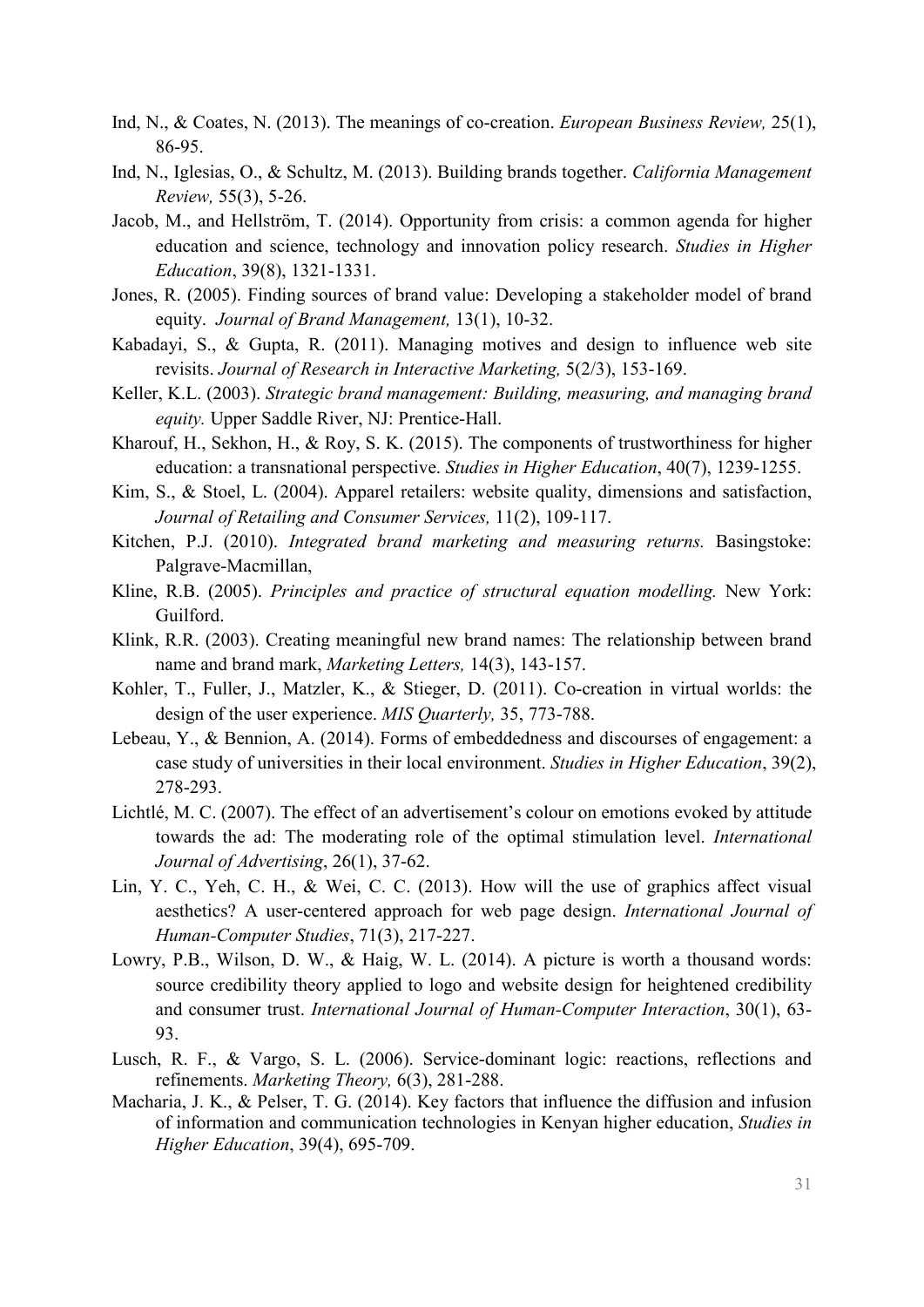- Mahmoud T., & Hafeez, K. (2013). Performance assessment of an e-learning software system for sustainability. *International Journal of Quality and Service Sciences,* 5(2), 208-229.
- Marston, C. (2003). Financial reporting on the Internet by leading Japanese companies. *Corporate Communications: An International Journal*, 8(1), 23-34.
- McKnight, D. H., Choudhury, V., & Kacmar, C. (2002). The impact of initial consumer trust on intentions to transact with a web site: a trust building model. *The Journal of Strategic Information Systems*, 11(3), 297-323.
- Melewar, T. C. and Akel, S. (2005). Corporate identity in the higher education sector: A case study. *Corporate Communications: An International Journal,* 10(1), 41-27.
- Melewar, T. C., Foroudi, P., Dinnie, K., & Nguyen, B. (2018). The role of corporate identity management in the higher education sector: an exploratory case study. *Journal of Marketing Communications*, *24*(4), 337-359.
- Merz, M. A., He, Y., & Vargo, S. L. (2009). The evolving brand logic: a service dominant logic perspective. *Journal of the Academy of Marketing Science*, 37(3), 328-344.
- Milliman, R. E., & Fugate, D. L. (1988). Using trust-transference as a persuasion technique: An empirical field investigation. *Journal of Personal Selling and Sales Management*, *8*(2), 1-7.
- *monitor.icef.com.* (2020). [https://monitor.icef.com/2019/03/uk-announces-new-international-](https://monitor.icef.com/2019/03/uk-announces-new-international-strategy-goal-host-600000-students-2030/)
- [strategy-goal-host-600000-students-2030/](https://monitor.icef.com/2019/03/uk-announces-new-international-strategy-goal-host-600000-students-2030/) (Assessed by 10 Feb 2020)
- Muniz Jr, A. M., and O'Guinn, T. C. (2001). Brand community. *Journal of Consumer Research*, 27(4), 412-432.
- Nguyen, N., & LeBlanc, G. (2001). Image and reputation of higher education institutions in students' retention decisions. *International Journal of Educational Management*, 15(6), 303-311.
- Nielsen, J. (2000). *Designing web usability.* Indianapolis, IN: New Riders Publishing.
- Nunnally, J. C. (1978). *Psychometric theory.* New York: McGraw-Hill.
- O'Loughlin, D., MacPhail, A., & Msetfi, R. (2015). The rhetoric and reality of research reputation: 'fur coat and no knickers'. *Studies in Higher Education*, 40(5), 806-820.
- O'Connor, Z. (2011). Logo colour and differentiation: A new application of environmental colour mapping. *Colour Research & Application*, 36(1), 55-60.
- Omar, M., & Williams, R. L. (2006). Managing and maintaining corporate reputation and brand identity: Haier Group logo. *Journal of Brand Management*, 13(4-5), 268-275.
- Pathak, A., Velasco, C., & Calvert, G. A. (2019). Identifying counterfeit brand logos: On the importance of the first and last letters of a logotype. *European Journal of Marketing*, 53(10), 2109-2125.
- Patterns and Trends in UK HE, 2015: universitiesuk.ac.uk/highereducation/Pages/Patterns AndTrendsInUKHigherEducation2014.aspx#.VYfOylLkczc [Assessed by 20 February 2015]
- Payne, A.F., Storbacka K., Frow, P., & Knox, S. (2009). Co-creating brands: Diagnosing and designing the relationship experience. *Journal of Business Research,* 62(3), 379-389.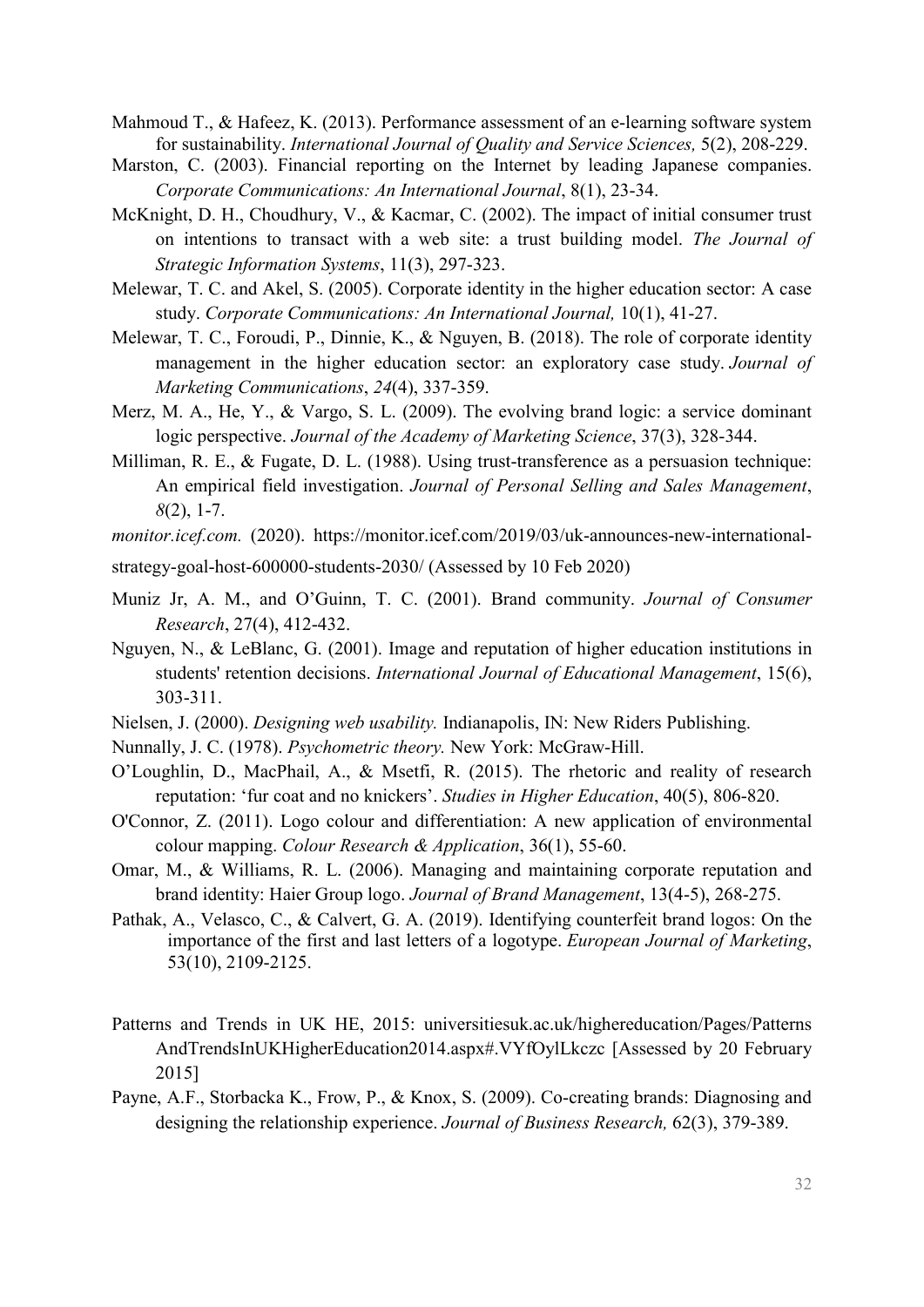- Poetz, M.K., & Schreier, M. (2012). The value of crowdsourcing: can users really compete with professionals in generating new product ideas? *Journal of Product Innovation Management,* 29(2), 245-256.
- Raman, M., Stephenaus, R., Alam, N., & Kuppusamy, M. (2008). Information technology in Malaysia: E-service quality and uptake of internet banking. *Journal of Internet Banking and Commerce,* 13(2), 1-18.
- Ramaswamy, V., & Gouillart, F. (2010). Building the co-creative enterprise. *Harvard Business Review,* 88(10), 100-109.
- Read, B., Archer, L., & Leathwood, C. (2003). Challenging cultures? Student conceptions of 'belonging' and 'isolation' at a post-1992 university. *Studies in Higher Education*, 28(3), 261-277.
- Robbins, B. G. (2012). Institutional quality and generalized trust: A nonrecursive causal model. *Social Indicators Research*, 107(2), 235-258.
- Robins, D., & Holmes, J. (2008). Aesthetics and credibility in web site design. *Information Processing and Management,* 44(1), 386-399.
- Rousseau, D., Sitkin, M., Burt, S. B., & Camerer, R. S. (1998). Not so different after all: A cross-discipline view of trust. *Academy of Management Review,* 23(3), 393-404
- Saunders, M., Lewis, P., and Thornhill, A. (2007). *Research methods for business students.* London: Prentice Hall.
- Sayar, C., & Wolfe, S. (2007). Internet banking market performance: Turkey versus the UK. *International Journal of Bank Marketing*, 25(3), 122-141.
- Schau, H.J., Muniz, A.M.Jr., & Arnould, E. J. (2009). How brand community practices create value. *Journal of Marketing,* 73(5), 30-51.
- Sen, S., & Bhattacharya, C. B. (2001). Does doing good always lead to doing better? Consumer reactions to corporate social responsibility. *Journal of Marketing Research,* 38(2), 225-243.
- Shankar, V., Smith, A. K., & Rangaswamy, A. (2003). Customer satisfaction and loyalty in online and offline environments. *International Journal of Research in Marketing*, 20(2), 153-175.
- Simões, C., & Soares. A.M. (2010). Applying to higher education: Information sources and choice factors. *Studies in Higher Education* 35(4) 371-89.
- Soh, H., Reid, L. N., & King, K. W. (2009). Measuring trust in advertising. Journal of Advertising, 38(2), 83-104.
- Sojkin, B., Bartkowiak, P., & Skuza, A. (2012). Determinants of higher education choices and student satisfaction: the case of Poland. *Higher Education*, 63(5), 565-581.
- Srinivasan, S., Anderson, R., & Ponnavolu, K. (2002). Customer loyalty in e-commerce: an exploration of its antecedents and consequences, *Journal of Retailing,* 78(1), 41-50.
- Stewart, K. J. (2003). Trust transfer on the world wide web. *Organization Science*, 14(1), 5- 17.
- Stuart, H., & Muzellec, L. (2004). Corporate makeovers: can a hyena be rebranded? *Journal of Brand Management,* 11(6), 472-484.
- Tabachnick, B. G., & Fidell, L.S. (2007). *Using multivariate statistics.* Boston: Allyn and Bacon,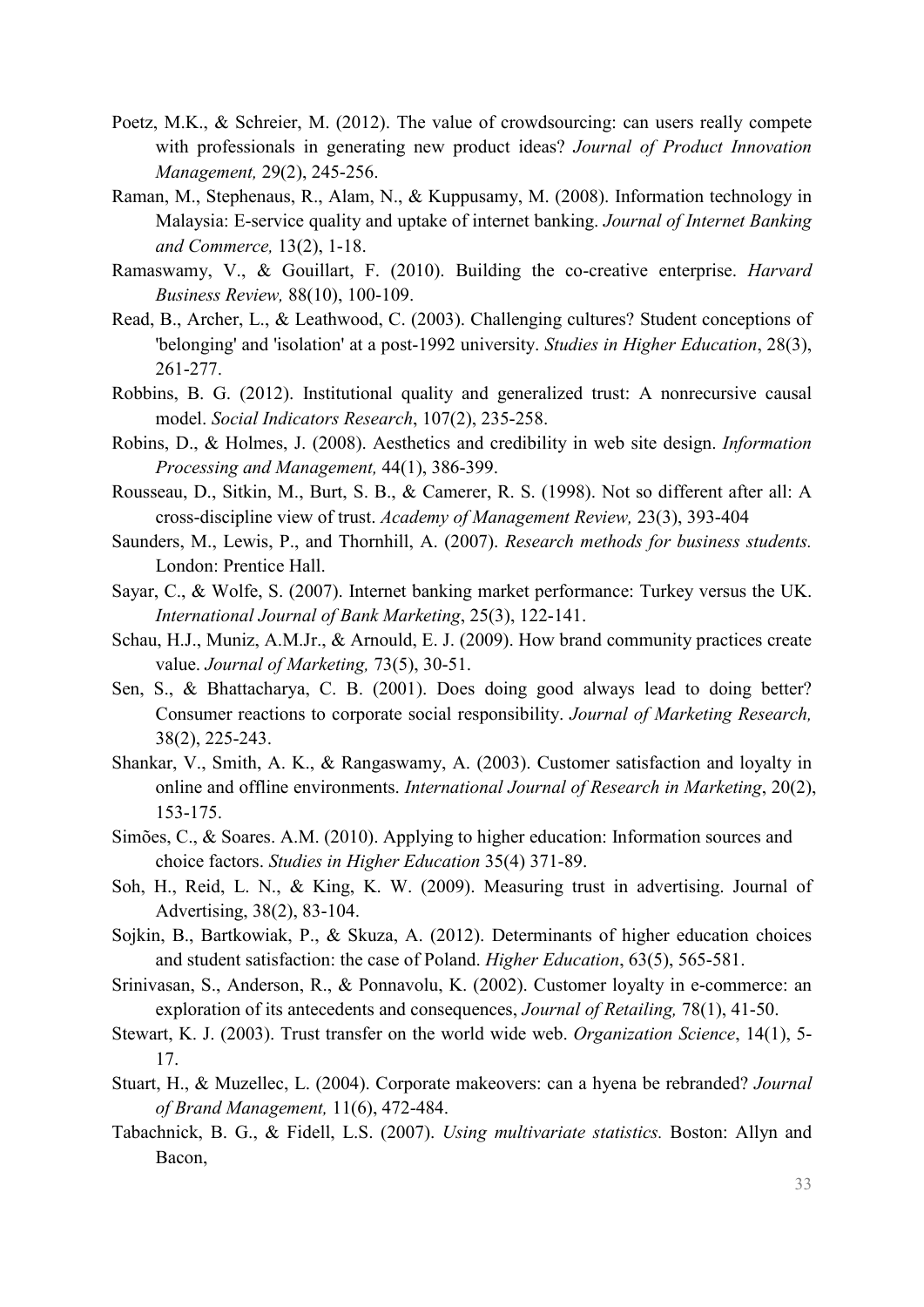- Taha, N., & Cox, A. (2014). International students' networks: a case study in a UK university. *Studies in Higher Education*, 41(1), 182-198.
- Tanev, S. (2011). How do value co-creation activities relate to the perception of firms' innovativeness? *Journal of Innovation Economics,* 1(7), 131-159.
- Tarafdar, M., & Zhang, J. (2008). Determinants of reach and loyalty, a study of Website performance and implications for Website design. *Journal of Computer Information Systems,* 48(2), 16-24.
- Tavassoli, N. T. (2001). Colour memory and evaluations for alphabetic and logographic brand names. *Journal of Experimental Psychology: Applied,* 7(2), 104-111.
- Thatcher, J., Alao, H., Brown, C. J., & Choudhary, S. (2016). Enriching the values of micro and small business research projects: co-creation service provision as perceived by academic, business and student. *Studies in Higher Education,* 41(3), 560-581.
- Urban, G. L., Sultan, F., & Qualls, W. J. (2000). Placing trust at the center of your Internet strategy. *Sloan Management Review*, 42(1), 39-48.
- Vallaster, C., & von Wallpach, S. (2013). An online discursive inquiry into the social dynamics of multi-stakeholder brand meaning co-creation, *Journal of Business Research,* 66(9), 1505-1515.
- Van den Bosch, A. L. M., De Jong, M. D. T., & Elving, W. J. L. (2005) How corporate visual identity supports reputation. *Corporate Communications: An International Journal,* 10(2), 108-116.
- Van den Bosch, A.L.M., Elving, W.J.L., & De Jong, M.D.T. (2006). The impact of organizational characteristics on corporate visual identity. *European Journal of Marketing,* 40(7/8), 870-885.
- Van der Lans, R., Cote, J.A., Cole, C.A., and Leong, S.M., Smidts, A., Henderson, P.M., Bluemelhuber, C., Bottomley, P.A., Doule, J.R., Fedorikhin, A., Janakiraman, M., Ramaseshan, B., and Schmitt, B.H. (2009). Cross-national logo evaluation analysis: an individual-level approach. *Marketing Science,* 28(5), 968-985.
- Van Riel, C. B. M. & Van Hasselt, J. J. (2002). *Conversion of organizational research findings into action. Corporate and organizational identities.* London: Routledge.
- Van Riel, C. B. M., Van den Ban, A., and Heijmans, E. J. (2001). The added value of corporate logos: an empirical study. *European Journal of Marketing,* 35(3/4), 428-440.
- Vance, A., Elie-Dit-Cosaque, C., & Straub, D.W. (2008). Framing trust in information technology artifacts: The effects of system quality and culture. *Journal of Management Information Systems,* 24(4), 73-100.
- Vidotto, G., Vicentini, M., Argentero, P., & Bromiley, P. (2008). Assessment of organizational trust: Italian adaptation and factorial validity of the organizational trust inventory. *Social Indicators Research*, 88(3), 563–575.
- Waeraas, A., & M. Solbakk (2008). Defining the essence of a university: Lessons from higher education branding, *Higher Education*, 57(4) 449-63.
- Walsh, G., Mitchell, V. W., Jackson, P. R., & Beatty, S. E. (2009). Examining the antecedents and consequences of corporate reputation: a customer perspective. *British Journal of Management*, 20(2), 187-203.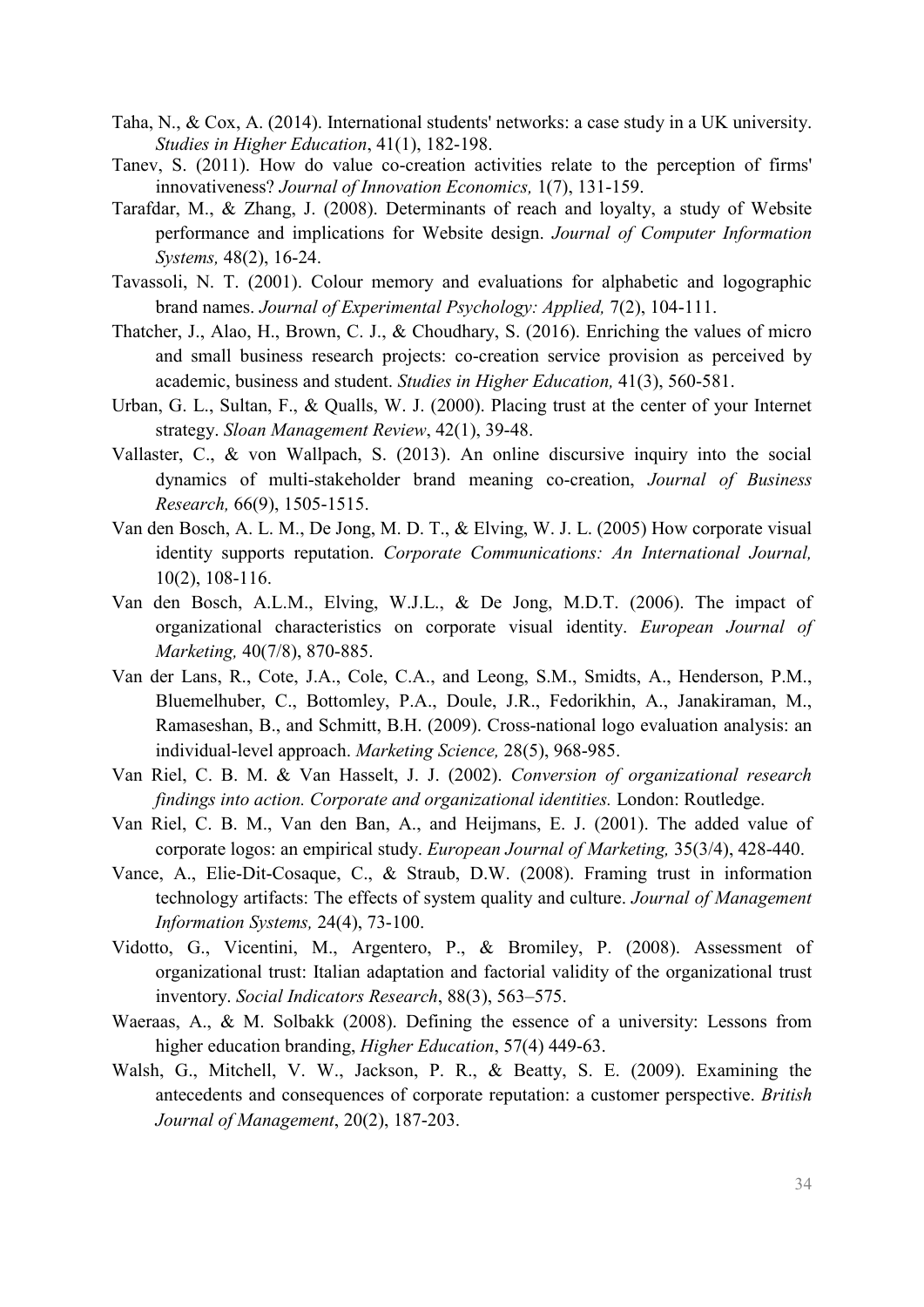- Wang, N., Shen, X. L., & Sun, Y. (2013). Transition of electronic word-of-mouth services from web to mobile context: A trust transfer perspective. *Decision Support Systems*, 54(3), 1394-1403.
- Wilkins, S., & Huisman, J. (2015). Factors affecting university image formation among prospective higher education students: the case of international branch campuses. *Studies in Higher Education*, 40(7), 1256-1272.
- Williams, S. L., & Moffitt, M. A. (1997). Corporate image as an impression formation process: Prioritizing personal, organizational, and environmental audience factors. *Journal of Public Relations Research,* 9(4), 237-258.
- Wilson, T. (2012). A Review of Business-University Collaboration. 1–89. http://www.wilsonreview.co.uk/wilson-review/wilson-review.pdf
- Woodall, T., Hiller, A., & Resnick, S. (2014). Making sense of higher education: students as consumers and the value of the university experience. *Studies in Higher Education*, 39(1), 48-67.
- Xingyuan, W., Li, F., & Wei, Y. (2010). How do they really help? An empirical study of the role of different information sources in building brand trust. *Journal of Global Marketing*, 23(3), 243-252.
- Yi, Y., & Gong, T. (2013). Customer value co-creation behaviour: Scale development and validation. *Journal of Business Research,* 66(9), 1279-1284.
- Yngfalk F.A. (2013). It's not us, it's them! Rethinking value co-creation among multiple actors. *Journal of Marketing Management,* 29(9/10), 1163-1181.
- Yoon, S. J. (2002). The antecedents and consequences of trust in online-purchase decisions. *Journal of Interactive Marketing*, 16(2), 47-63.
- Yu, B., & Wright, E. (2016). Socio-cultural adaptation, academic adaptation and satisfaction of international higher degree research students in Australia. *Tertiary Education and Management*, *22*(1), 49-64.
- Zlatkin-Troitschanskaia, O., Shavelson, R. J., & Kuhn, C. (2015). The international state of research on measurement of competency in higher education. *Studies in Higher Education*, 40(3), 393-411.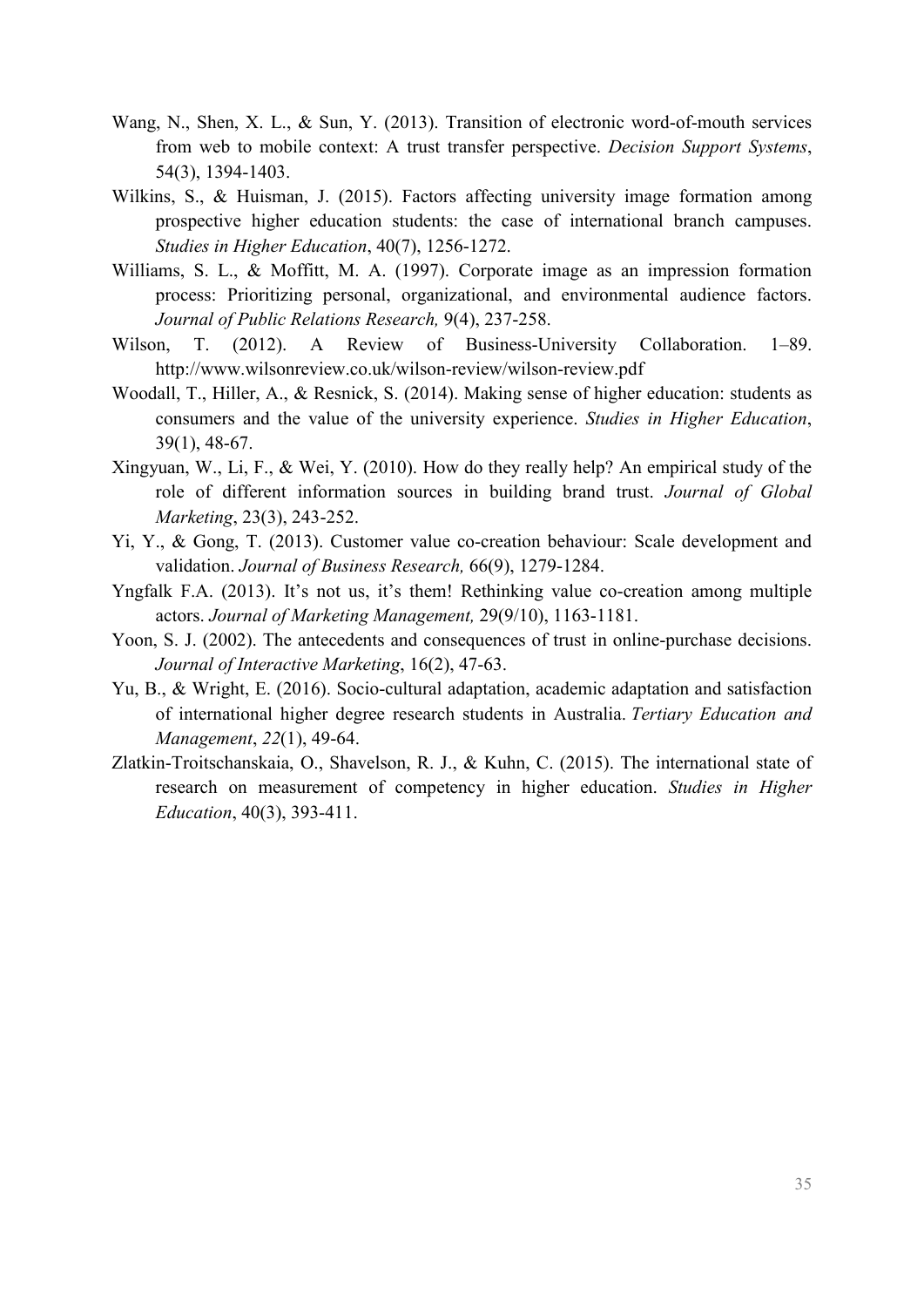| Number of     | <b>Interview occupation</b>                                       | Age       | Gender             | <b>Interview</b>  |
|---------------|-------------------------------------------------------------------|-----------|--------------------|-------------------|
| participants  |                                                                   | range     |                    | approx.<br>length |
| 8             | UK marketing and communication university managers and<br>experts | $45 - 62$ | 6 men<br>2 women   | 90 min.           |
| 6             | Employees                                                         | 25-48     | $2$ men<br>4 women | 56 min            |
| $\mathcal{I}$ | Employees                                                         | 27-56     | 4 men<br>3 women   | 49 min            |
| 6             | Doctoral researchers                                              | $25 - 35$ | 5 men<br>1 women   | 74 min            |
| 8             | MBA students                                                      | 23-37     | 4 men<br>4 women   | $92 \text{ min}$  |

# **Table I: The details of participants in interview and focus groups**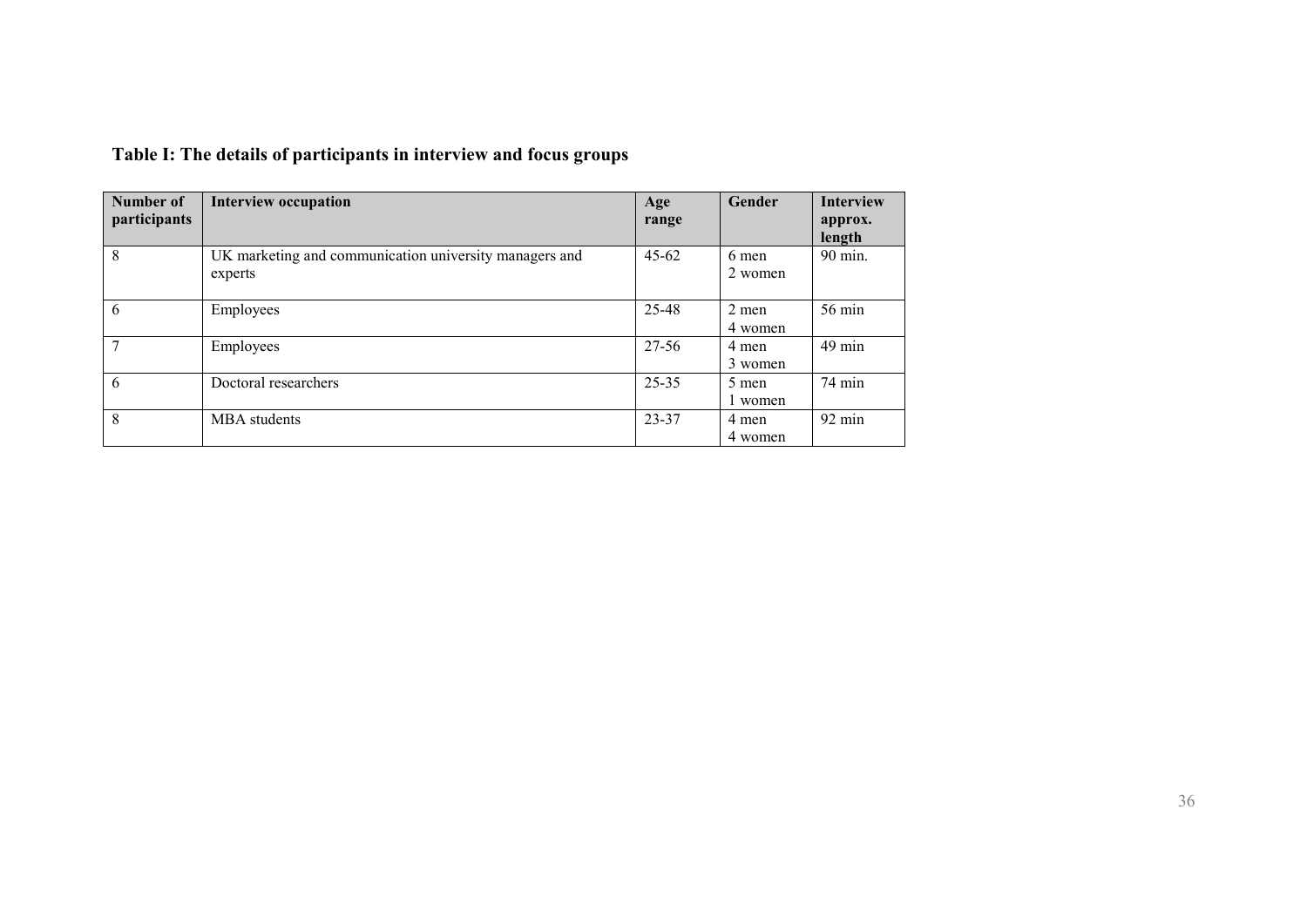### **Table II: Exploratory factor analyses and reliability of measures**

| Construct                 | Item             | Fac.    | Mean             | S.               | Cronb. | Item            | Fac.    | Mean            | S.               | Cronb. |
|---------------------------|------------------|---------|------------------|------------------|--------|-----------------|---------|-----------------|------------------|--------|
|                           |                  | loading |                  | <b>Deviation</b> | alpha  |                 | loading |                 | <b>Deviation</b> | alpha  |
|                           |                  |         | <b>Employees</b> |                  |        |                 |         | <b>Students</b> |                  |        |
| <b>University logo</b>    |                  |         |                  |                  | 0.961  |                 |         |                 |                  | 0.949  |
|                           | L1               | 0.755   | 5.2681           | 1.62786          |        | L <sub>3</sub>  | 0.819   | 5.3804          | 1.38870          |        |
|                           | L <sub>3</sub>   | 0.776   | 5.3403           | 1.59315          |        | $\overline{L5}$ | 0.771   | 5.1350          | 1.49697          |        |
|                           | L4               | 0.800   | 5.2914           | 1.64244          |        | L <sub>6</sub>  | 0.784   | 5.1534          | 1.50547          |        |
|                           | L7               | 0.783   | 5.2774           | 1.65054          |        | L8              | 0.826   | 5.4908          | 1.37602          |        |
|                           | L <sub>8</sub>   | 0.804   | 5.4639           | 1.56233          |        | $\overline{L9}$ | 0.815   | 5.4294          | 1.35158          |        |
|                           | L11              | 0.789   | 5.3543           | 1.54386          |        |                 |         |                 |                  |        |
| <b>Typeface</b>           |                  |         |                  |                  | 0.980  |                 |         |                 |                  | 0.980  |
|                           | LT1              | 0.841   | 5.5804           | 1.64947          |        | LT <sub>2</sub> | 0.803   | 5.9387          | 1.39529          |        |
|                           | LT4              | 0.850   | 5.5385           | 1.62818          |        | LT3             | 0.791   | 5.8282          | 1.39042          |        |
|                           | LT5              | 0.839   | 5.4988           | 1.63293          |        | LT4             | 0.823   | 5.9141          | 1.29290          |        |
|                           | LT6              | 0.846   | 5.4685           | 1.68890          |        | LT6             | 0.820   | 5.7914          | 1.38088          |        |
|                           | LT7              | 0.853   | 5.4965           | 1.71118          |        | LT7             | 0.836   | 5.9141          | 1.39399          |        |
| Design                    |                  |         |                  |                  | 0.961  |                 |         |                 |                  | 0.956  |
|                           | LD <sub>2</sub>  | 0.764   | 5.4336           | 1.55833          |        | LD1             | 0.734   | 5.6871          | 1.39009          |        |
|                           | LD3              | 0.766   | 5.6993           | 1.55297          |        | LD3             | 0.775   | 5.9571          | 1.36241          |        |
|                           | LD5              | 0.771   | 5.5804           | 1.54563          |        | LD4             | 0.797   | 5.7055          | 1.43988          |        |
|                           | LD <sub>6</sub>  | 0.764   | 5.2960           | 1.54935          |        | LD5             | 0.738   | 5.3558          | 1.43450          |        |
|                           | LD7              | 0.773   | 5.4406           | 1.54204          |        | LD7             | 0.829   | 5.6074          | 1.44203          |        |
| Colour                    |                  |         |                  |                  | 0.936  |                 |         |                 |                  | 0.909  |
|                           | LC1              | 0.723   | 5.6270           | 1.44553          |        | LC1             | 0.765   | 5.9877          | 1.18628          |        |
|                           | $\overline{LC2}$ | 0.779   | 5.5268           | 1.46049          |        | LC <sub>2</sub> | 0.820   | 5.8712          | 1.33401          |        |
|                           | LC3              | 0.793   | 5.3520           | 1.54515          |        | LC4             | 0.830   | 5.6871          | 1.42518          |        |
|                           | LC5              | 0.782   | 5.2727           | 1.46381          |        | LC5             | 0.684   | 5.4601          | 1.34827          |        |
| <b>Name</b>               |                  |         |                  |                  | 0.978  |                 |         |                 |                  | 0.981  |
|                           | LN1              | 0.725   | 5.4802           | 1.68631          |        | LN1             | 0.855   | 5.5583          | 1.51982          |        |
|                           | LN2              | 0.757   | 5.4965           | 1.68365          |        | LN2             | 0.853   | 5.5031          | 1.57282          |        |
|                           | LN3              | 0.775   | 5.5291           | 1.66105          |        | LN3             | 0.869   | 5.5828          | 1.51460          |        |
|                           | LN4              | 0.769   | 5.5221           | 1.66957          |        | LN4             | 0.873   | 5.5521          | 1.52814          |        |
| <b>University website</b> |                  |         |                  |                  | 0.994  |                 |         |                 |                  | 0.992  |
|                           | W <sub>2</sub>   | 0.857   | 5.3450           | 1.98295          |        | W1              | 0.925   | 5.5521          | 1.92499          |        |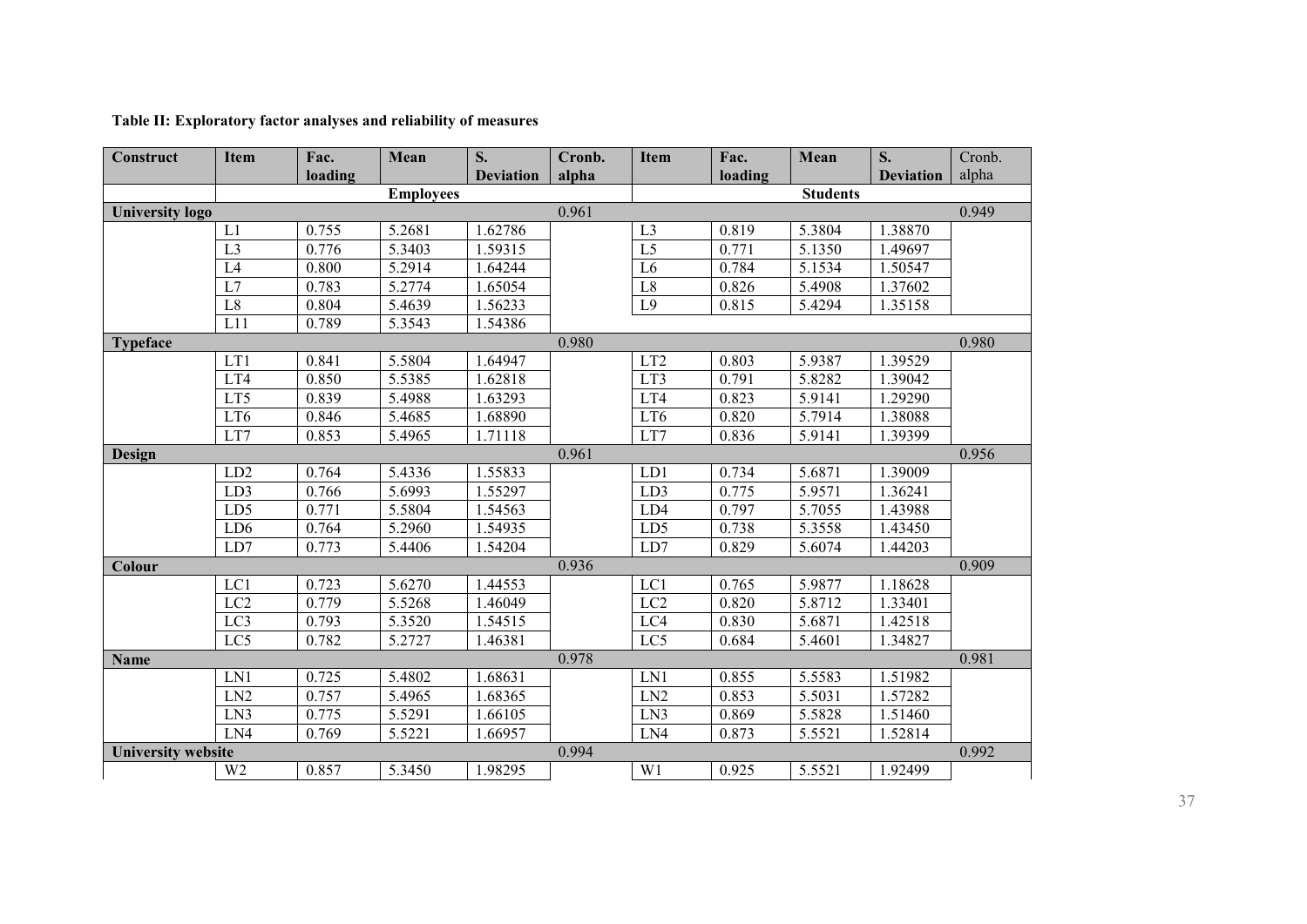|                          | $\overline{W}$          | 0.859 | 5.3450 | 1.98649 |       | W3               | 0.926 | 5.5460 | 1.92194 |       |
|--------------------------|-------------------------|-------|--------|---------|-------|------------------|-------|--------|---------|-------|
|                          | $\overline{W4}$         | 0.857 | 5.3193 | 1.98078 |       | $\overline{W4}$  | 0.924 | 5.4969 | 1.91928 |       |
|                          | $\overline{W5}$         | 0.857 | 5.3310 | 1.98063 |       | W <sub>5</sub>   | 0.923 | 5.4908 | 1.91926 |       |
|                          | W <sub>6</sub>          | 0.816 | 5.2797 | 1.97912 |       | W <sub>6</sub>   | 0.872 | 5.4969 | 1.90637 |       |
| <b>Navigation design</b> |                         |       |        |         | 0.991 |                  |       |        |         | 0.991 |
|                          | WND1                    | 0.868 | 5.5221 | 1.71786 |       | WND1             | 0.875 | 5.6503 | 1.51345 |       |
|                          | WND <sub>2</sub>        | 0.865 | 5.4755 | 1.71782 |       | WND <sub>2</sub> | 0.852 | 5.5767 | 1.50676 |       |
|                          | WND3                    | 0.859 | 5.5385 | 1.71757 |       | WND3             | 0.850 | 5.6564 | 1.50874 |       |
|                          | WND4                    | 0.857 | 5.5548 | 1.69107 |       | WND4             | 0.849 | 5.6012 | 1.50530 |       |
|                          | WND8                    | 0.867 | 5.4779 | 1.71377 |       | WND6             | 0.852 | 5.6135 | 1.52480 |       |
|                          | WND10                   | 0.874 | 5.4709 | 1.72318 |       | WND9             | 0.860 | 5.5890 | 1.53450 |       |
|                          | WND13                   | 0.830 | 5.4336 | 1.76635 |       | WND11            | 0.865 | 5.5276 | 1.54885 |       |
| Visual identity/design   |                         |       |        |         | 0.990 |                  |       |        |         | 0.973 |
|                          | WV <sub>2</sub>         | 0.830 | 5.4639 | 1.88990 |       | WV1              | 0.865 | 5.7055 | 1.50691 |       |
|                          | WV3                     | 0.839 | 5.4779 | 1.89505 |       | WV <sub>2</sub>  | 0.892 | 5.7975 | 1.51600 |       |
|                          | WV4                     | 0.838 | 5.4918 | 1.88651 |       | WV4              | 0.895 | 5.8160 | 1.49170 |       |
|                          | WV5                     | 0.830 | 5.5128 | 1.87157 |       | WV5              | 0.877 | 5.8344 | 1.50006 |       |
|                          | WV <sub>6</sub>         | 0.836 | 5.5245 | 1.90118 |       | WV <sub>6</sub>  | 0.888 | 5.7239 | 1.58421 |       |
|                          |                         |       |        |         |       |                  |       |        |         |       |
| <b>Information</b>       |                         |       |        |         | 0.990 |                  |       |        |         | 0.989 |
|                          | WI8                     | 0.814 | 5.4755 | 1.83743 |       | WI8              | 0.886 | 5.6196 | 1.65630 |       |
|                          | $\overline{\text{W14}}$ | 0.821 | 5.4499 | 1.84706 |       | WI1              | 0.880 | 5.5828 | 1.68441 |       |
|                          | WI17                    | 0.792 | 5.5315 | 1.83223 |       | WI16             | 0.859 | 5.6871 | 1.65373 |       |
| <b>Usability</b>         |                         |       |        |         | 0.979 |                  |       |        |         |       |
|                          | WU3                     | 0.805 | 5.3217 | 1.91868 |       | WU <sub>2</sub>  | 0.833 | 5.5890 | 1.62439 |       |
|                          | WU <sub>6</sub>         | 0.815 | 5.2984 | 1.92852 |       | WU5              | 0.835 | 5.5583 | 1.64466 |       |
|                          | WU9                     | 0.797 | 5.3380 | 1.91037 |       | WU9              | 0.789 | 5.6503 | 1.54574 |       |
| <b>Customisation</b>     |                         |       |        |         | 0.860 |                  |       |        |         | 0.951 |
|                          | WCU3                    | 0.732 | 5.4802 | 2.89903 |       | WCU <sub>2</sub> | 0.891 | 5.5215 | 1.45015 |       |
|                          | WCU4                    | 0.668 | 5.3776 | 1.64119 |       | WCU4             | 0.796 | 5.4969 | 1.46302 |       |
|                          | WCU5                    | 0.702 | 5.3263 | 1.66064 |       | WCU <sub>5</sub> | 0.900 | 5.5276 | 1.45853 |       |
|                          | WCU <sub>6</sub>        | 0.701 | 5.3939 | 1.63948 |       | WCU <sub>6</sub> | 0.893 | 5.5521 | 1.45786 |       |
| <b>Security</b>          |                         |       |        |         | 0.985 |                  |       |        |         | 0.969 |
|                          | WS1                     | 0.830 | 5.3520 | 1.91395 |       | WS1              | 0.805 | 5.4847 | 1.77206 |       |
|                          | WS <sub>2</sub>         | 0.841 | 5.3147 | 1.93982 |       | WS <sub>2</sub>  | 0.814 | 5.3558 | 1.84485 |       |
|                          | WS3                     | 0.847 | 5.2681 | 1.94802 | 0.990 | WS3              | 0.800 | 5.3497 | 1.86433 | 0.974 |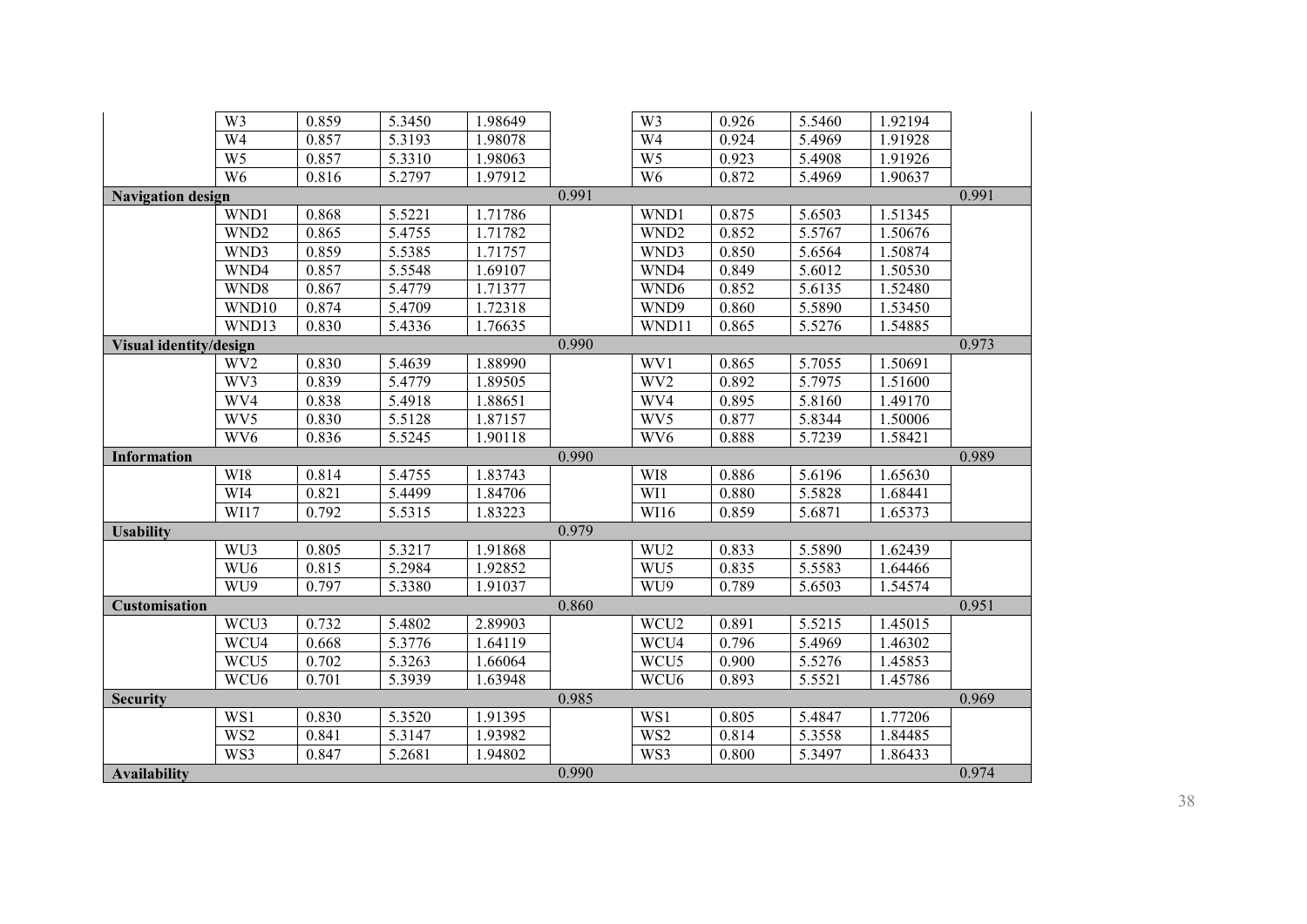|                                    | WA3              | 0.892 | 5.3916 | 1.90928 |       | WA3               | 0.886 | 5.6564 | 1.63820 |       |
|------------------------------------|------------------|-------|--------|---------|-------|-------------------|-------|--------|---------|-------|
|                                    | WA4              | 0.884 | 5.4079 | 1.91868 |       | WA4               | 0.878 | 5.6810 | 1.64694 |       |
|                                    | WA5              | 0.889 | 5.3497 | 1.93078 |       | WA5               | 0.883 | 5.6319 | 1.65536 |       |
| <b>Stak. co-creation behaviour</b> |                  |       |        |         |       |                   |       |        |         |       |
| <b>Information seeking</b>         |                  |       |        |         | 0.960 |                   |       |        |         | 0.989 |
|                                    | <b>CPOI</b>      | 0.822 | 5.3170 | 1.80659 |       | <b>CPOI</b>       | 0.801 | 5.7362 | 1.34636 |       |
|                                    | CPO <sub>2</sub> | 0.839 | 5.3916 | 1.82545 |       | CPO <sub>2</sub>  | 0.855 | 5.7423 | 1.32212 |       |
|                                    | CPO <sub>3</sub> | 0.848 | 5.1422 | 1.83955 |       | CPO <sub>3</sub>  | 0.845 | 5.5644 | 1.42308 |       |
| <b>Information sharing</b>         |                  |       |        |         | 0.935 |                   |       |        |         | 0.923 |
|                                    | CPIS1            | 0.798 | 5.5967 | 1.54620 |       | CPIS1             | 0.864 | 5.9509 | 1.29006 |       |
|                                    | CPIS2            | 0.814 | 5.4918 | 1.61710 |       | CPIS2             | 0.896 | 5.9141 | 1.39841 |       |
|                                    | CPIS3            | 0.808 | 5.4452 | 1.48510 |       | CPIS3             | 0.864 | 5.8282 | 1.26976 |       |
| <b>Responsible behaviour</b>       |                  |       |        |         | 0.963 |                   |       |        |         | 0.932 |
|                                    | CPRB1            | 0.841 | 5.5175 | 1.65558 |       | CPRB1             | 0.879 | 5.8221 | 1.32367 |       |
|                                    | CPRB2            | 0.842 | 5.4779 | 1.68905 |       | CPRB2             | 0.892 | 5.8098 | 1.34050 |       |
|                                    | CPRB3            | 0.820 | 5.4499 | 1.71318 |       | CPRB3             | 0.832 | 5.6994 | 1.33858 |       |
| <b>Personal interaction</b>        |                  |       |        |         | 0.973 |                   |       |        |         | 0.946 |
|                                    | CPPI1            | 0.838 | 5.4476 | 1.65201 |       | CPPI1             | 0.837 | 5.9448 | 1.28741 |       |
|                                    | CPPI2            | 0.838 | 5.5548 | 1.64627 |       | CPPI2             | 0.840 | 6.0798 | 1.19144 |       |
|                                    | CPPI3            | 0.865 | 5.5385 | 1.60796 |       | CPPI3             | 0.836 | 6.0061 | 1.22976 |       |
|                                    | CPPI4            | 0.858 | 5.4592 | 1.63956 |       | CPPI4             | 0.862 | 5.9018 | 1.32504 |       |
|                                    | CPPI5            | 0.865 | 5.5221 | 1.63564 |       | CPP <sub>15</sub> | 0.856 | 5.9877 | 1.32864 |       |
| Feedback                           |                  |       |        |         | 0.955 |                   |       |        |         | 0.965 |
|                                    | CCF1             | 0.838 | 5.4149 | 1.68289 |       | CCF1              | 0.822 | 6.0000 | 1.23228 |       |
|                                    | CCF <sub>2</sub> | 0.838 | 5.4569 | 1.57407 |       | CCF <sub>2</sub>  | 0.809 | 5.8957 | 1.28435 |       |
|                                    | CCF3             | 0.833 | 5.3497 | 1.59259 |       | CCF3              | 0.843 | 5.9080 | 1.30908 |       |
| <b>Advocacy</b>                    |                  |       |        |         | 0.933 |                   |       |        |         | 0.951 |
|                                    | CCA1             | 0.853 | 5.5361 | 1.57276 |       | CCA1              | 0.800 | 5.8160 | 1.31581 |       |
|                                    | CCA <sub>2</sub> | 0.884 | 5.6527 | 1.54167 |       | CCA2              | 0.837 | 5.9264 | 1.31261 |       |
|                                    | CCA3             | 0.852 | 5.4825 | 1.59227 |       | CCA3              | 0.787 | 5.8098 | 1.35424 |       |
| <b>Tolerance</b>                   |                  |       |        |         | 0.927 |                   |       |        |         | 0.940 |
|                                    | CCT1             | 0.804 | 5.3590 | 1.43611 |       | CCT1              | 0.856 | 5.5460 | 1.50391 |       |
|                                    | CCT <sub>2</sub> | 0.834 | 5.4196 | 1.46651 |       | CCT <sub>2</sub>  | 0.868 | 5.5337 | 1.50834 |       |
|                                    | CCT3             | 0.819 | 5.3520 | 1.54515 |       | CCT <sub>3</sub>  | 0.855 | 5.5031 | 1.56889 |       |
| Helping                            |                  |       |        |         | 0.963 |                   |       |        |         | 0.943 |
|                                    | CCH <sub>1</sub> | 0.856 | 5.0956 | 1.63281 |       | CCH <sub>1</sub>  | 0.729 | 5.4847 | 1.28791 |       |
|                                    |                  |       |        |         |       |                   |       |        |         |       |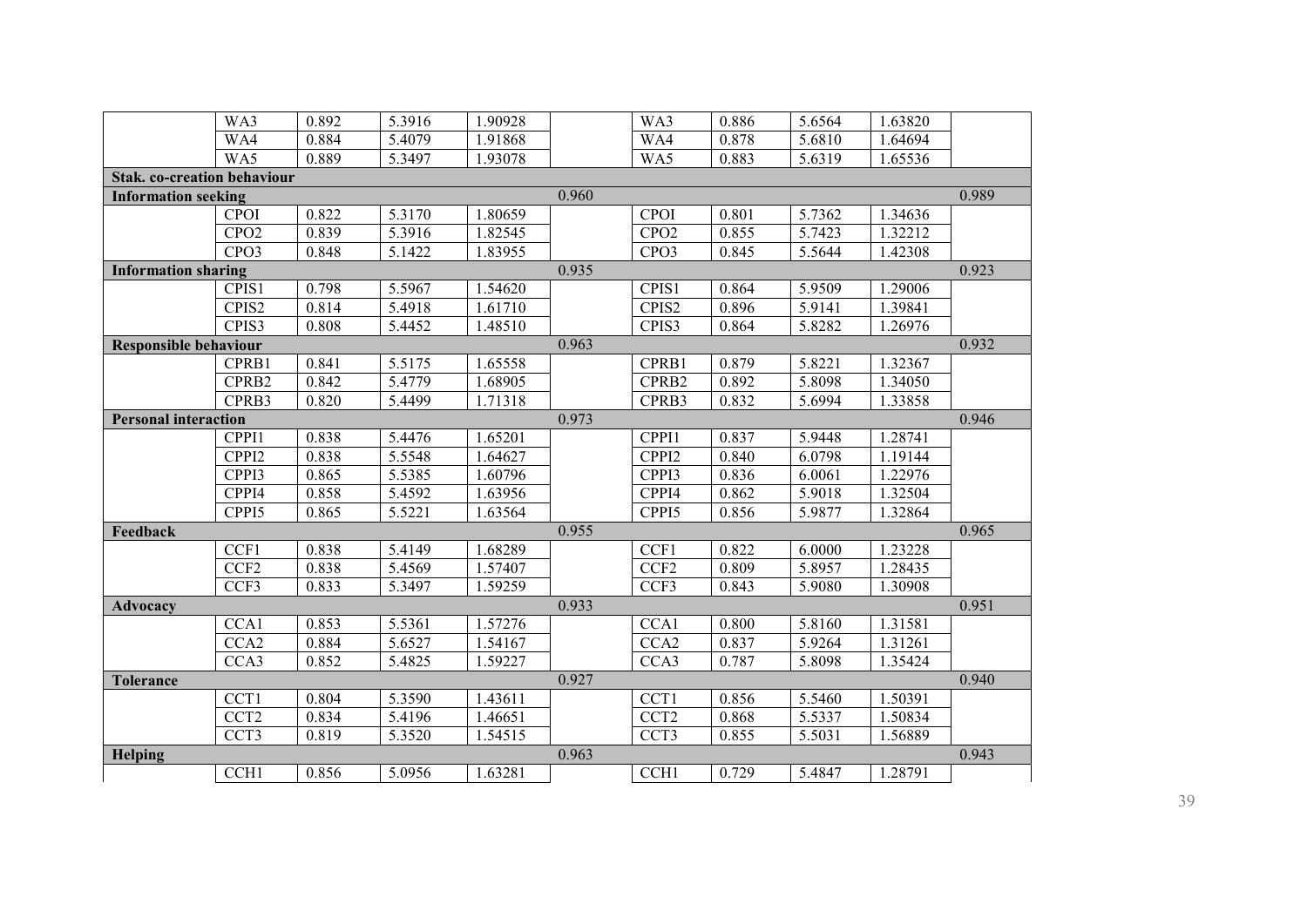|                       | CCH2           | 0.856 | 5.0093 | .68831  |       | CCH <sub>2</sub> | 0.805 | 5.4356 | 1.38349 |       |
|-----------------------|----------------|-------|--------|---------|-------|------------------|-------|--------|---------|-------|
|                       | CCH3           | 0.888 | 4.9883 | .64270  |       | CCH <sub>3</sub> | 0.817 | 5.3742 | .41022  |       |
|                       | CCH4           | 0.891 | 5.1189 | .64270  |       | CCH <sub>4</sub> | 0.832 | 5.4785 | 1.37139 |       |
| University reputation |                |       |        |         | 0.979 |                  |       |        |         | 0.927 |
|                       | R <sub>1</sub> | 0.827 | 5.5408 | .49026  |       | R <sub>1</sub>   | 0.801 | 5.7730 | .29720  |       |
|                       | R <sub>2</sub> | 0.853 | 5.7226 | .51626  |       | R <sub>2</sub>   | 0.869 | 6.0675 | 1.31059 |       |
|                       | R <sub>3</sub> | 0.860 | 5.7273 | .50629  |       | R <sub>3</sub>   | 0.894 | 6.0798 | 1.31460 |       |
|                       | R4             | 0.851 | 5.6970 | 1.51519 |       | R <sub>4</sub>   | 0.874 | 6.0798 | .29091  |       |
|                       | R <sub>5</sub> | 0.829 | 5.6200 | .52017  |       | R <sub>5</sub>   | 0.858 | 6.0123 | 1.32398 |       |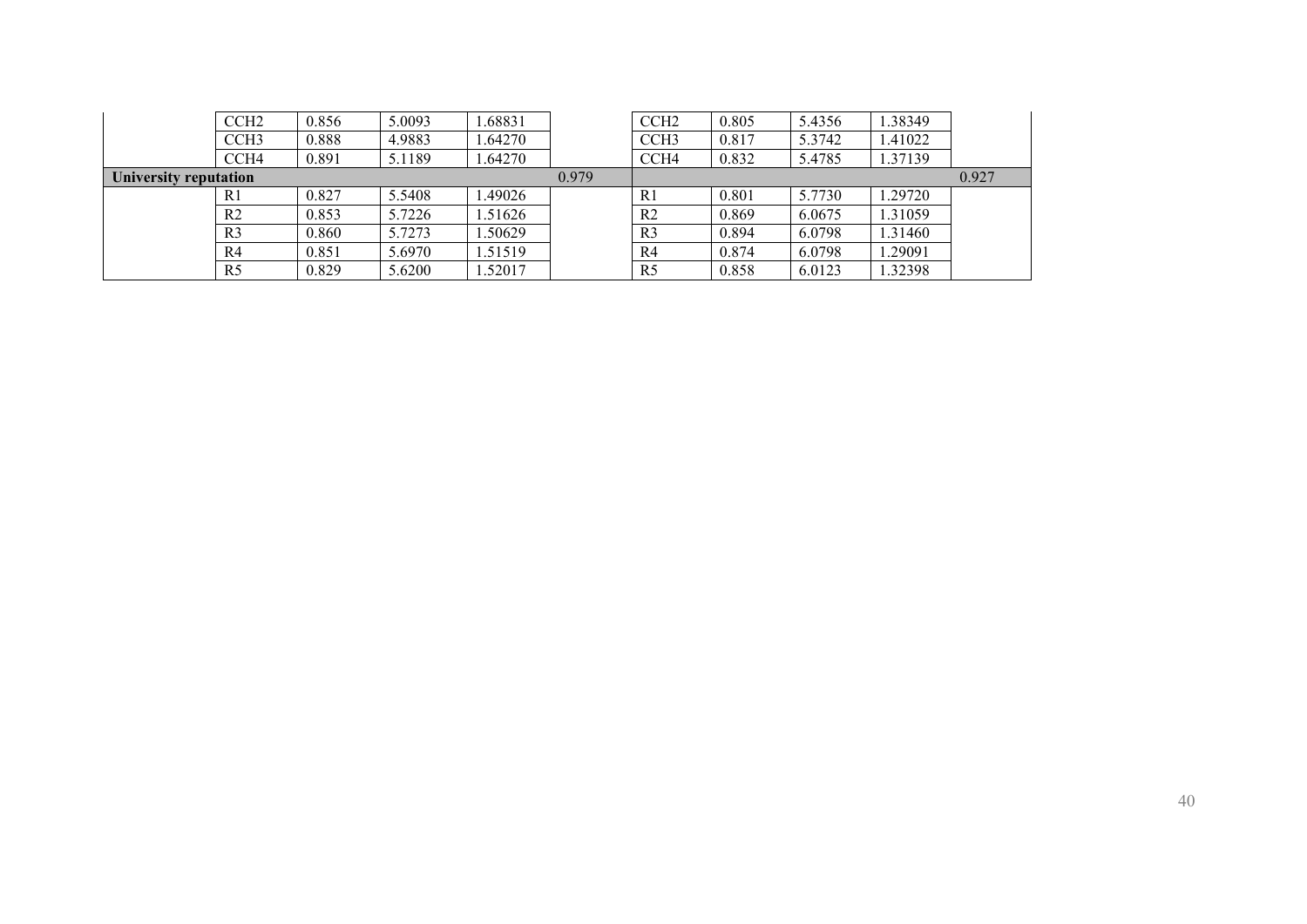#### **Table III: Desciminant validity, AVE, and CR (Students)**

|                                 | CR                  | AVE                 | <b>MSV</b> | Feedback | Name  | Logo  | Website | Rep.  | Design | Colour | $\Delta$<br>Navigation | Visual | Information | Usability | Custom. | Security | Availability | Seeking<br>Info. | Sharing<br>Info. | ≃<br>Responsible | Personal | Helping | Tolerance | Advocacy | Typeface |
|---------------------------------|---------------------|---------------------|------------|----------|-------|-------|---------|-------|--------|--------|------------------------|--------|-------------|-----------|---------|----------|--------------|------------------|------------------|------------------|----------|---------|-----------|----------|----------|
| Feedback                        | 0.956               | 0.877               | 0.303      | 0.937    |       |       |         |       |        |        |                        |        |             |           |         |          |              |                  |                  |                  |          |         |           |          |          |
| Name                            | 0.979               | 0.921               | 0.406      | 0.215    | 0.960 |       |         |       |        |        |                        |        |             |           |         |          |              |                  |                  |                  |          |         |           |          |          |
| Logo                            | 0.960               | 0.799               | 0.386      | 0.174    | 0.621 | 0.894 |         |       |        |        |                        |        |             |           |         |          |              |                  |                  |                  |          |         |           |          |          |
| Website                         | 0.993               | 0.964               | 0.360      | 0.196    | 0.354 | 0.512 | 0.982   |       |        |        |                        |        |             |           |         |          |              |                  |                  |                  |          |         |           |          |          |
| Reputation                      | 0.980               | 0.907               | 0.245      | 0.363    | 0.423 | 0.384 | 0.348   | 0.952 |        |        |                        |        |             |           |         |          |              |                  |                  |                  |          |         |           |          |          |
| <b>Design</b>                   | 0.959               | 0.824               | 0.471      | 0.251    | 0.546 | 0.551 | 0.457   | 0.472 | 0.908  |        |                        |        |             |           |         |          |              |                  |                  |                  |          |         |           |          |          |
| Colour                          | 0.939               | 0.794               | 0.471      | 0.249    | 0.588 | 0.601 | 0.500   | 0.392 | 0.686  | 0.891  |                        |        |             |           |         |          |              |                  |                  |                  |          |         |           |          |          |
| <b>Navigation D.</b>            | 0.991               | 0.942               | 0.406      | 0.179    | 0.637 | 0.599 | 0.523   | 0.359 | 0.462  | 0.574  | 0.971                  |        |             |           |         |          |              |                  |                  |                  |          |         |           |          |          |
| Visual I.                       | 0.989               | 0.948               | 0.360      | 0.169    | 0.439 | 0.411 | 0.600   | 0.438 | 0.491  | 0.507  | 0.535                  | 0.974  |             |           |         |          |              |                  |                  |                  |          |         |           |          |          |
| <b>Information</b>              | 0.990               | 0.972               | 0.347      | 0.183    | 0.433 | 0.486 | 0.520   | 0.398 | 0.445  | 0.499  | 0.491                  | 0.589  | 0.986       |           |         |          |              |                  |                  |                  |          |         |           |          |          |
| <b>Usability</b>                | 0.980               | 0.941               | 0.347      | 0.213    | 0.488 | 0.535 | 0.498   | 0.383 | 0.446  | 0.464  | 0.509                  | 0.497  | 0.466       | 0.970     |         |          |              |                  |                  |                  |          |         |           |          |          |
| Customisation                   | 0.929               | 0.773               | 0.398      | 0.198    | 0.586 | 0.553 | 0.487   | 0.470 | 0.631  | 0.592  | 0.580                  | 0.475  | 0.500       | 0.538     | 0.879   |          |              |                  |                  |                  |          |         |           |          |          |
| <b>Security</b>                 | 0.985               | 0.957               | 0.299      | 0.200    | 0.488 | 0.500 | 0.466   | 0.339 | 0.477  | 0.474  | 0.547                  | 0.475  | 0.452       | 0.428     | 0.463   | 0.978    |              |                  |                  |                  |          |         |           |          |          |
| Availability                    | 0.990               | 0.970               | 0.347      | 0.223    | 0.422 | 0.546 | 0.520   | 0.340 | 0.400  | 0.412  | 0.573                  | 0.546  | 0.533       | 0.589     | 0.486   | 0.446    | 0.985        |                  |                  |                  |          |         |           |          |          |
| <b>Info. Seeking</b>            | 0.961               | 0.891               | 0.335      | 0.463    | 0.181 | 0.184 | 0.234   | 0.399 | 0.178  | 0.225  | 0.201                  | 0.205  | 0.216       | 0.166     | 0.162   | 0.198    | 0.207        | 0.944            |                  |                  |          |         |           |          |          |
| <b>Info. Ssharing</b>           | 0.936               | 0.831               | 0.245      | 0.436    | 0.241 | 0.287 | 0.308   | 0.495 | 0.338  | 0.278  | 0.184                  | 0.429  | 0.342       | 0.256     | 0.307   | 0.244    | 0.308        | 0.414            | 0.911            |                  |          |         |           |          |          |
| <b>Responsible B.</b>           | 0.964               | 0.899               | 0.303      | 0.550    | 0.195 | 0.200 | 0.171   | 0.409 | 0.184  | 0.142  | 0.168                  | 0.206  | 0.200       | 0.126     | 0.193   | 0.195    | 0.155        | 0.549            | 0.485            | 0.948            |          |         |           |          |          |
| Personal I.                     | 0.974               | 0.881               | 0.335      | 0.500    | 0.218 | 0.254 | 0.225   | 0.454 | 0.310  | 0.274  | 0.189                  | 0.255  | 0.223       | 0.247     | 0.264   | 0.241    | 0.230        | 0.579            | 0.434            | 0.495            | 0.939    |         |           |          |          |
| <b>Helping</b>                  | 0.962               | 0.864               | 0.257      | 0.469    | 0.180 | 0.181 | 0.131   | 0.327 | 0.196  | 0.123  | 0.128                  | 0.107  | 0.156       | 0.194     | 0.141   | 0.121    | 0.158        | 0.428            | 0.414            | 0.462            | 0.507    | 0.929   |           |          |          |
| Tolerance                       | 0.930               | 0.816               | 0.251      | 0.374    | 0.368 | 0.378 | 0.304   | 0.445 | 0.501  | 0.472  | 0.345                  | 0.305  | 0.306       | 0.398     | 0.454   | 0.278    | 0.345        | 0.291            | 0.298            | 0.262            | 0.433    | 0.314   | 0.903     |          |          |
| Advocacy                        | 0.928               | 0.810               | 0.315      | 0.510    | 0.287 | 0.258 | 0.309   | 0.371 | 0.358  | 0.361  | 0.268                  | 0.296  | 0.216       | 0.240     | 0.252   | 0.250    | 0.222        | 0.392            | 0.421            | 0.370            | 0.561    | 0.427   | 0.460     | 0.900    |          |
| <b>Typeface</b><br>$\mathbf{r}$ | 0.978<br>$205 + 12$ | 0.901<br>$\sim$ 0.1 | 0.358      | 0.311    | 0.519 | 0.493 | 0.407   | 0.446 | 0.598  | 0.595  | 0.427                  | 0.367  | 0.359       | 0.380     | 0.484   | 0.349    | 0.285        | 0.249            | 0.361            | 0.256            | 0.294    | 0.321   | 0.350     | 0.313    | 0.949    |

\* p<.05. \*\* p<.01.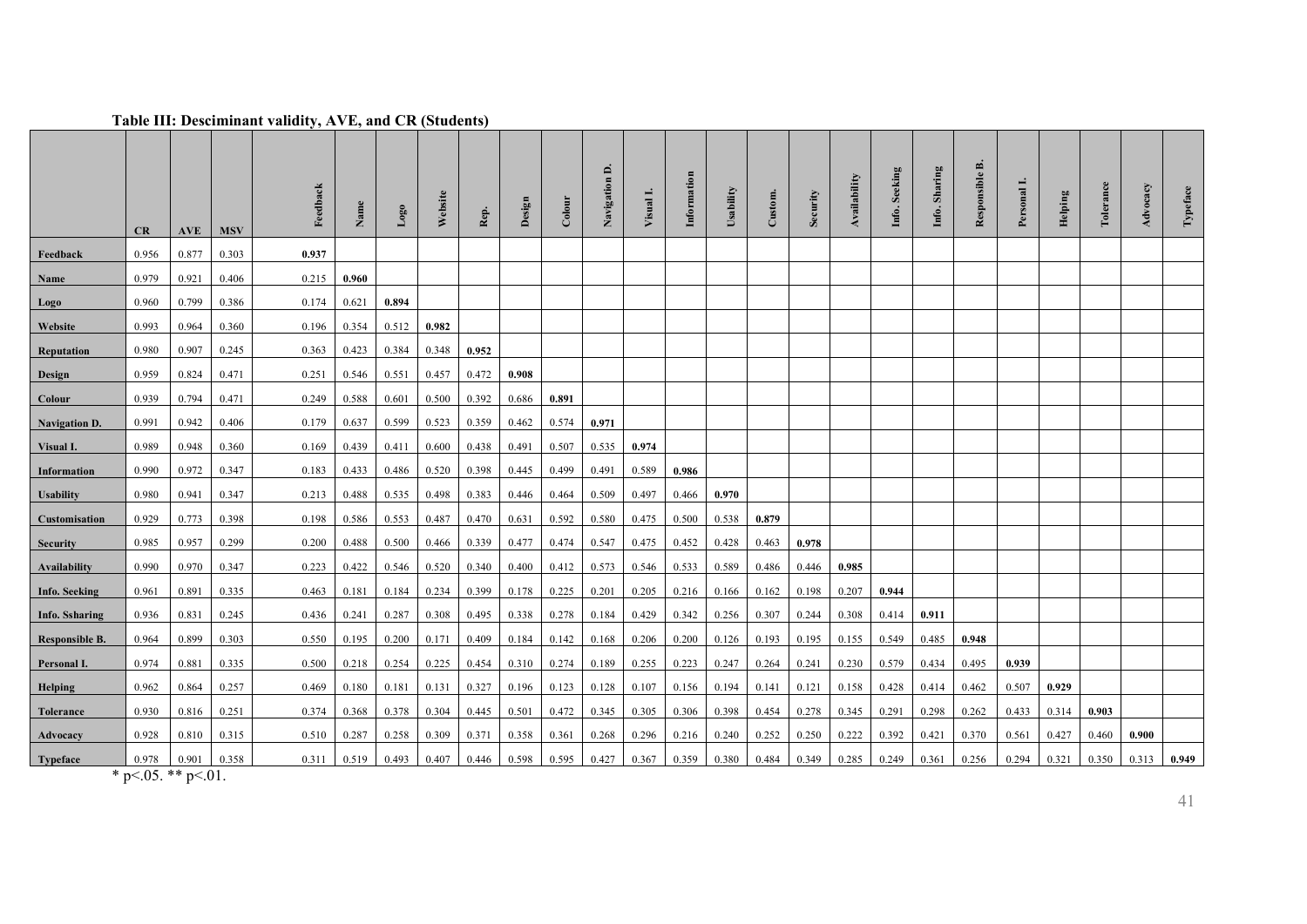### **Table IV: Desciminant validity, AVE, and CR (Employees)**

|                      |       |            |            | Helping | Typeface | Design | Colour   | Name     | $\log_{0}$ | a.<br>Navigation | Visual] | Information | Usability | Customisation | Security | Availability | Website | Seeking<br>Info. | Info.Sharing | ≃<br>Responsible | CPPI  | CCF   | Advocacy | Tolerance | Rep   |
|----------------------|-------|------------|------------|---------|----------|--------|----------|----------|------------|------------------|---------|-------------|-----------|---------------|----------|--------------|---------|------------------|--------------|------------------|-------|-------|----------|-----------|-------|
|                      | CR    | <b>AVE</b> | <b>MSV</b> |         |          |        |          |          |            |                  |         |             |           |               |          |              |         |                  |              |                  |       |       |          |           |       |
| Helping              | 0.910 | 0.771      | 0.218      | 0.878   |          |        |          |          |            |                  |         |             |           |               |          |              |         |                  |              |                  |       |       |          |           |       |
| <b>Typeface</b>      | 0.985 | 0.956      | 0.261      | 0.014   | 0.978    |        |          |          |            |                  |         |             |           |               |          |              |         |                  |              |                  |       |       |          |           |       |
| <b>Design</b>        | 0.956 | 0.814      | 0.205      | 0.215   | 0.449    | 0.902  |          |          |            |                  |         |             |           |               |          |              |         |                  |              |                  |       |       |          |           |       |
| Colour               | 0.924 | 0.803      | 0.207      | 0.023   | 0.323    | 0.327  | 0.896    |          |            |                  |         |             |           |               |          |              |         |                  |              |                  |       |       |          |           |       |
| Name                 | 0.980 | 0.925      | 0.212      | 0.051   | 0.460    | 0.350  | 0.441    | 0.962    |            |                  |         |             |           |               |          |              |         |                  |              |                  |       |       |          |           |       |
| Logo                 | 0.929 | 0.766      | 0.325      | 0.140   | 0.511    | 0.357  | 0.253    | 0.332    | 0.875      |                  |         |             |           |               |          |              |         |                  |              |                  |       |       |          |           |       |
| <b>Navigation D.</b> | 0.992 | 0.943      | 0.325      | 0.105   | 0.460    | 0.453  | 0.455    | 0.346    | 0.570      | 0.971            |         |             |           |               |          |              |         |                  |              |                  |       |       |          |           |       |
| Visual I.            | 0.973 | 0.879      | 0.194      | 0.079   | 0.195    | 0.388  | 0.252    | 0.283    | 0.179      | 0.352            | 0.938   |             |           |               |          |              |         |                  |              |                  |       |       |          |           |       |
| <b>Information</b>   | 0.990 | 0.970      | 0.205      | 0.156   | 0.309    | 0.316  | 0.222    | 0.136    | 0.284      | 0.453            | 0.404   | 0.985       |           |               |          |              |         |                  |              |                  |       |       |          |           |       |
| <b>Usability</b>     | 0.952 | 0.869      | 0.239      | 0.036   | 0.318    | 0.268  | 0.436    | 0.363    | 0.198      | 0.489            | 0.441   | 0.275       | 0.932     |               |          |              |         |                  |              |                  |       |       |          |           |       |
| Customisation        | 0.972 | 0.897      | 0.176      | 0.145   | 0.406    | 0.362  | 0.414    | 0.420    | 0.284      | 0.379            | 0.154   | 0.257       | 0.294     | 0.947         |          |              |         |                  |              |                  |       |       |          |           |       |
| <b>Security</b>      | 0.975 | 0.928      | 0.194      | 0.110   | 0.327    | 0.441  | 0.267    | 0.223    | 0.215      | 0.391            | 0.409   | 0.309       | 0.349     | 0.233         | 0.963    |              |         |                  |              |                  |       |       |          |           |       |
| Availability         | 0.989 | 0.967      | 0.233      | 0.148   | 0.227    | 0.275  | 0.192    | 0.181    | 0.309      | 0.483            | 0.435   | 0.298       | 0.307     | 0.174         | 0.265    | 0.983        |         |                  |              |                  |       |       |          |           |       |
| Website              | 0.992 | 0.960      | 0.231      | 0.144   | 0.254    | 0.343  | 0.220    | 0.091    | 0.351      | 0.481            | 0.247   | 0.350       | 0.394     | 0.216         | 0.433    | 0.318        | 0.980   |                  |              |                  |       |       |          |           |       |
| <b>Info. Seeking</b> | 0.925 | 0.806      | 0.190      | 0.426   | 0.065    | 0.151  | 0.026    | $-0.026$ | 0.054      | 0.163            | 0.155   | 0.082       | 0.103     | 0.012         | 0.116    | 0.144        | 0.175   | 0.898            |              |                  |       |       |          |           |       |
| <b>Info.Sharing</b>  | 0.933 | 0.823      | 0.109      | 0.297   | 0.057    | 0.247  | $-0.039$ | 0.066    | 0.034      | 0.115            | 0.330   | 0.214       | 0.154     | 0.036         | 0.211    | 0.314        | 0.110   | 0.264            | 0.907        |                  |       |       |          |           |       |
| Responsible B.       | 0.949 | 0.860      | 0.218      | 0.467   | 0.181    | 0.240  | 0.048    | 0.066    | 0.080      | 0.094            | 0.101   | 0.217       | 0.078     | 0.082         | 0.118    | 0.068        | 0.107   | 0.389            | 0.236        | 0.928            |       |       |          |           |       |
| <b>CPPI</b>          | 0.966 | 0.848      | 0.190      | 0.329   | 0.149    | 0.332  | 0.200    | 0.269    | 0.049      | 0.170            | 0.264   | 0.223       | 0.120     | 0.188         | 0.235    | 0.149        | 0.151   | 0.436            | 0.323        | 0.333            | 0.921 |       |          |           |       |
| CCF                  | 0.952 | 0.868      | 0.182      | 0.388   | 0.113    | 0.338  | 0.285    | 0.143    | 0.083      | 0.230            | 0.163   | 0.134       | 0.180     | 0.034         | 0.117    | 0.184        | 0.184   | 0.339            | 0.107        | 0.324            | 0.427 | 0.932 |          |           |       |
| Advocacy             | 0.942 | 0.845      | 0.183      | 0.393   | 0.118    | 0.304  | 0.207    | 0.091    | 0.107      | 0.116            | 0.136   | 0.088       | 0.116     | 0.119         | 0.096    | 0.132        | 0.154   | 0.327            | 0.173        | 0.415            | 0.428 | 0.403 | 0.919    |           |       |
| <b>Tolerance</b>     | 0.944 | 0.850      | 0.163      | 0.222   | 0.214    | 0.332  | 0.348    | 0.293    | 0.179      | 0.249            | 0.213   | 0.161       | 0.205     | 0.221         | 0.174    | 0.102        | 0.240   | 0.277            | 0.091        | 0.260            | 0.372 | 0.372 | 0.404    | 0.922     |       |
| <b>Rep</b>           | 0.976 | 0.889      | 0.227      | 0.185   | 0.476    | 0.440  | 0.198    | 0.257    | 0.214      | 0.326            | 0.292   | 0.234       | 0.289     | 0.155         | 0.216    | 0.203        | 0.182   | 0.266            | 0.209        | 0.125            | 0.355 | 0.204 | 0.159    | 0.291     | 0.943 |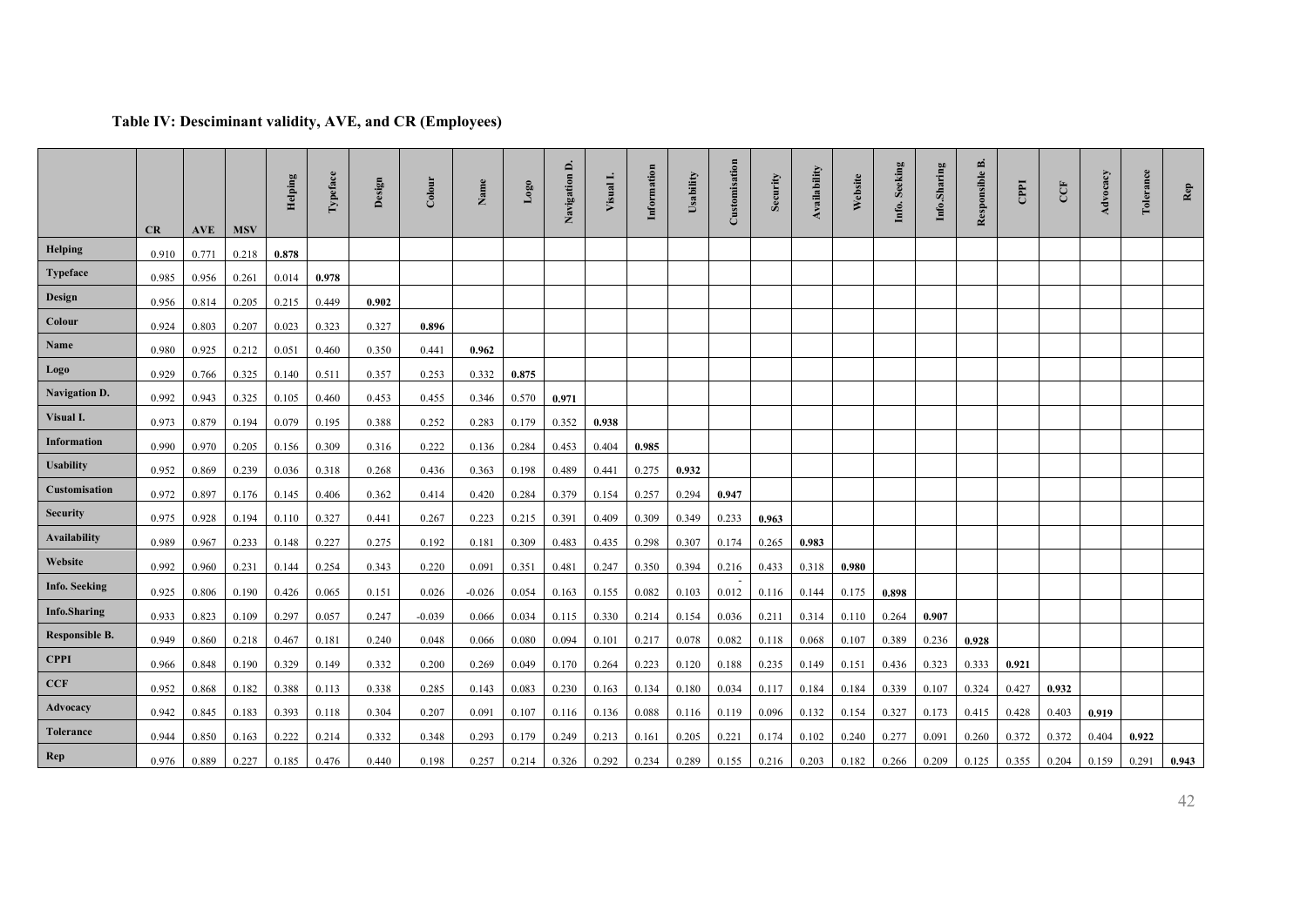#### **Table IV: Structural Equation Model Result**

|                  |                                   |      |                       |                 |      | <b>Employees</b> |      |                   | <b>Students</b> |       |       |       |                   |
|------------------|-----------------------------------|------|-----------------------|-----------------|------|------------------|------|-------------------|-----------------|-------|-------|-------|-------------------|
|                  | <b>Hypothesized relationships</b> |      |                       | <b>Estimate</b> | S.E  | C.R              |      | <b>Hypothesis</b> | <b>Estimate</b> | S.E   | C.R   |       | <b>Hypothesis</b> |
| H1a              | Colour                            | ---> | University logo       | 1.203           | .410 | 2.933            | .003 | Supported         | 0.137           | 0.052 | 2.644 | 0.008 | Supported         |
| H1b              | Typeface                          | ---> | University logo       | .646            | .086 | 7.471            | ***  | Supported         | 0.106           | 0.043 | 2.48  | 0.013 | Supported         |
| H1c              | Name                              | ---> | University logo       | .474            | .100 | 4.724            | ***  | Supported         | 0.337           | 0.042 | 8.009 | ***   | Supported         |
| H1d              | Design                            | ---> | University logo       | .416            | .084 | 4.947            | ***  | Supported         | 0.215           | 0.055 | 3.906 | ***   | Supported         |
| H2a              | Navigation design                 | ---> | University website    | .377            | .055 | 6.825            | ***  | Supported         | 0.091           | 0.061 | 1.499 | 0.134 | Not-Supported     |
| H2b              | Visual identity/design            | ---> | University website    | .197            | .057 | 3.477            | ***  | Supported         | 0.313           | 0.052 | 5.98  | ***   | Supported         |
| H2c              | Information                       | ---> | University website    | .308            | .065 | 4.746            | ***  | Supported         | 0.115           | 0.051 | 2.224 | 0.026 | Supported         |
| H2d              | Usability                         | ---> | University website    | .307            | .059 | 5.224            | ***  | Supported         | 0.089           | 0.05  | 1.794 | 0.073 | Not-Supported     |
| H2e              | Customization                     | ---> | University website    | .159            | .058 | 2.735            | .006 | Supported         | 0.064           | 0.06  | 1.06  | 0.289 | Not-Supported     |
| H2f              | Security                          | ---> | University website    | .389            | .065 | 5.998            | ***  | Supported         | 0.102           | 0.045 | 2.252 | 0.024 | Supported         |
| H <sub>2</sub> e | Availability                      | ---> | University website    | .272            | .065 | 4.216            | ***  | Supported         | 0.103           | 0.044 | 2.343 | 0.019 | Supported         |
| H <sub>3</sub>   | University logo                   | ---> | University website    | .718            | .084 | 8.586            | ***  | Supported         | 0.186           | 0.069 | 2.702 | 0.007 | Supported         |
| <b>H4</b>        | University logo                   | ---> | Co-creation behaviour | .059            | .059 | .998             | .318 | Not-Supported     | 1.657           | .684  | 2.421 | .015  | Supported         |
| H <sub>5</sub>   | University website                | ---> | Co-creation behaviour | .099            | .038 | 2.605            | .009 | Supported         | 0.603           | 0.25  | 2.417 | 0.016 | Supported         |
| <b>H6</b>        | Co-creation behaviour             | ---> | University reputation | .561            | .157 | 3.564            | ***  | Supported         | .153            | .036  | 4.226 | ***   | Supported         |

Notes: Path=relationship between independent variable on dependent variable; β=standardized regression coefficient; S.E.=standard error; p=level of significance. \*\*\*p <  $0.05$ .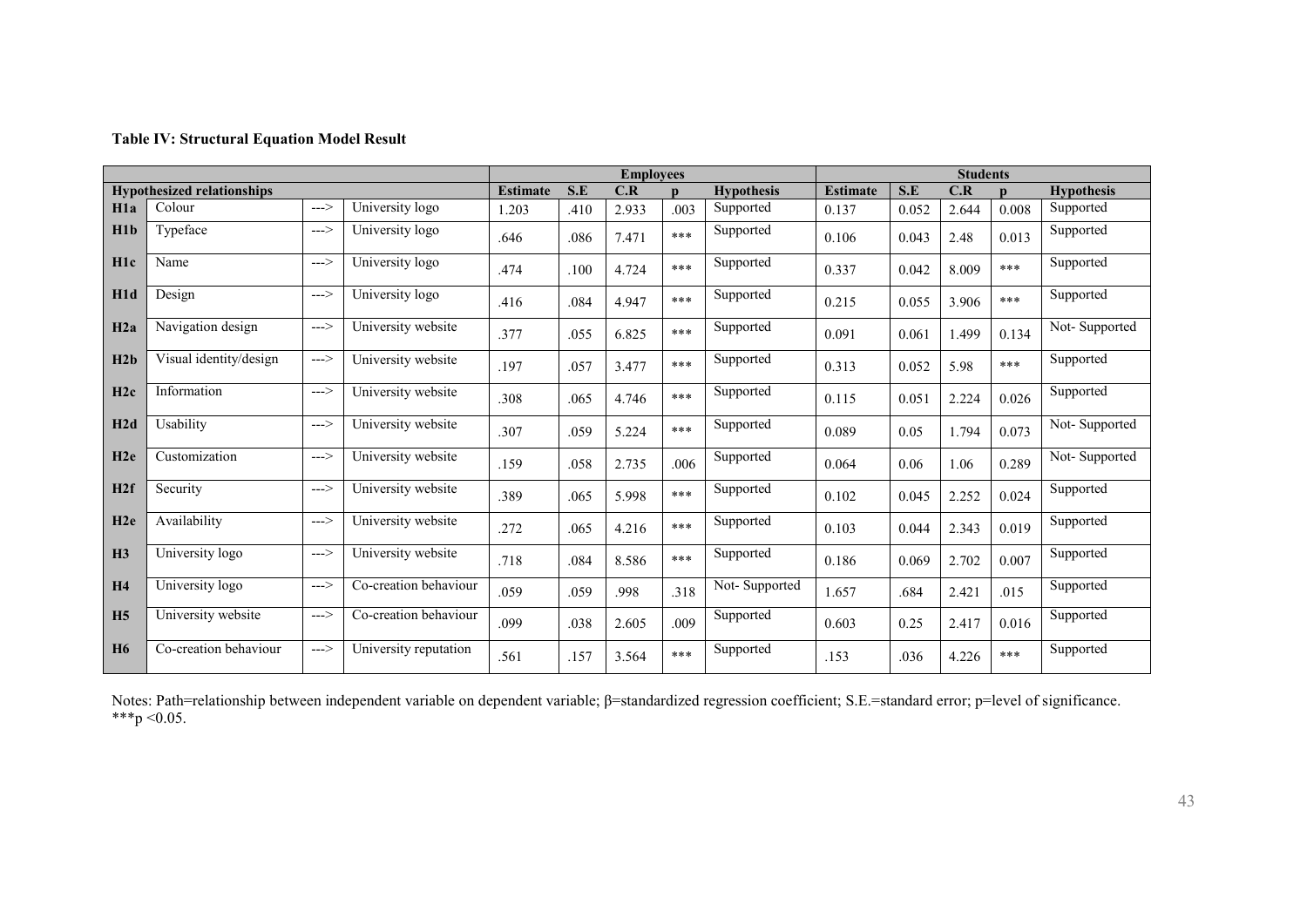### **Appendix: Item measurements**

| <b>UNIVERSITY LOGO (L)</b>                                  |                       |                 |
|-------------------------------------------------------------|-----------------------|-----------------|
| The University logo is recognizable                         | Foroudi et al. (2014) | L1              |
| The University logo is appropriate                          |                       | L2              |
| The University logo is familiar                             |                       | L <sub>3</sub>  |
| The University logo communicates what the University stands |                       | L4              |
| for                                                         |                       |                 |
| The University logo evokes positive effect                  |                       | L5              |
| The University logo makes me have positive feelings towards |                       | L <sub>6</sub>  |
| the University                                              |                       |                 |
| The University logo is distinctive                          |                       | L7              |
| The University logo is attractive                           |                       | L <sub>8</sub>  |
| The University logo is meaningful                           |                       | L <sub>9</sub>  |
| The University logo is memorable                            |                       | L10             |
| The University logo is visible                              |                       | L11             |
| The University logo is high quality                         |                       | L12             |
| The University logo communicates the University's           |                       | L13             |
| personality                                                 |                       |                 |
| The University logo is interesting                          |                       | L14             |
| I like the University logo                                  |                       | L15             |
| <b>TYPEFACE (LT)</b>                                        |                       |                 |
| The University's typeface is attractive                     | Foroudi et al. (2014) | LT1             |
| The University's typeface is interesting                    |                       | LT <sub>2</sub> |
| The University's typeface is artistic                       |                       | LT3             |
| The University's typeface is potent                         |                       | LT4             |
| The University's typeface is honest                         |                       | LT5             |
| The University's typeface communicates with me when the     |                       | LT <sub>6</sub> |
| logo is simply not feasible                                 |                       |                 |
| The University's typeface is immediately readable           |                       | LT7             |
| The University's typeface makes me have positive feelings   |                       | LT8             |
| towards the University                                      |                       |                 |
| <b>DESIGN</b> (LD)                                          |                       |                 |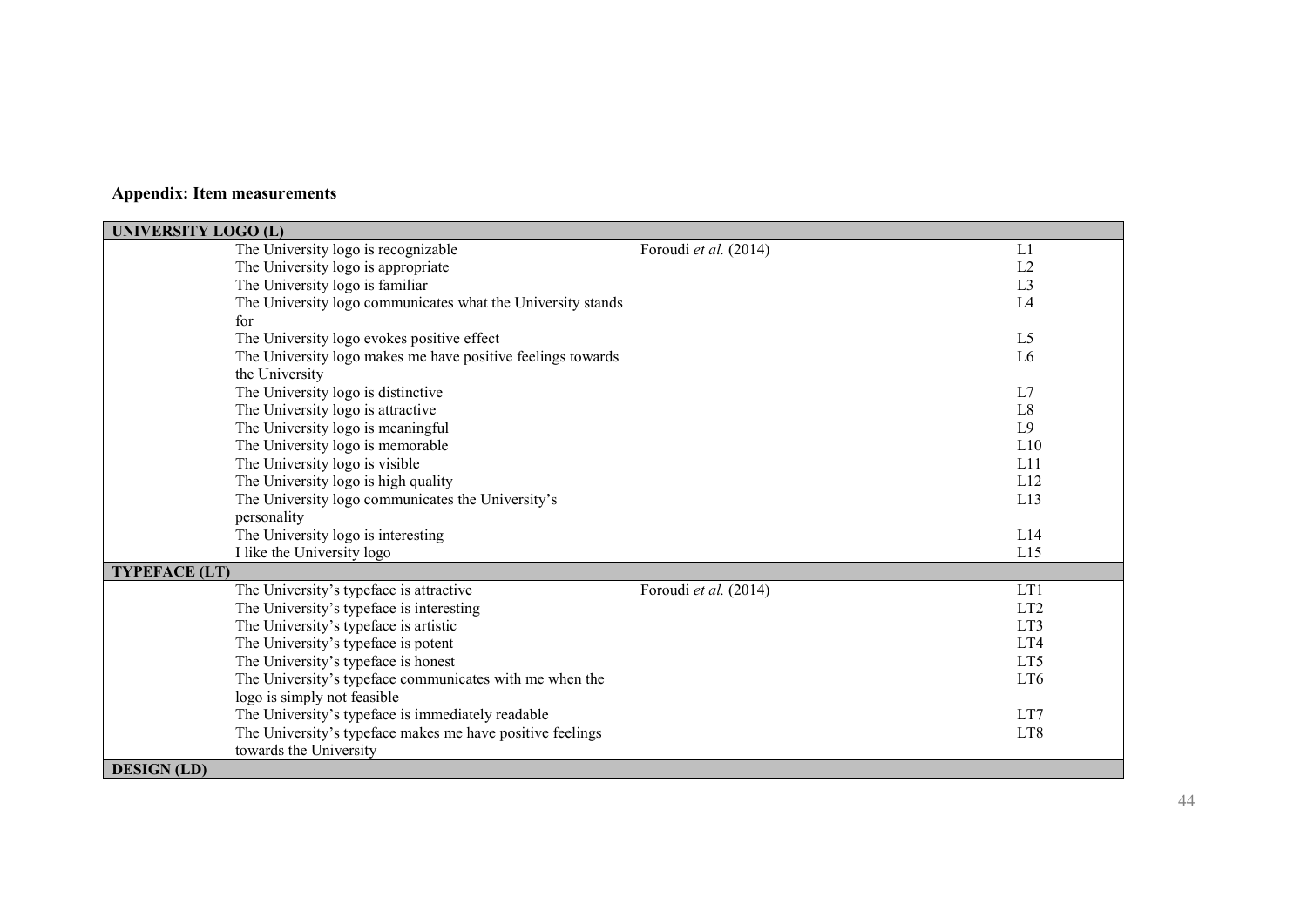|                               | The design of the logo is familiar                            | Foroudi et al. (2014); Henderson and Cote (1998)      | LD1             |
|-------------------------------|---------------------------------------------------------------|-------------------------------------------------------|-----------------|
|                               | The design of the logo is meaningful                          |                                                       | LD2             |
|                               | The design of the logo communicates the University's identity |                                                       | LD3             |
|                               | The design of the logo reflects the personality of the        |                                                       | LD4             |
|                               | University                                                    |                                                       |                 |
|                               | The design of the logo is distinct                            |                                                       | LD5             |
|                               | The design of the logo helps memorability                     |                                                       | LD <sub>6</sub> |
|                               | The design of the logo communicates clear meanings            |                                                       | LD7             |
|                               | The design of the logo communicates the University message    |                                                       | LD <sub>8</sub> |
|                               | I like the design of the logo                                 |                                                       | LD <sub>9</sub> |
| <b>COLOUR (LC)</b>            |                                                               |                                                       |                 |
|                               | The colour of the logo affects my judgments and behaviour     | Aslam (2006); Foroudi et al. (2014); Tavassoli (2001) | LC1             |
|                               | The colour of the logo is recognizable                        |                                                       | LC <sub>2</sub> |
|                               | The colour of the logo is unique                              |                                                       | LC3             |
|                               | The colour of the logo affects my mood                        |                                                       | LC4             |
|                               | The colour of the logo is pleasant                            |                                                       | LC5             |
|                               | The colour of the logo is meaningful                          |                                                       | LC6             |
| <b>UNIVERSITY NAME (LN)</b>   |                                                               |                                                       |                 |
|                               | The University's name is easy to remember                     | Foroudi et al. (2014); Klink (2003); McCarthy and     | LN1             |
|                               | The University's name is unique versus the competition        | Perreault (1987)                                      | LN2             |
|                               | The University's name is always timely (does not get out of   |                                                       | LN3             |
|                               | date)                                                         |                                                       |                 |
|                               | The University's name communicates about the University       |                                                       | LN4             |
|                               | and the product's benefits and qualities                      |                                                       |                 |
|                               | The University's name is short and simple                     |                                                       | LN5             |
|                               | The University's name is promotable and advertizable          |                                                       | LN <sub>6</sub> |
|                               | The University's name is pleasing when read or heard and      |                                                       | LN7             |
|                               | easy to pronounce                                             |                                                       |                 |
|                               | The University's name is recognizable                         |                                                       | LN <sub>8</sub> |
|                               | The University's name is easy to recall                       |                                                       | LN9             |
|                               | I like the University name                                    |                                                       | LN10            |
| <b>UNIVERSITY WEBSITE (W)</b> |                                                               |                                                       |                 |
|                               | The University website portrays University's identity         | Alwi (2009); Argyriou et al. (2006); Argyriou et al.  | W <sub>1</sub>  |
|                               | The University website allow businesses to convey a socially  | (2006); Halliburton and Ziegfeld (2009); Robbins and  | W <sub>2</sub>  |
|                               | desirable and "managed" impression of their companies         | Stylianou (2002)                                      |                 |
|                               | The University website a status symbol for the organization   |                                                       | W3              |
|                               | The University website projects the image that organization   |                                                       | W <sub>4</sub>  |
|                               |                                                               |                                                       |                 |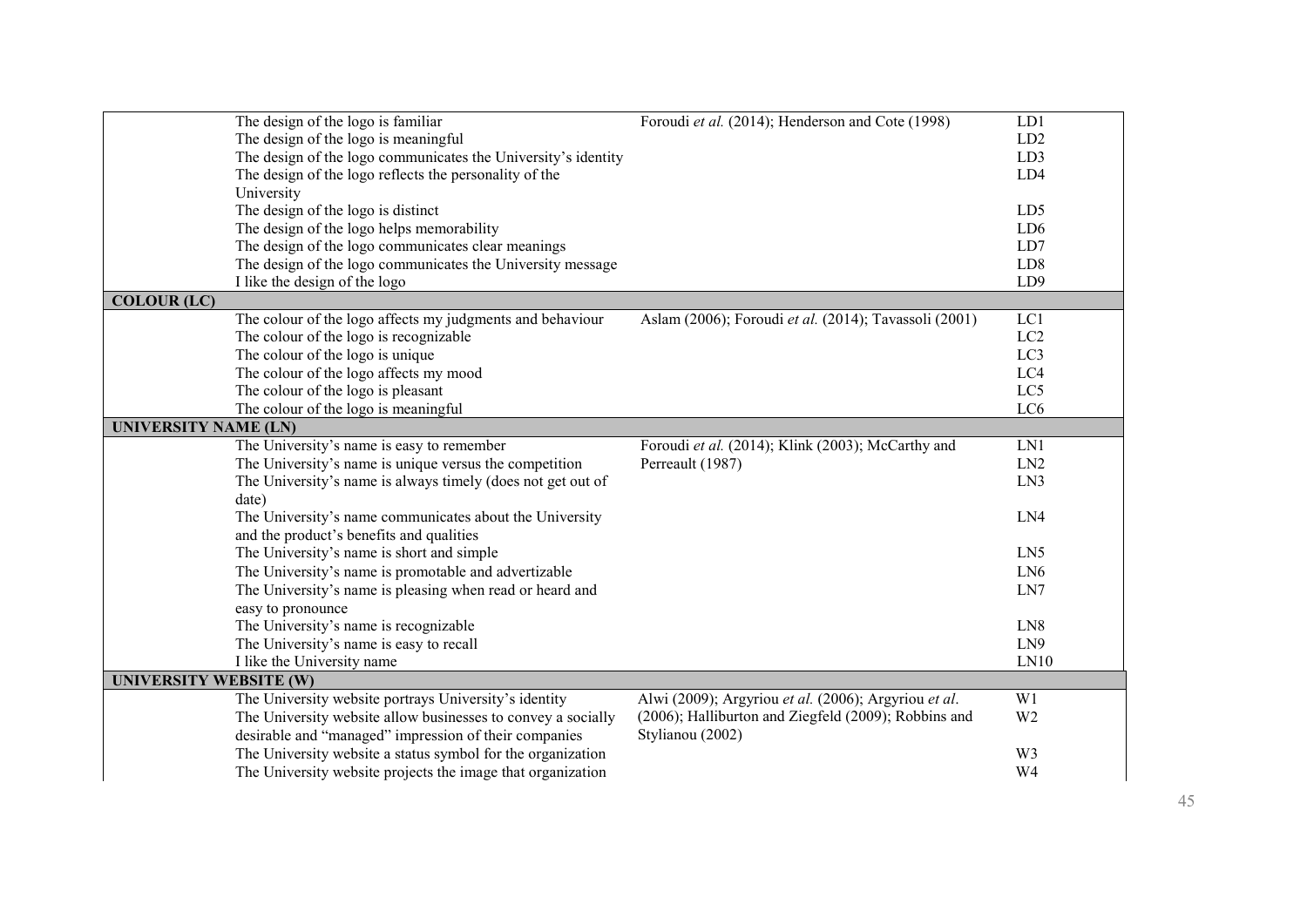| wants to portray               |                                                               |                                                        |                  |
|--------------------------------|---------------------------------------------------------------|--------------------------------------------------------|------------------|
|                                | The University website provides accurate information          |                                                        | W <sub>5</sub>   |
|                                | The University website is a virtual storefront of the         |                                                        | W <sub>6</sub>   |
| University                     |                                                               |                                                        |                  |
|                                | The University website is a means to strengthen the image of  |                                                        | W7               |
| the brand                      |                                                               |                                                        |                  |
| <b>Navigation design (WND)</b> |                                                               |                                                        |                  |
|                                | I can easily navigate the University website                  | Cyr (2008 and 2013); Harris and Goode (2010); Tarafdar | WND1             |
|                                | I find the University website easy to use                     | and Zhang (2005 and 2008)                              | WND <sub>2</sub> |
|                                | The University website provides good navigation facilities to |                                                        | WND3             |
|                                | information content                                           |                                                        |                  |
|                                | The University website provides directions for using the      |                                                        | WND4             |
| website                        |                                                               |                                                        |                  |
|                                | Navigation through the University website is intuitively      |                                                        | WND5             |
| logical                        |                                                               |                                                        |                  |
|                                | There are useful navigational aids on the University website  |                                                        | WND <sub>6</sub> |
|                                | There are meaningful hyperlinks on the University website     |                                                        | WND7             |
|                                | The links are consistent                                      |                                                        | WND <sub>8</sub> |
|                                | I can easily know where I am at the University website        |                                                        | WND9             |
|                                | This University website provides useful cues and links for me |                                                        | WND10            |
|                                | to get the desired information                                |                                                        |                  |
|                                | It is easy to move around at the University website by using  |                                                        | WND11            |
|                                | the links or back button of the browser                       |                                                        |                  |
|                                | The links at the University website are well maintained and   |                                                        | WND12            |
| updated.                       |                                                               |                                                        |                  |
|                                | Placement of links or menu is standard throughout the         |                                                        | WND13            |
|                                | University website and I can easily recognize them            |                                                        |                  |
| Visual identify/design (WV)    |                                                               |                                                        |                  |
|                                | The degree of interaction (video, demos selected by the user) | Cyr (2008 and 2013)                                    | WV1              |
|                                | offered by the University website is sufficient               |                                                        |                  |
|                                | This University website allowed me to efficiently tailor the  |                                                        | WV <sub>2</sub>  |
|                                | information for my specific needs                             |                                                        |                  |
|                                | This University website looks professionally designed         |                                                        | WV3              |
|                                | The screen design (i.e. colours, images, layout, etc.) is     |                                                        | WV4              |
| attractive                     |                                                               |                                                        |                  |
|                                | The University website animations are meaningful              |                                                        | WV5              |
|                                | The University website displays visually pleasing design      |                                                        | WV <sub>6</sub>  |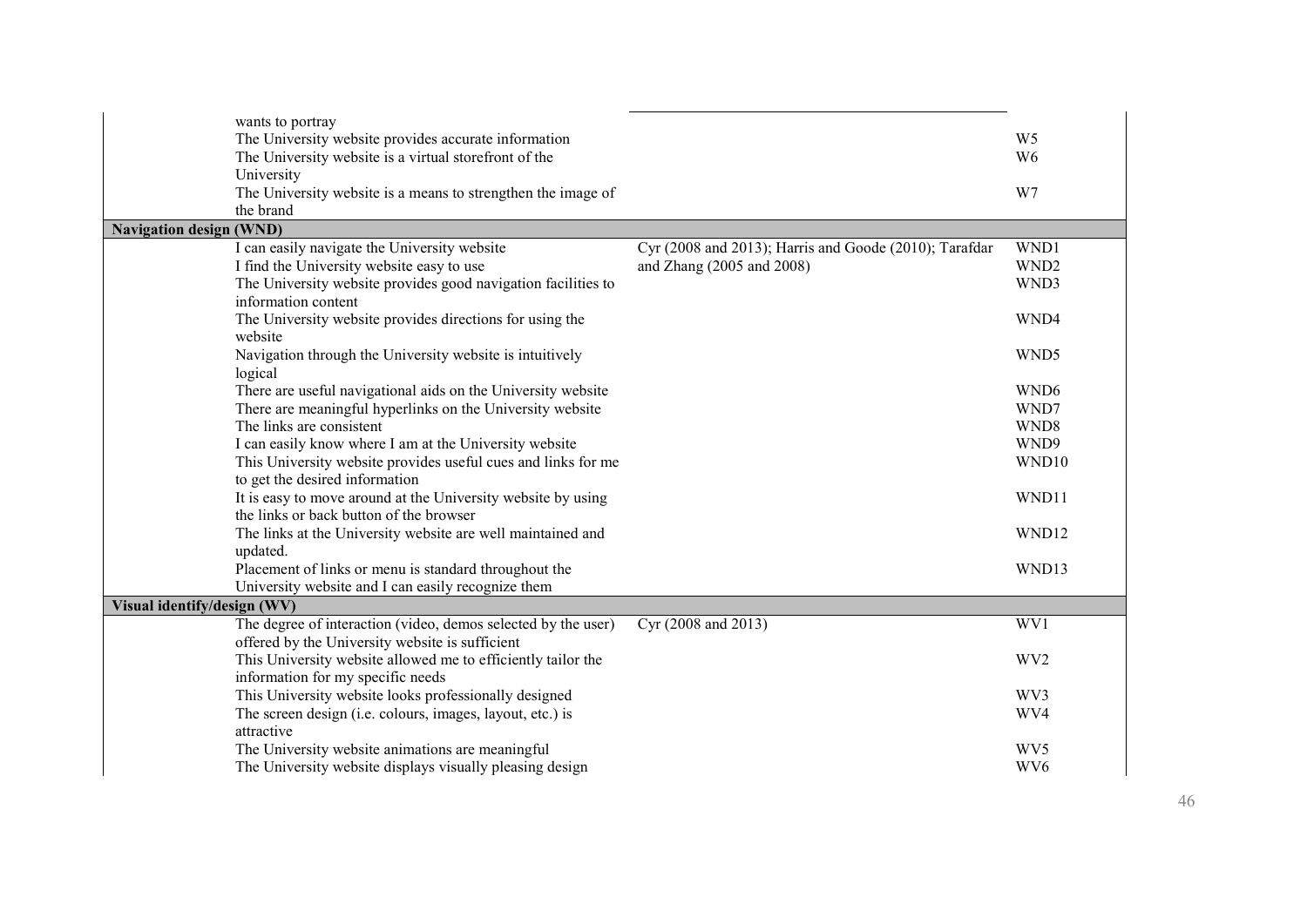|                                | The University website is visually appealing                                           |                                                           | WV7             |
|--------------------------------|----------------------------------------------------------------------------------------|-----------------------------------------------------------|-----------------|
| <b>Information design (WI)</b> |                                                                                        |                                                           |                 |
|                                | The information provided at the University website is                                  | Cyr (2008 and 2013); Kim and Stoel (2004); Tarafdar and   | WI1             |
|                                | complete                                                                               | Zhang (2005 and 2008)                                     |                 |
|                                | The information provided at the University website is                                  |                                                           | WI2             |
|                                | sufficient                                                                             |                                                           |                 |
|                                | The information provided at the University website is                                  |                                                           | WI3             |
|                                | effective                                                                              |                                                           | WI4             |
|                                | The University website adequately meets my information<br>needs                        |                                                           |                 |
|                                | The information on the University website is pretty much                               |                                                           | WI5             |
|                                | what I need to carry out my tasks                                                      |                                                           |                 |
|                                | The University website produces the most current and up-to-                            |                                                           | WI6             |
|                                | date information                                                                       |                                                           |                 |
|                                | The information provided by the University website is                                  |                                                           | WI7             |
|                                | accurate                                                                               |                                                           |                 |
|                                | In general, the University website provides me with high-                              |                                                           | WI8             |
|                                | quality information                                                                    |                                                           |                 |
|                                | The range of information is high                                                       |                                                           | WI9             |
|                                | The information is applicable to the University website's                              |                                                           | WI10            |
|                                | activities                                                                             |                                                           |                 |
|                                | The information is detailed                                                            |                                                           | WI11            |
|                                | The information is current                                                             |                                                           | WI12            |
|                                | It is easy to locate the information                                                   |                                                           | WI13            |
|                                | The information is useful                                                              |                                                           | WI14<br>WI15    |
|                                | The information is systematically organized<br>The meaning of the information is clear |                                                           | WI16            |
|                                | The layout of the information is easy to understand                                    |                                                           | WI17            |
| <b>Usability (WU)</b>          |                                                                                        |                                                           |                 |
|                                | It is easy to move within the University website                                       |                                                           | WU1             |
|                                | The organization of the contents of the University website                             | Casalo et al. (2008); Flavian et al. (2006); Tarafdar and | WU <sub>2</sub> |
|                                | makes it easy for me to know where I am when navigating it                             | Zhang (2005 and 2008)                                     |                 |
|                                | When I am navigating the University website, I feel that I am                          |                                                           | WU3             |
|                                | in control of what I can do                                                            |                                                           |                 |
|                                | Downloading pages from the University website is quick                                 |                                                           | WU4             |
|                                | The University website is entertaining (it's fun to use)                               |                                                           | WU5             |
|                                | The University website is exciting and interesting                                     |                                                           | WU <sub>6</sub> |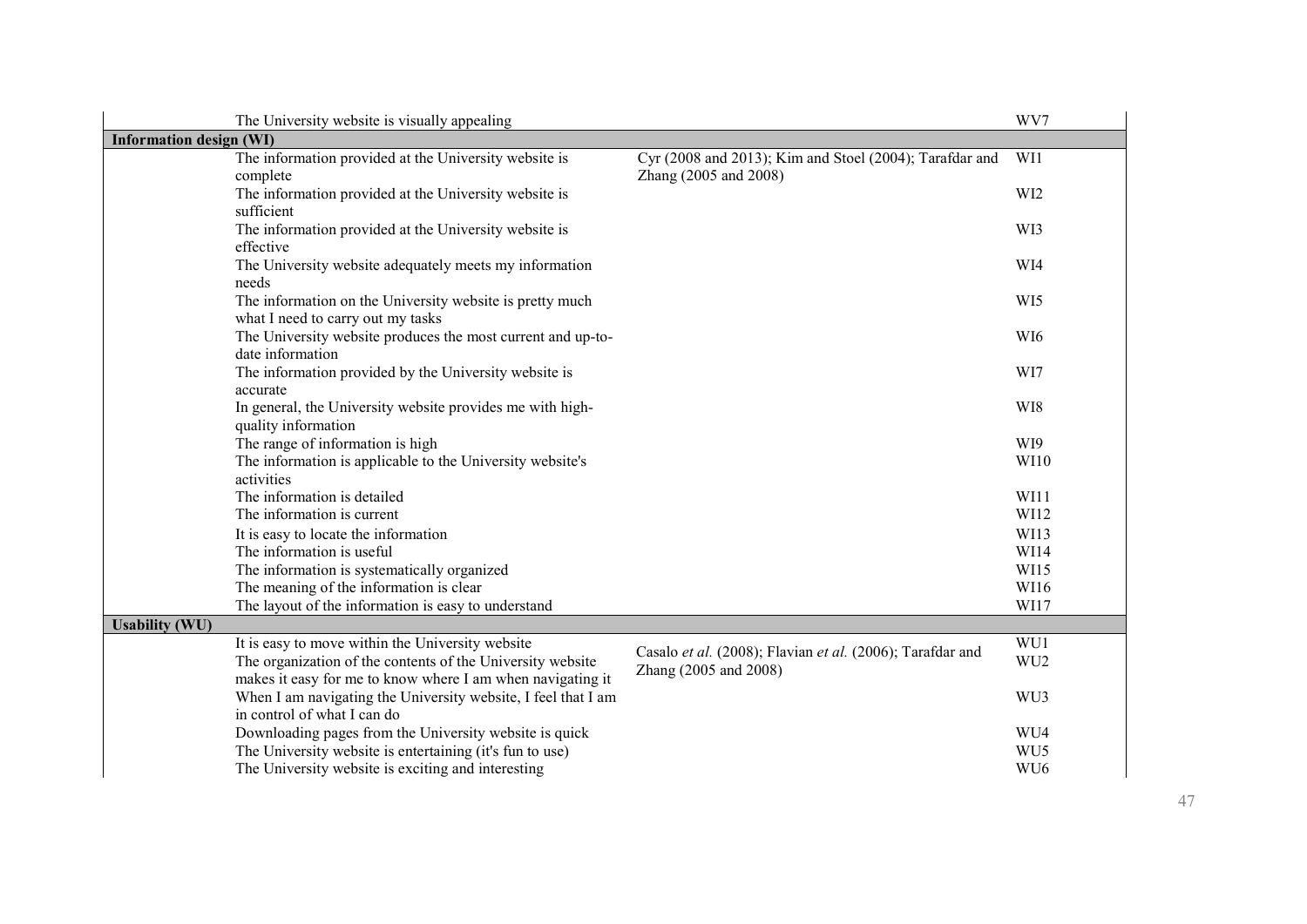|                            | The University website is easy to use<br>The use of multimedia is effective for my tasks at the |                                                                                            | WU7<br>WU8       |  |  |
|----------------------------|-------------------------------------------------------------------------------------------------|--------------------------------------------------------------------------------------------|------------------|--|--|
|                            | University website<br>The University website has an attractive layout                           |                                                                                            | WU9              |  |  |
| <b>Customization (WCU)</b> |                                                                                                 |                                                                                            |                  |  |  |
|                            | The University website customizes information to match my<br>needs                              | Kabadayi and Gupta (2011); Srinivasan et al. (2002);<br>Tarafdar and Zhang (2005 and 2008) | WCU1             |  |  |
|                            | The University website offers information that is tailor made                                   |                                                                                            | WCU <sub>2</sub> |  |  |
|                            | to my needs<br>The University website makes me feel that I am a unique<br>consumer              |                                                                                            | WCU3             |  |  |
|                            | I believe that the University website is customized to my<br>needs                              |                                                                                            | WCU4             |  |  |
|                            | The University website has personalization characteristics                                      |                                                                                            | WCU <sub>5</sub> |  |  |
|                            | The University website offers customized information                                            |                                                                                            | WCU <sub>6</sub> |  |  |
|                            | The University website has provisions for designing                                             |                                                                                            | WCU7             |  |  |
|                            | customized products                                                                             |                                                                                            |                  |  |  |
| <b>Security (WS)</b>       |                                                                                                 |                                                                                            |                  |  |  |
|                            | I feel safe in my transactions with the University website.                                     | Wolfinbarger and Gilly (2003); Tarafdar and Zhang (2005                                    | WS1              |  |  |
|                            | The University website has adequate security features.                                          | and 2008);                                                                                 | WS <sub>2</sub>  |  |  |
|                            | The University to which the website belongs has a well-                                         |                                                                                            | WS3              |  |  |
|                            | known brand                                                                                     |                                                                                            |                  |  |  |
|                            | The University website has provisions for a secure monetary<br>transaction                      |                                                                                            | WS4              |  |  |
|                            | The University website has an information policy                                                |                                                                                            | WS5              |  |  |
|                            | The University website has provisions for user authentication                                   |                                                                                            | WS6              |  |  |
|                            | Availability of secure models for transmitting information                                      |                                                                                            | WS7              |  |  |
|                            | Provision for alternate, non-online models for financial                                        |                                                                                            | WS8              |  |  |
|                            | transactions                                                                                    |                                                                                            |                  |  |  |
|                            | Opportunity to create individual account with logon-id and                                      |                                                                                            | WS9              |  |  |
|                            |                                                                                                 |                                                                                            |                  |  |  |
|                            | password                                                                                        |                                                                                            |                  |  |  |
|                            | Overall concern about security of transactions over the                                         |                                                                                            | <b>WS10</b>      |  |  |
|                            | Internet                                                                                        |                                                                                            |                  |  |  |
| <b>Availability (WA)</b>   | The University website is always available for business                                         | Alwi and Ismail (2013); Tarafdar and Zhang (2008)                                          | WA1              |  |  |
|                            | The University website launches and runs right away                                             |                                                                                            | WA2              |  |  |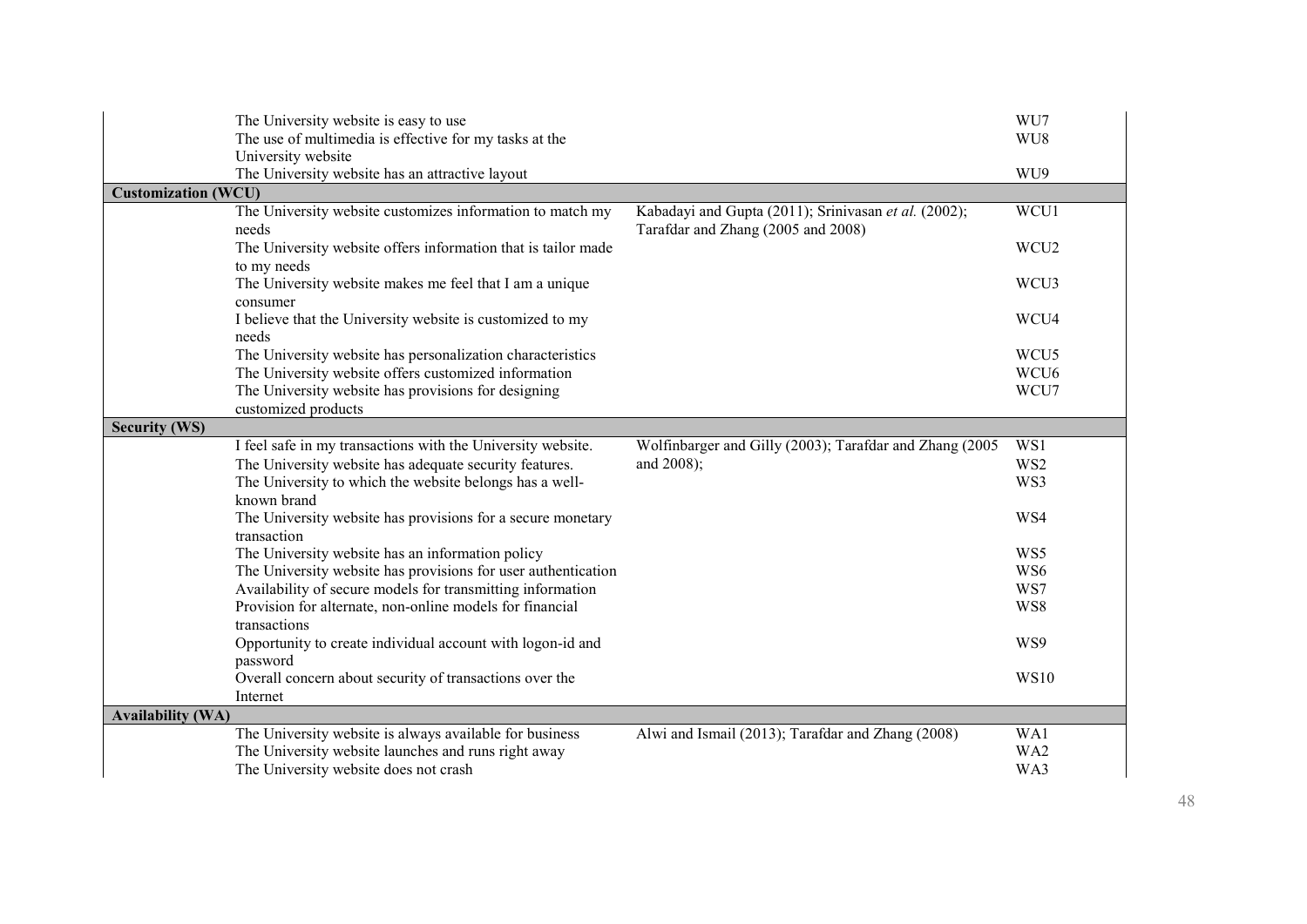|                                         | Pages at this website do not freeze after I enter my order                                                              |                                                        | WA4               |  |  |
|-----------------------------------------|-------------------------------------------------------------------------------------------------------------------------|--------------------------------------------------------|-------------------|--|--|
|                                         | information                                                                                                             |                                                        |                   |  |  |
|                                         | It is easy to read off the contents of the University website.<br>The University website is well-maintained so that the |                                                        | WA5<br>WA6        |  |  |
|                                         | information is easy to acquire (no dead links, for example).                                                            |                                                        |                   |  |  |
|                                         | The University website is available                                                                                     |                                                        | WA7               |  |  |
|                                         | <b>CUSTOMER CO-CREATION BEHAVIOUR</b>                                                                                   |                                                        |                   |  |  |
| <b>Customer participation behaviour</b> |                                                                                                                         |                                                        |                   |  |  |
| <b>Information seeking (CPO)</b>        |                                                                                                                         |                                                        |                   |  |  |
|                                         | I have asked others for information on what the University                                                              | Foroudi et al. (2019); Yi and Gong $\overline{(2013)}$ | <b>CPOI</b>       |  |  |
|                                         | service offers.                                                                                                         |                                                        |                   |  |  |
|                                         | I have searched for information on where this service is located.                                                       |                                                        | CPO2              |  |  |
|                                         | I have paid attention to how others behave to use this service                                                          |                                                        | CPO <sub>3</sub>  |  |  |
| well                                    |                                                                                                                         |                                                        |                   |  |  |
| <b>Information sharing (CPIS)</b>       |                                                                                                                         |                                                        |                   |  |  |
|                                         | I clearly explained what I wanted the University's employee to                                                          | Foroudi et al. (2019); Yi and Gong (2013)              | CPIS1             |  |  |
| do.                                     |                                                                                                                         |                                                        |                   |  |  |
|                                         | I gave the University's employee proper information.                                                                    |                                                        | CPIS <sub>2</sub> |  |  |
|                                         | I provided necessary information so that the University's                                                               |                                                        | CPIS3             |  |  |
|                                         | employee could perform his or her duties.                                                                               |                                                        |                   |  |  |
|                                         | I answered all the University's employee's service-related                                                              |                                                        | CPIS4             |  |  |
|                                         | questions.                                                                                                              |                                                        |                   |  |  |
| <b>Responsible behaviour (CPRB)</b>     |                                                                                                                         |                                                        |                   |  |  |
|                                         | I performed all the tasks that are required.                                                                            | Foroudi et al. (2019); Yi and Gong (2013)              | CPRB1             |  |  |
|                                         | I adequately completed all the expected behaviours                                                                      |                                                        | CPRB2             |  |  |
|                                         | I fulfilled responsibilities to the University's.                                                                       |                                                        | CPRB3             |  |  |
|                                         | I followed the University's employee's directives or orders.                                                            |                                                        | CPRB4             |  |  |
|                                         | <b>Personal interaction (CPPI)</b>                                                                                      |                                                        |                   |  |  |
|                                         | I was friendly to the University's employee.                                                                            | Foroudi et al. (2019); Yi and Gong (2013)              | CPPI1             |  |  |
|                                         | I was kind to the University's employee.                                                                                |                                                        | CPPI2             |  |  |
|                                         | I was polite to the University's employee.                                                                              |                                                        | CPPI3             |  |  |
|                                         | I was courteous to the University's employee.                                                                           |                                                        | CPPI4             |  |  |
|                                         | I didn't act rudely to the University's employee.                                                                       |                                                        | CPPI5             |  |  |
| Customer citizenship behaviour          |                                                                                                                         |                                                        |                   |  |  |
| <b>Feedback (CCF)</b>                   |                                                                                                                         |                                                        |                   |  |  |
|                                         | If I have a useful idea on how to improve the University's                                                              | Foroudi et al. (2019); Yi and Gong (2013)              | CCF1              |  |  |
|                                         | service, I let the employee know.                                                                                       |                                                        |                   |  |  |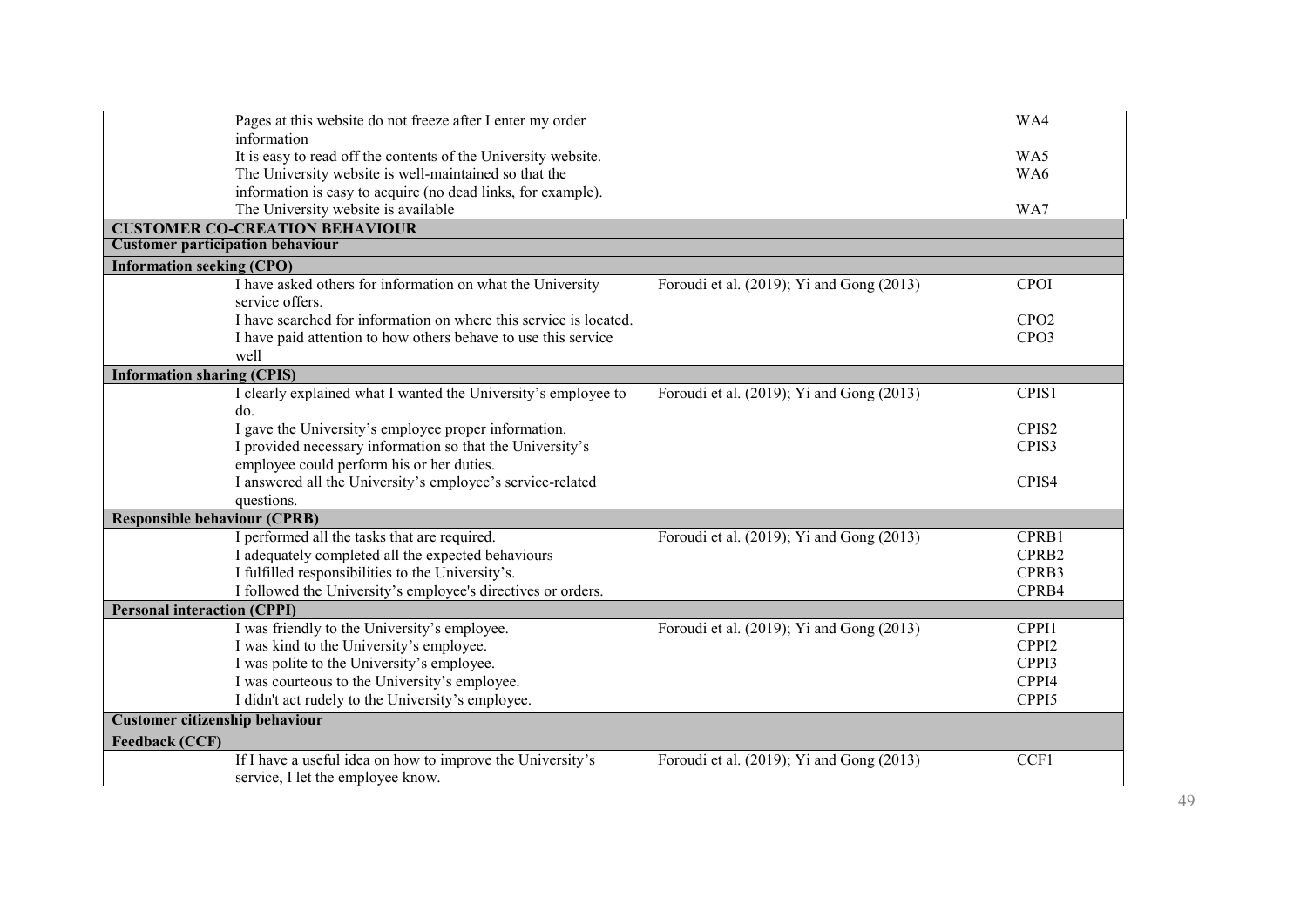|                                  | When I receive good service from the University's employee, I<br>comment about it.                         |                                                                                                  | CCF <sub>2</sub> |  |  |
|----------------------------------|------------------------------------------------------------------------------------------------------------|--------------------------------------------------------------------------------------------------|------------------|--|--|
|                                  | When I experience a problem, I let the University's employee<br>know about it.                             |                                                                                                  | CCF3             |  |  |
| <b>Advocacy (CCA)</b>            |                                                                                                            |                                                                                                  |                  |  |  |
|                                  | I said positive things about the University and the employee to<br>others.                                 | Foroudi et al. (2019); Yi and Gong (2013)                                                        | CCA1             |  |  |
|                                  | I recommended the University and the employee to others.                                                   |                                                                                                  | CCA2             |  |  |
|                                  | I encouraged friends and relatives to attend the University.                                               |                                                                                                  | CCA3             |  |  |
| <b>Tolerance (CCT)</b>           |                                                                                                            |                                                                                                  |                  |  |  |
|                                  | If the University's service is not delivered as expected, I would<br>be willing to put up with it.         | Foroudi et al. (2019); Yi and Gong (2013)                                                        | CCT1             |  |  |
|                                  | If the University's employee makes a mistake during service<br>delivery, I would be willing to be patient. |                                                                                                  | CCT <sub>2</sub> |  |  |
|                                  | If I have to wait longer than I normally expected to receive the<br>service, I would be willing to adapt.  |                                                                                                  | CCT <sub>3</sub> |  |  |
| <b>Helping (CCH)</b>             |                                                                                                            |                                                                                                  |                  |  |  |
|                                  | I assist other colleagues if they need my help.                                                            | Foroudi et al. (2019); Yi and Gong (2013)                                                        | CCH <sub>1</sub> |  |  |
|                                  | I help other colleagues if they seem to have problems.                                                     |                                                                                                  | CCH <sub>2</sub> |  |  |
|                                  | I teach other colleagues to use the service correctly.                                                     |                                                                                                  | CCH <sub>3</sub> |  |  |
|                                  | I give advice to other colleagues.                                                                         |                                                                                                  | CCH <sub>4</sub> |  |  |
| <b>UNIVERSITY REPUTATION (R)</b> |                                                                                                            |                                                                                                  |                  |  |  |
|                                  | I have a good feeling about the University                                                                 | Chun (2005); Fombrun et al. (2000); Foroudi et al.                                               | R1               |  |  |
|                                  | I admire and respect the University                                                                        | $(2014)$ ; Helm $(2007)$                                                                         | R <sub>2</sub>   |  |  |
|                                  | The University offers products and services that are good value                                            |                                                                                                  | R <sub>3</sub>   |  |  |
|                                  | for money                                                                                                  |                                                                                                  |                  |  |  |
|                                  | The University has excellent leadership                                                                    |                                                                                                  | R4               |  |  |
|                                  | The University is a well-managed                                                                           |                                                                                                  | R <sub>5</sub>   |  |  |
|                                  | The University is an environmentally responsible University                                                |                                                                                                  | R <sub>6</sub>   |  |  |
|                                  | I believe the University offers high quality services and products                                         |                                                                                                  | R7               |  |  |
|                                  | I trust the University                                                                                     | Chun (2005); Fombrun et al. (2000); Foroudi et al.<br>(2014); Helm (2007); Kharouf et al. (2015) | R <sub>8</sub>   |  |  |